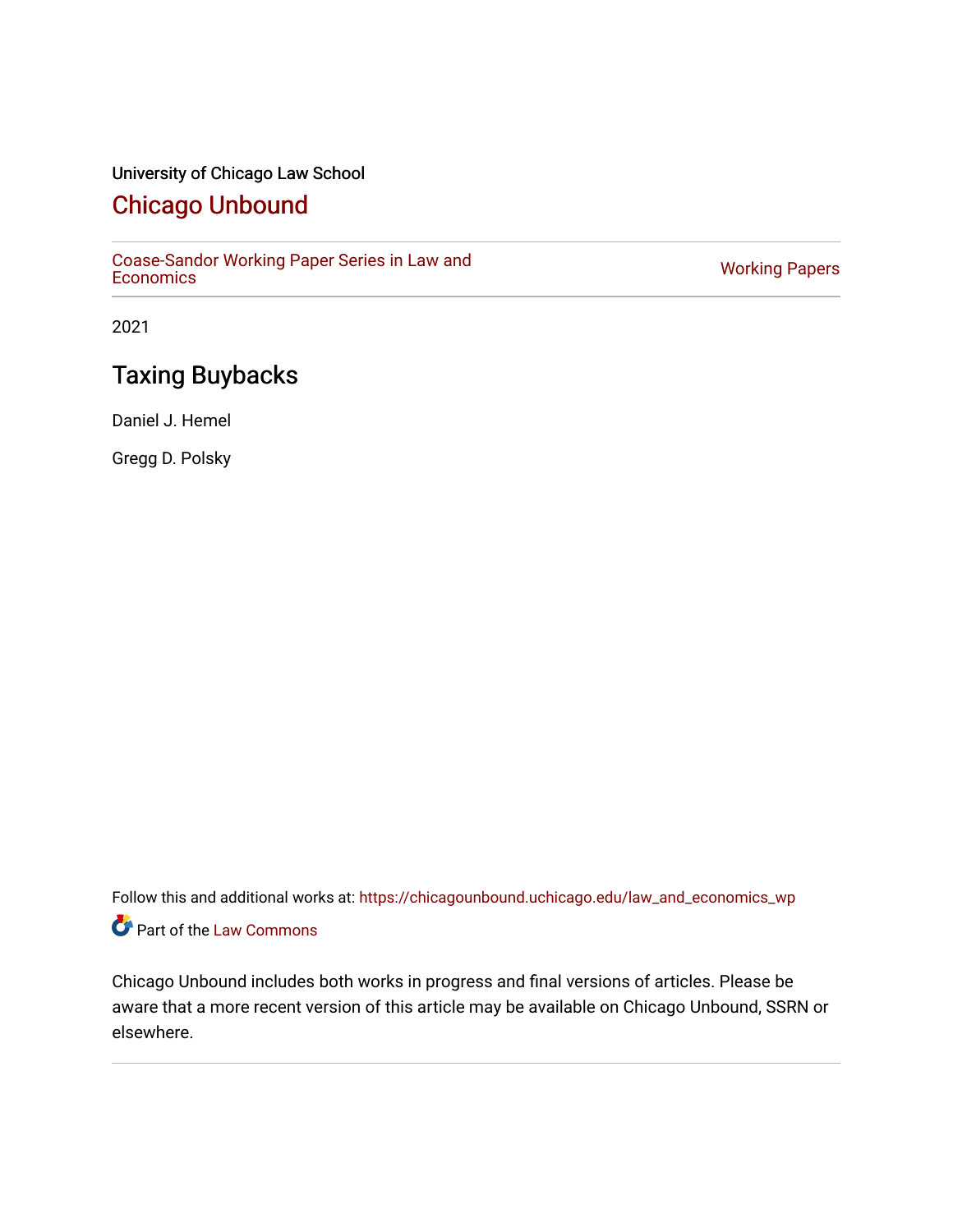# Taxing Buybacks

 $\overline{\phantom{a}}$ 

# Daniel J. Hemel† & Gregg D. Polsky††

A recent rise in the volume of corporate share repurchases has prompted calls for changes to the rules governing stock buybacks. These calls for reform are animated by concerns that buybacks enrich corporate executives at the expense of productive investment. This emerging antibuyback movement includes prominent politicians as well as academics and Republicans as well as Democrats. The primary focus of buyback critics has been on securities-law changes to deter repurchases, with only passing mention of potential tax-law solutions.

This Article critically examines the policy arguments against buybacks and arrives at a mixed verdict. On the one hand, claims that buybacks reduce corporate investment and inappropriately reward executives turn out to be poorly supported. On the other hand, the Article identifies legitimate tax-related concerns about the rising buyback tide. Buybacks exacerbate two of the U.S. tax system's most severe flaws. The first is the "Mark Zuckerberg problem": the effective nontaxation of firm founders on what is essentially labor income. The second is what we call the "Panama Papers problem": the use of U.S. capital markets by investors in offshore tax havens to generate tax-free returns.

Our search for solutions to the Mark Zuckerberg and Panama Papers problems brings us back to a prescient 1969 article by then-Yale Law School professor Marvin Chirelstein. The main innovation of Chirelstein's article was to explain how buybacks could be taxed the same way as dividends at the shareholder level. Chirelstein's proffered justification for his proposal has obsolesced in the succeeding five decades, but the proposal nonetheless provides a technically elegant framework for addressing two of the modern-day U.S. tax system's major ills.

This Article evaluates Chirelstein's proposal and updates it for the twenty-first century. We outline the mechanics of the proposal, suggest a range of tweaks, and show how adoption of the proposal would substantially improve the U.S. capital-taxation regime. Along the way, we

<sup>†</sup> Professor of Law and Ronald H. Coase Research Scholar, University of Chicago Law School; dhemel@uchicago.edu.

<sup>††</sup> Francis Shackelford Distinguished Professor in Taxation Law, University of Georgia School of Law, gregg.polsky@uga.edu. For helpful comments, the authors thank Josh Altman, Yariv Brauner, Heather Field, Charlene Luke, Steven Rosenthal, Lawrence Zelenak, editors of the Yale Journal on Regulation, and participants at the Duke Law School Tax Policy Workshop, the University of Florida Levin College of Law Tax Colloquium, and the UC Hastings Center on Tax Law Speakers Series. All errors are our own.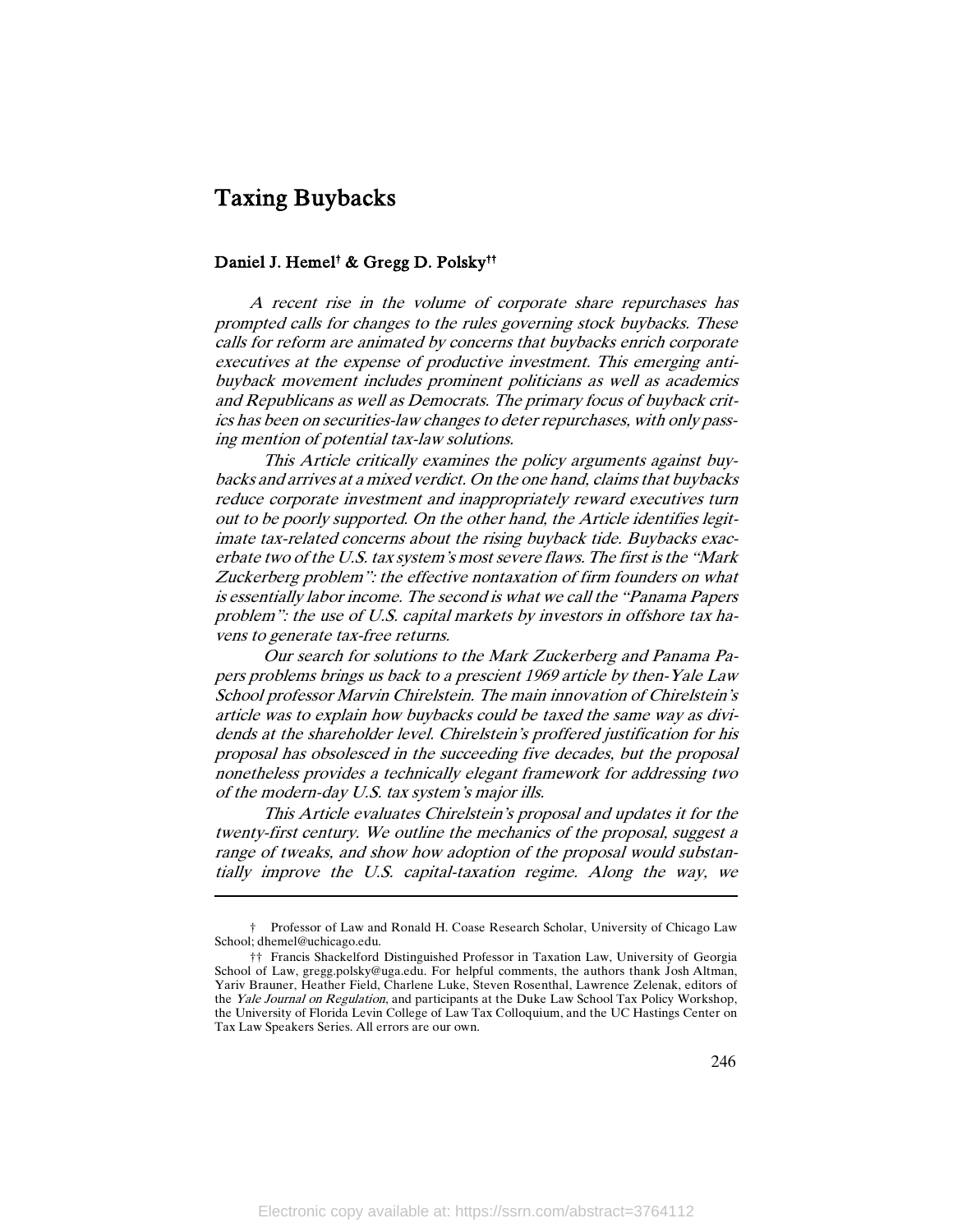illustrate the benefits of incrementalism both in tax policy and tax scholarship. Progress, we argue, often involves reviving the best ideas of yesteryear rather than writing on a blank slate.

| A. Buybacks and Dividends as Alternative Mechanisms for   |  |
|-----------------------------------------------------------|--|
|                                                           |  |
| B. A Primer on the Taxation of Buybacks and Dividends 257 |  |
|                                                           |  |
|                                                           |  |
|                                                           |  |
|                                                           |  |
| C. The Fall of Dividends and the Rise of Buybacks 267     |  |
|                                                           |  |
|                                                           |  |
|                                                           |  |
|                                                           |  |
| III. The Case for Taxing Buybacks Like Dividends  288     |  |
|                                                           |  |
| 1. Buybacks and Productive Investment 289                 |  |
|                                                           |  |
| B. The Tax Treatment of Buybacks and the Distribution     |  |
|                                                           |  |
|                                                           |  |
| D. Buybacks and the Mark Zuckerberg Problem  300          |  |
| E. Buybacks and the Panama Papers Problem 302             |  |
|                                                           |  |
|                                                           |  |
|                                                           |  |
|                                                           |  |
|                                                           |  |

# Introduction

 $\overline{a}$ 

Stock buybacks announced by U.S. corporations hit an all-time high in 2018, topping \$1 trillion for the first time.<sup>1</sup> The pace of share repurchases

<sup>1.</sup> See Matt Egan, Corporate America Gives out a Record \$1 Trillion in Stock Buybacks, CNN (Dec. 17, 2018, 4:44 PM EST), https://www.cnn.com/2018/12/17/investing/stock-buybackstrillion-dollars/index.html [https://perma.cc/N369-JKS5].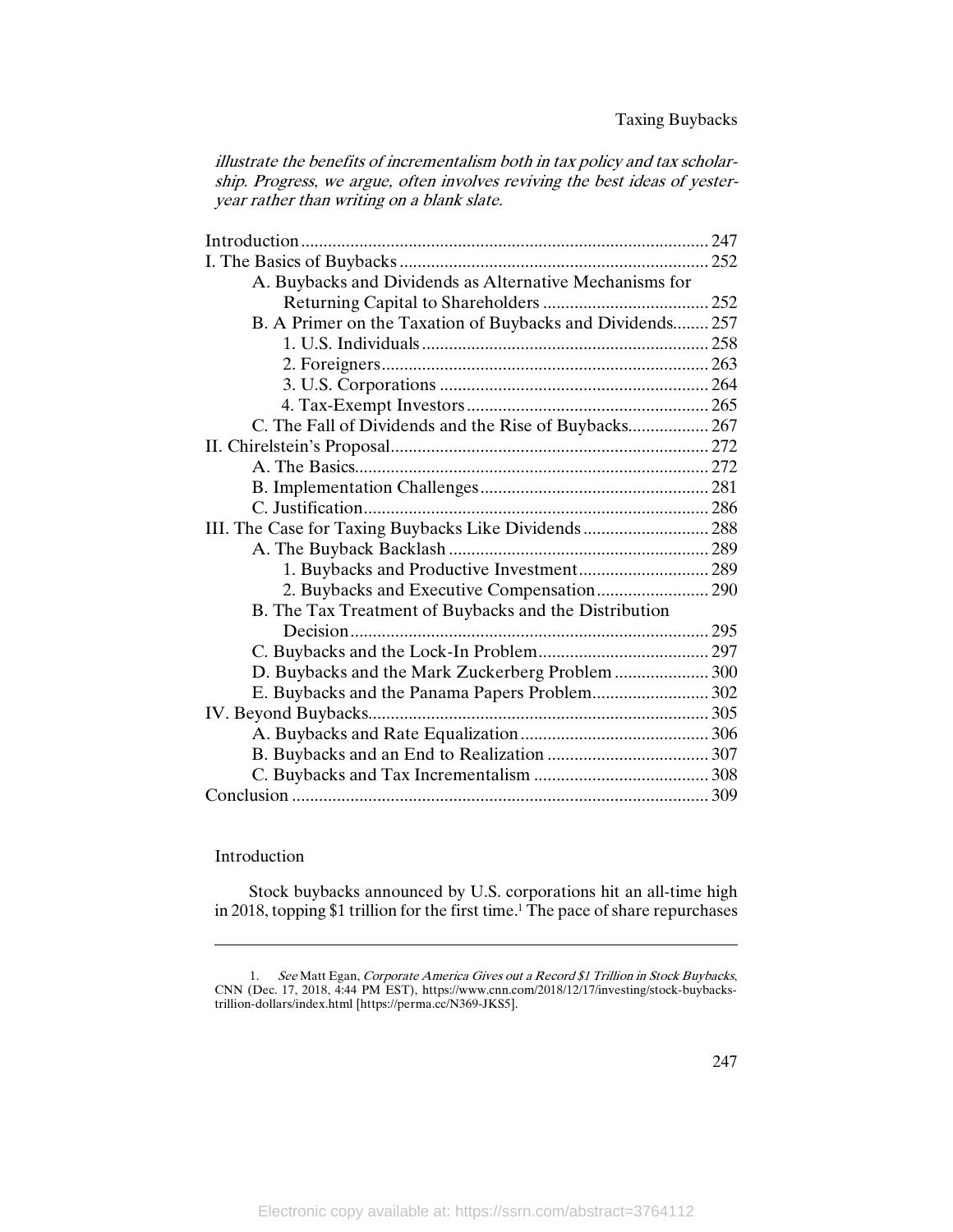Yale Journal on Regulation Vol. 38:246 2021

slowed slightly in 2019, but buybacks that year remained the single biggest source of demand for U.S. public equity.<sup>2</sup> And although the onset of the COVID-19 crisis put a hold on many stock-repurchase programs, $3$  the pause appears to be only temporary.<sup>4</sup> A number of high-profile firms including Apple,<sup>5</sup> Starbucks,<sup>6</sup> and Warren Buffett's Berkshire Hathaway7 —have continued buying back their own shares through the pandemic.

While buybacks often raise cheers from investors and analysts, record-breaking share repurchases also have become a cause of consternation among politicians and policymakers who fear that stock buybacks pad the pockets of corporate executives and divert funds from productive investment. Several former candidates for the Democratic Party's 2020

[https://perma.cc/4LV7-G9P9]. The Coronavirus Aid, Relief, and Economic Security (CARES) Act signed into law in March 2020 provides that firms receiving direct loans and loan guarantees from the U.S. Treasury Department cannot repurchase shares for twelve months after the date that the loan or loan guarantee is no longer outstanding. Coronavirus Aid, Relief, and Economic Security Act, Pub. L. No. 116-136, § 4003(c)(2)(E), 134 Stat. 281, 471 (2020). The repurchase restriction does not apply to firms that received forgivable loans through the \$669 billion Payroll Protection Program (PPP). Dozens of public companies received PPP loans; many—though not all–returned their loans under public pressure. See, e.g., Allison Levitsky, Publicly Traded Tesla Rival Nio Among the Largest PPP Loan Recipients in Silicon Valley, New Data Shows, SILICON VALLEY BUS. J. (July 8, 2020, 7:19 AM PDT), https://www.bizjour-VALLEY BUS. J. (July 8, 2020, 7:19 AM PDT), https://www.bizjournals.com/sanjose/news/2020/07/08/nio-ppp-loan-public-companies-silicon-valley.html [https://perma.cc/CMP4-Q8SP?type=image]; Mark Niquette, Bailout List Includes Firms with Trump Ties, Major Nonprofits, WASH. POST (July 7, 2020, 2:27 AM EST), https://www.washingtonpost.com/business/on-small-business/bailout-list-includes-firms-with-trump-ties-major-nonprofits/2020/07/06/66d7ca2a-bf9e-11ea-8908-68a2b9eae9e0\_story.html [https://perma.cc/3HH8-

PN2X].

<sup>2.</sup> See Share Buybacks to Slide 15% in 2019 and 5% Next Year, Says Goldman, CHIEF INVESTMENT OFFICER (Dec. 18, 2019), https://www.ai-cio.com/news/share-buybacks-slide-15- 2019-5-next-year-says-goldman [https://perma.cc/ZD7K-ZE49].

<sup>3.</sup> See Grace Maral Burnett, Analysis: S&P 500 Buyback Suspensions, Dividend Cuts Raise Flags, BLOOMBERG L. (May 22, 2020, 6:29 AM), https://news.bloomberglaw.com/bloomberg-law-analysis/analysis-s-p-500-buyback-suspensions-dividend-cuts-raise-flags

<sup>4.</sup> See Grace Maral Burnett, Analysis: S&P 500 Buyback Suspensions Dropped to Zero in June, BLOOMBERG L. (July 8, 2020, 4:37 AM), https://news.bloomberglaw.com/bloomberg-lawanalysis/analysis-s-p-500-buyback-suspensions-dropped-to-zero-in-june [https://perma.cc/Z63Q-QHMJ].

<sup>5.</sup> See Jessica Bursztynsky, Apple Now Has \$192.8 Billion in Cash on Hand, Down from Last Quarter, CNBC (Apr. 30, 2020, 4:41 PM EST), https://www.cnbc.com/2020/04/30/apple-q2- 2020-cash-hoard-heres-how-much-apple-has-on-hand.html [https://perma.cc/B9TQ-4XV3].

<sup>6.</sup> See Daniel B. Kline, Starbucks Remains Committed to Share Buybacks, NASDAQ (Mar. 20, 2020, 1:28 PM EST), https://www.nasdaq.com/articles/starbucks-remains-committed-toshare-buybacks-2020-03-20 [https://perma.cc/Q455-DVUB].

<sup>7.</sup> See Wayne Duggan, Why Warren Buffett May Have Changed His Tune on Berkshire Buybacks, YAHOO FIN. (July 16, 2020), https://finance.yahoo.com/news/why-warren-buffett-maychanged-180101505.html [https://perma.cc/583Q-CFBF].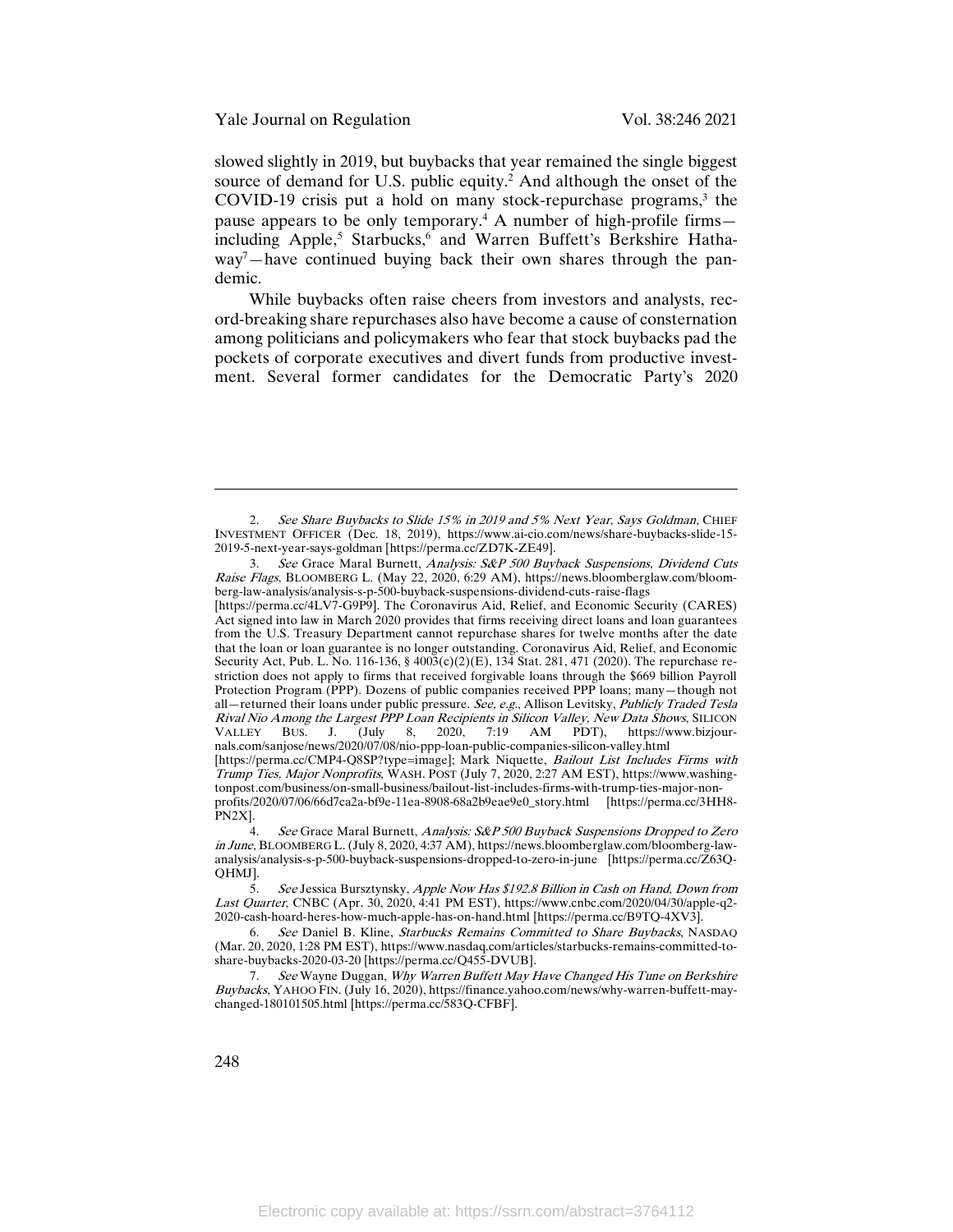presidential nomination—including Senators Bernie Sanders,<sup>8</sup> Elizabeth Warren,<sup>9</sup> Cory Booker,<sup>10</sup> and Kirsten Gillibrand<sup>11</sup>-put forward or endorsed proposals to restrict corporate share repurchases or to limit the ability of corporate insiders to participate in buybacks. The party's eventual nominee, now-President-elect Joe Biden, called on CEOs to halt buybacks for a year after COVID-19 struck.<sup>12</sup> Robert Jackson, Jr., a Democratic member of the Securities and Exchange Commission (SEC) until 2020, has described trading around the time of buyback announcements as "troubling" and called on the SEC to "reexamine our rules in this area."13 And antipathy toward buybacks crosses party lines. On the Republican side, Senator Marco Rubio of Florida has called for tax-law changes to end the current "tax code's favoritism" for buybacks over dividends.14 President Donald Trump, who arguably added fuel to the buyback trend by signing the 2017 tax cuts into law, told reporters in March 2020 that he "never liked stock buybacks" either.<sup>15</sup>

Attention to buybacks from presidents and prominent politicians is a recent phenomenon, but scholars of tax law have been thinking about the problems posed by share repurchases for decades. Last year marked the

<sup>8.</sup> See Chuck Schumer & Bernie Sanders, Opinion, Schumer and Sanders: Limit Corporate Stock Buybacks, N.Y. TIMES (Feb. 3, 2019), https://www.nytimes.com/2019/02/03/opinion/chuck-schumer-bernie-sanders.html [https://perma.cc/RJ66-MLCM] ("Our bill will prohibit a corporation from buying back its own stock unless it invests in workers and communities first, including things like paying all workers at least \$15 an hour, providing seven days of paid sick leave, and offering decent pensions and more reliable health benefits.").

<sup>9.</sup> See Elizabeth Warren, Opinion, Companies Shouldn't Be Accountable Only to Shareholders, WALL ST. J. (Aug. 14, 2018, 7:01 PM ET), https://www.wsj.com/articles/ companies-shouldnt-be-accountable-only-to-shareholders-1534287687 [https://perma.cc/Z6DV-YXKE] (proposing that directors and officers be barred from selling company shares within three years of a buyback).

<sup>10.</sup> See Worker Dividend Act of 2018, S. 2505, 115th Cong. § 2(a) (2d Sess. 2018) (introduced by Senator Booker) (proposing that publicly traded corporation be required to pay a "worker dividend" equal to the lesser of the amount paid by the corporation to repurchase its securities on the open market or 50% of U.S. earnings above \$250 million).

<sup>11.</sup> Senators Gillibrand and Warren were cosponsors of the Reward Work Act, which would have repealed a Securities and Exchange Commission regulatory safe harbor for corporate share repurchases. See Reward Work Act, S. 2605, 115th Cong. (2d Sess. 2018).

<sup>12.</sup> See Jacob Pramuk, Joe Biden Urges 'Every CEO in America' to Commit to No Stock<br>acks for a Year. CNBC (Mar. 20. 2020. 11:14 AM EST). Buybacks for a Year, CNBC (Mar. 20, 2020, 11:14 AM EST), https://www.cnbc.com/2020/03/20/coronavirus-updates-joe-biden-urges-no-stock-buybacks-for-ayear.html [https://perma.cc/6NG5-NRP2].<br>13. Robert J. Jackson, Jr., Comm

Robert J. Jackson, Jr., Comm'r, U.S. Sec. & Exch. Comm'n, Speech at the Center for American Progress on Stock Buybacks and Corporate Cashouts (June 11, 2018), https://www.sec.gov/news/speech/speech-jackson-061118 [https://perma.cc/3Z4E-8EQG].

<sup>14.</sup> Marco Rubio, *America Needs to Restore Dignity of Work*, ATLANTIC (Dec. 13, 2018), https://www.theatlantic.com/ideas/archive/2018/12/help-working-class-voters-us-must-2018), https://www.theatlantic.com/ideas/archive/2018/12/help-working-class-voters-us-mustvalue-work/578032 [https://perma.cc/35PX-LSYK].

<sup>15.</sup> Steve Holland & Alexandra Alper, Trump Slams Companies for Using U.S. Tax Credit to Buy Back Stocks, REUTERS (Mar. 20, 2020, 5:15 PM), https://www.reuters.com/article/us-health-coronavirus-trump-buybacks/trump-slams-companies-for-using-u-s-tax-credit-tobuy-back-stocks-idUSKBN2173HY [https://perma.cc/2QHQ-JALL].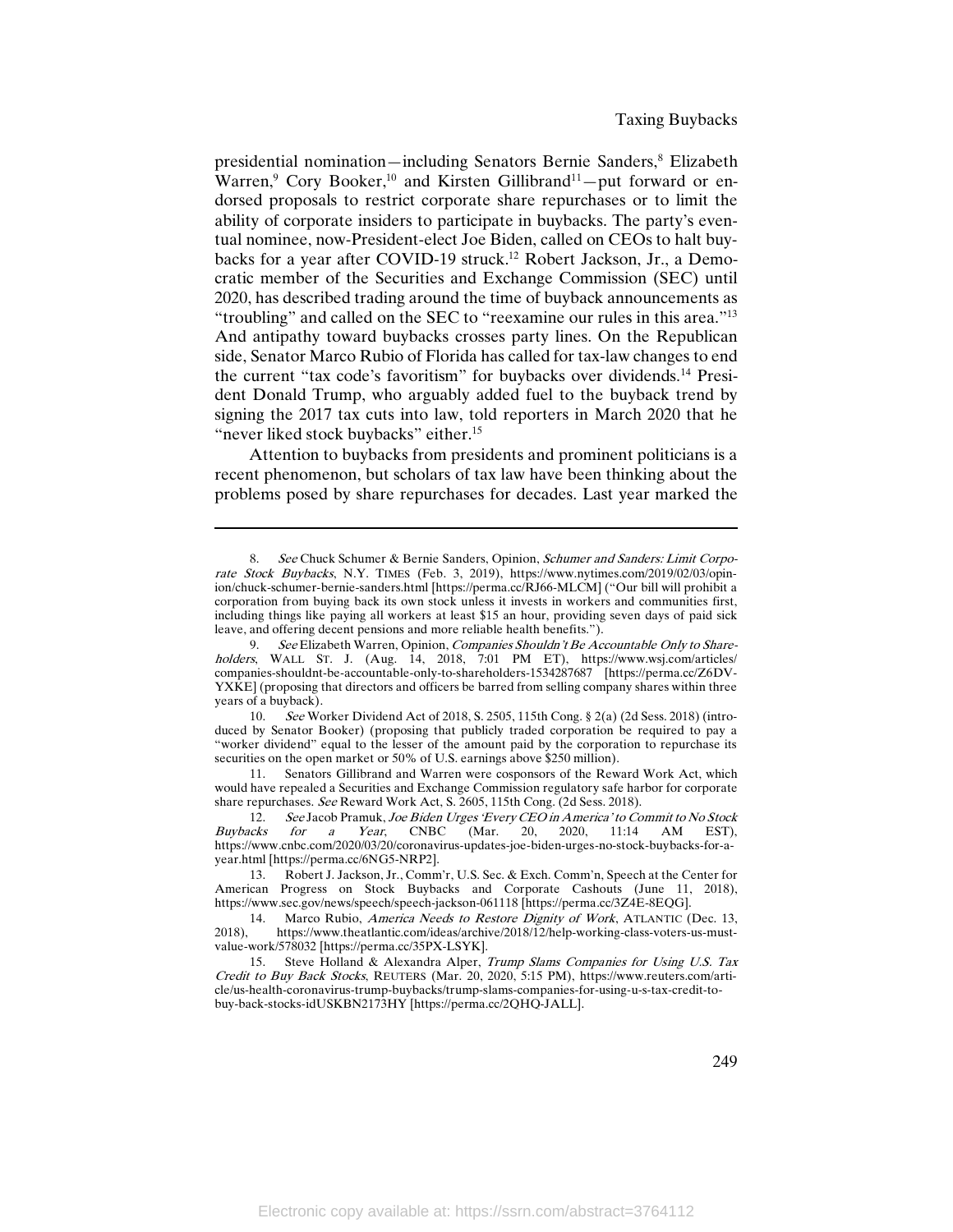fiftieth anniversary of the seminal article on buybacks in the tax-law literature: Optional Redemptions and Optional Dividends: Taxing the Repurchase of Common Shares, published in the Yale Law Journal in 1969 by then-Yale Law School professor Marvin A. Chirelstein.16 In that article, Chirelstein proposed a new income tax regime for buybacks that aimed to eliminate the buyback tax advantage.17 In brief: Chirelstein would treat the amount of the buyback as a cash dividend paid out to all shareholders on a pro rata basis, thus triggering dividend tax obligations for all taxpaying shareholders and capital gains or losses for those who choose to cash out their shares.18 By eliminating the tax advantage of buybacks over dividends, Chirelstein's proposal—which we explain in much more detail below—would render buybacks a less attractive mechanism for returning capital to shareholders.

Subsequent scholarship on the taxation of share repurchases has taken note of Chirelstein's proposal but questioned its political feasibility. Professor Ethan Yale has emphasized the "public relations difficulty" created by the fact that Chirelstein's proposal would require shareholders who do not participate in the buyback to pay a dividend tax.19 Professor Bret Wells, though sympathetic to Chirelstein's idea, has echoed the public-relations concern.20 For most of its first half-century of life, Chirelstein's proposal looked like it was destined for the same fate as other tax policy ideas that appeal to wonkish professors and think-tank analysts but appear to be political nonstarters—a category that also might include the taxation of net imputed rent on owner-occupied homes, $^{21}$  retrospective capital gains taxation,<sup>22</sup> and the taxation of life insurance "buildup."<sup>23</sup>

The sudden surge in the volume of—and attention to—corporate share repurchases potentially alters the political calculus. As lawmakers and regulators search for policies that can stem the rising buyback tide, Chirelstein's proposal may finally have its moment. Indeed, Senator Rubio included a citation to Chirelstein's article in a recent report—though on

<sup>16.</sup> Marvin A. Chirelstein, Optional Redemptions and Optional Dividends: Taxing the Repurchase of Common Shares, 78 YALE L.J. 739 (1969).

<sup>17.</sup> Id. at 751-55.

<sup>18.</sup> Id.

<sup>19.</sup> Ethan Yale, Corporate Distributions Tax Reform: Exploring the Alternatives, 29 VA. TAX REV. 329, 353 (2009).

<sup>20.</sup> See Bret Wells, Reform of Corporate Distributions in Subchapter C, 37 VA. TAX REV. 365, 396 (2018) (citing Yale, supra note 19, at 353).

<sup>21.</sup> See, e.g., Victor Thuronyi, The Concept of Income, 46 TAX L. REV. 45, 84 (1990).

<sup>22.</sup> See Alan J. Auerbach, Retrospective Capital Gains Taxation, 81 AM. ECON. REV. 167 (1991).

<sup>23.</sup> Calvin H. Johnson, Andrew Pike & Eric A. Lustig, Tax on Insurance Buildup, 112 TAX NOTES 665 (2009).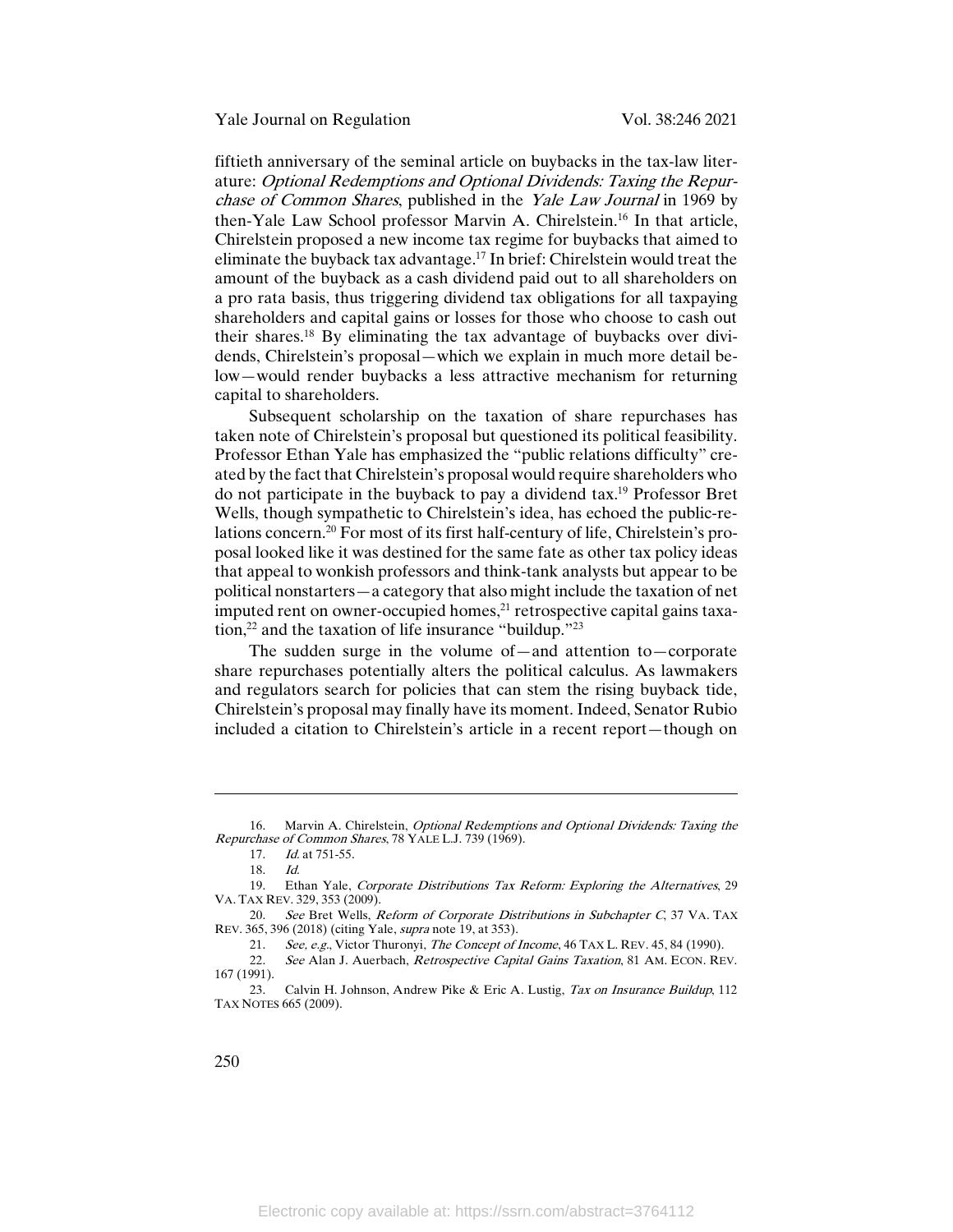page 74 and footnote 287 of a dense 78-page document, <sup>24</sup> it was hardly a Warholian "fifteen minutes of fame." Unlike some of the other anti-buyback proposals, Chirelstein's scheme has the virtue of being intellectually defensible. And it would almost certainly raise revenue—in the ballpark of \$70 billion to \$80 billion a year in the near term<sup>25</sup>—making it a potentially attractive add-on to future budget bills that strive for revenue neutrality or deficit reduction.

Yet the most persuasive reasons to adopt Chirelstein's proposal have nearly nothing to do with the concerns of current buyback critics. The contention that stock buybacks cannibalize long-term investment is doubtful at best; the claim that buybacks benefit corporate executives at the expense of other shareholders is not well-supported either.<sup>26</sup> Nor is Chirelstein's case for his own proposal particularly persuasive a half-century later. Chirelstein's chief concern was that differential treatment of buybacks "distort[ed] the customary and intended pattern of taxation."<sup>27</sup> By now, though, differential treatment of buybacks and dividends is the custom, and it is hard to say that Congress—which has acquiesced to the status quo for decades—"intends" any other result.

There are, however, a number of more powerful arguments in favor of Chirelstein's idea—arguments absent from Chirelstein's original article and largely overlooked in the current buyback debate. One argument relates to the so-called "Mark Zuckerberg problem"28: the effective nontaxation of founders of phenomenally successful companies with zero-dividend policies who hold their shares until death and benefit from a step-up in basis. <sup>29</sup> A second pertains to the "Panama Papers problem": the ability of foreign investors who hold stock in tax-haven jurisdictions to avoid U.S. tax—and potentially any tax—on U.S. equity gains. Chirelstein, to be sure, cannot be faulted for failing to consider these points. The rise of zero- and

<sup>24.</sup> Marco Rubio, Made in China 2025 and the Future of American Industry, U.S. SENATE COMMITTEE ON SMALL BUS. & ENTREPRENEURSHIP 74 n.287 (Feb. 12, 2019), https://www.rubio.senate.gov/public/\_cache/files/d1c6db46-1a68-481a-b96e-

<sup>356</sup>c8100f1b7/3EDECA923DB439A8E884C6229A4C6003.02.12.19-final-sbc-project-mic2025 report.pdf [https://perma.cc/BV52-WSQV].

<sup>25.</sup> For our explanation on the basis for this revenue estimate, see infra notes 179-183, 190 and accompanying text. We calculate a \$74 billion yield based on revenue gains from foreign shareholders alone.<br>26 See in

See *infra* Section III.A.

<sup>27.</sup> Chirelstein, supra note 16, at 756.

<sup>28.</sup> Edward D. Kleinbard, The Right Tax at the Right Time, 21 FLA. TAX REV. 208, 299 (2017).

<sup>29.</sup> We find that the nontaxation of nonredeeming shareholders is especially problematic in the context of corporate founders because their gains are likely best characterized as a form of labor income, which ought to be taxed even under theories of optimal taxation that prescribe a zero rate on capital income. See, e.g., Joseph Bankman & David  $\hat{A}$ . Weisbach, The Superiority of an Ideal Consumption Tax over an Ideal Income Tax, 58 STAN. L. REV. 1413 (2006).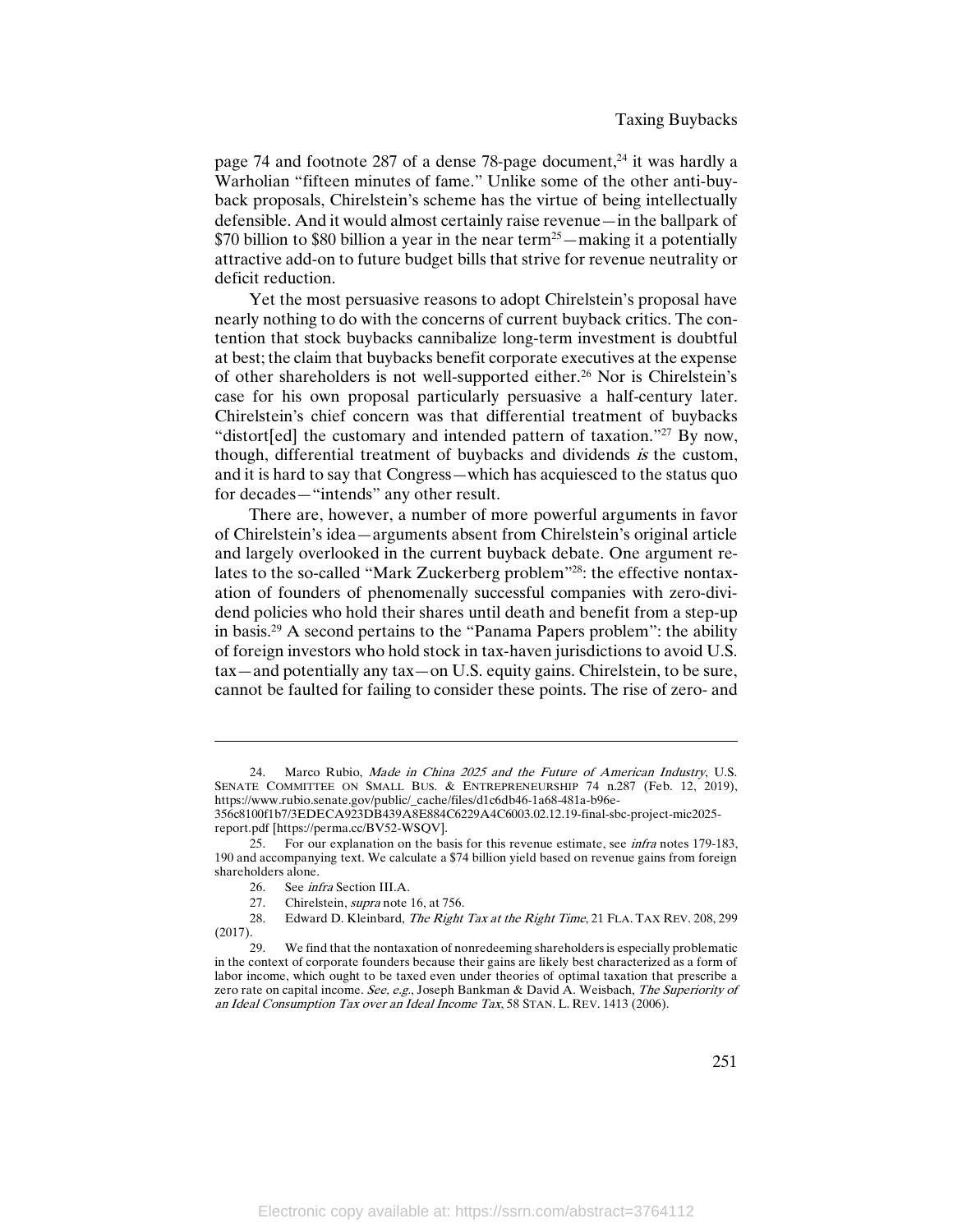low-dividend stocks largely postdated Chirelstein's article,<sup>30</sup> as did the growth in foreign ownership of U.S. equities.31 It is either a remarkable coincidence or an extraordinary testament to Chirelstein's clairvoyance that the strongest reasons to adopt his proposal today arise from trends that took off well after he wrote.

In short, while Chirelstein's proposal has much to recommend it, the arguments in its favor are distinct from the arguments that Chirelstein offered and from the anti-buyback arguments that make the proposal politically attractive. More than a half century after its inception, Chirelstein's proposal has finally found both a purpose and a potential set of friends. This Article seeks to explain the modern-day virtues of Chirelstein's proposal as well as its plausible political appeal and possible pitfalls.

Our analysis proceeds in four Parts. Part I introduces the basics of buybacks, explains the difference in the tax treatment of buybacks and dividends, and traces the meteoric rise of buybacks in recent years. Part II presents Chirelstein's proposal and discusses the major challenges that implementation would entail. Part III evaluates the case for taxing buybacks like cash dividends. We find that the arguments for Chirelstein's proposal based on the concerns of current buyback critics are weak, and Chirelstein's own arguments do little to move the dial. However, a number of relatively recent developments in U.S. equity markets give rise to strong tax policy arguments in the proposal's favor. Part IV ends with reflections on Chirelstein's proposal in the context of broader changes to capital taxation and trends in legal scholarship.

## I. The Basics of Buybacks

# A. Buybacks and Dividends as Alternative Mechanisms for Returning Capital to Shareholders

When a corporation earns profits, it can reinvest those profits or distribute them to its shareholders.32 If it chooses to distribute the profits, the corporation can redeem (i.e., buy back) outstanding shares, or it can issue cash dividends. If it buys back shares, the number of outstanding shares shrinks, while if it issues cash dividends, the number of outstanding shares remains the same. Nevertheless, as tax lawyers understood well before Chirelstein's 1969 article, the two transactions are "essentially

<sup>30.</sup> See S&P 500 Dividend Yield by Year, MULTIPL, https://www.multpl.com/s-p-500 dividend-yield/table/by-year [https://perma.cc/B43R-X7QQ].

<sup>31.</sup> See Summary of Report on Foreign Portfolio Investment in the United States, U.S. DEP'T TREASURY (Dec. 31, 1997), https://www.treasury.gov/resource-center/data-chart-center/tic/Pages/shl94sum.aspx [https://perma.cc/9DXR-NCUJ].

<sup>32.</sup> Note that a corporation need not earn profits in order to engage in buybacks or pay dividends. It could instead finance buybacks or dividends out of cash reserves or borrowed funds.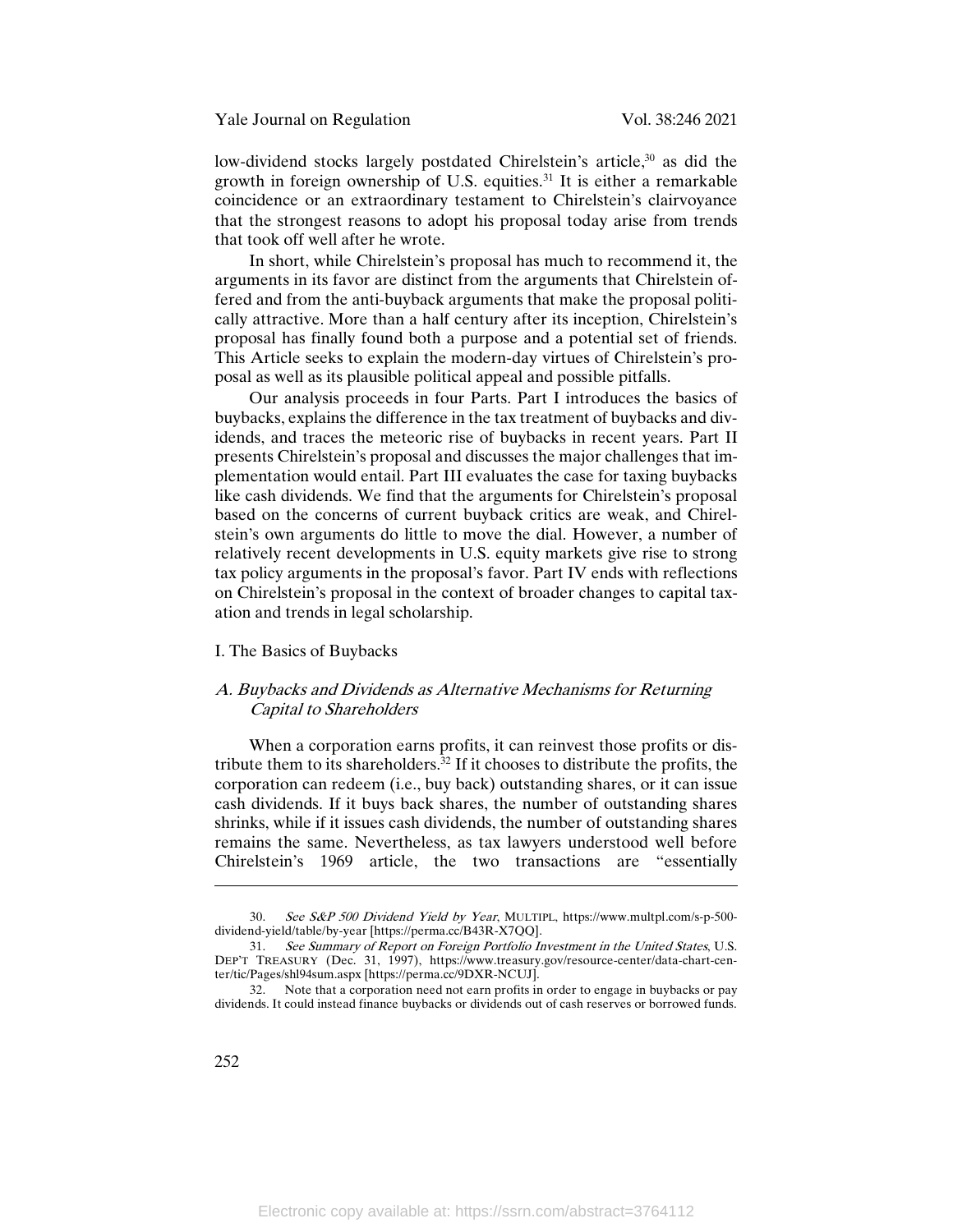equivalent"—or, at least, can be.33 Two transactions—one denominated a buyback, the other characterized as a cash dividend—can achieve economically identical results both for the corporation and for its shareholders.

To illustrate, consider the following two examples:

**Example 1.** ChirelsteinCorp issues 100 shares for \$1 each. A and B each buy 50 shares. ChirelsteinCorp then earns \$100 in profits, which causes the value of each share to rise from \$1 to \$2 (assuming that market value equals book value). ChirelsteinCorp thereafter decides to distribute its \$100 of earnings to its shareholders. ChirelsteinCorp does so by repurchasing 50 shares. A chooses to redeem all 50 of her shares; B chooses not to redeem. The total cost of the buyback to ChirelsteinCorp is \$100; <sup>A</sup> receives \$100 and <sup>B</sup> receives 0; and the value of each ChirelsteinCorp share remains \$2. <sup>B</sup> now owns all 50 outstanding shares of ChirelsteinCorp, which is worth \$100.

Example 2. ChirelsteinCorp issues 100 shares for \$1 each. <sup>A</sup> and <sup>B</sup> each buy 50 shares. ChirelsteinCorp then earns \$100 in profits, which causes the value of each share to rise from \$1 to \$2 (assuming that market value equals book value). ChirelsteinCorp thereafter decides to distribute its \$100 of earnings to its shareholders. ChirelsteinCorp does so by issuing a cash dividend of \$1 per share, causing the value of each share to fall from \$2 back to \$1. Afterwards, *B* uses the \$50 she has received through the cash dividend to purchase  $A$ 's 50 shares.  $B$  now owns all 100 outstanding shares of ChirelsteinCorp, which is worth \$100.

Aside from the tax consequences, to which we will turn in a moment, the only practical differences between Example 1 (the buyback) and Example 2 (the cash dividend) are cosmetic. Either way, ChirelsteinCorp distributes \$100 to shareholders. Either way, <sup>A</sup> ends up with \$100 of cash, and <sup>B</sup> ends up owning all of ChirelsteinCorp, which has total equity of \$100. The only difference is that in Example 1,  $B$  ends up with 50 shares worth \$2 each, while in Example 2, B ends up with 100 shares worth \$1 each. But no one is richer or poorer (pre-tax) in one example than in another, and no one has a larger or smaller stake in ChirelsteinCorp.

33. Chirelstein, supra note 16, at 739.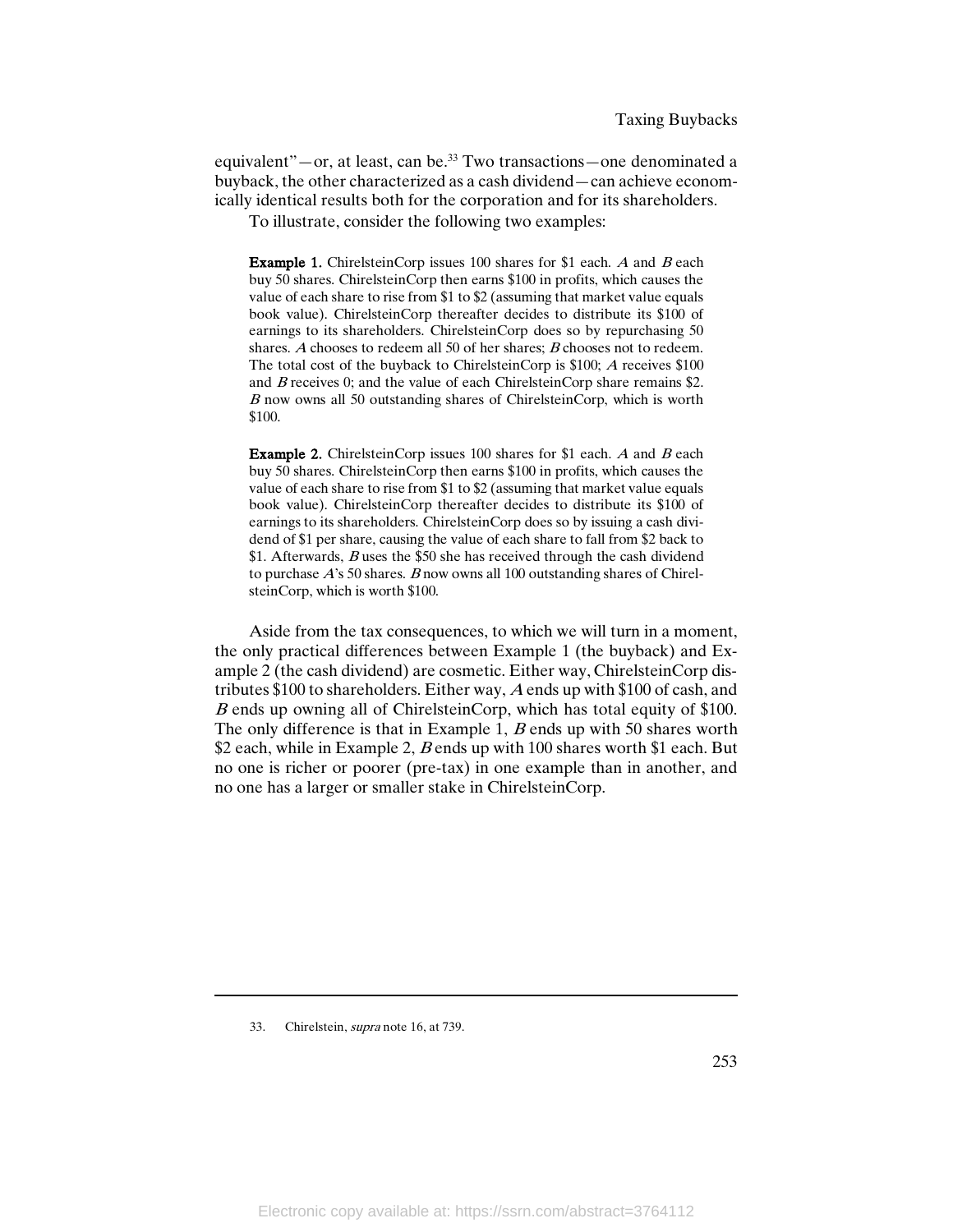|                         |                    | R                  |  |  |  |  |  |
|-------------------------|--------------------|--------------------|--|--|--|--|--|
| Example 1               |                    |                    |  |  |  |  |  |
| <b>Initial Holdings</b> | 50 shares $x$ \$1  | 50 shares $x$ \$1  |  |  |  |  |  |
| After Corp Earns \$100  | 50 shares $x$ \$2  | 50 shares $x$ \$2  |  |  |  |  |  |
| <i>Profits</i>          |                    |                    |  |  |  |  |  |
| \$100 Buyback           | $-50$ shares x \$2 |                    |  |  |  |  |  |
| <b>Final Holdings</b>   |                    | 50 shares $x$ \$2  |  |  |  |  |  |
| Example 2               |                    |                    |  |  |  |  |  |
| <b>Initial Holdings</b> | 50 shares $x$ \$1  | 50 shares $x$ \$1  |  |  |  |  |  |
| After Corp Earns \$100  | 50 shares $x$ \$2  | 50 shares $x$ \$2  |  |  |  |  |  |
| <i>Profits</i>          |                    |                    |  |  |  |  |  |
| \$100 Dividend          | 50 shares $x$ \$1  | 50 shares $x$ \$1  |  |  |  |  |  |
| Holdings                | 50 shares $x$ \$1  | 50 shares $x$ \$1  |  |  |  |  |  |
| Post-Dividend           |                    |                    |  |  |  |  |  |
| Post-Dividend           | $-50$ shares x \$1 | $+50$ shares x \$1 |  |  |  |  |  |
| Purchase/Sale           |                    |                    |  |  |  |  |  |
| <b>Final Holdings</b>   |                    | 100 shares $x$ \$1 |  |  |  |  |  |

Table 1. Economic Consequences of Buybacks vs. Dividends

Notwithstanding the economic equivalence, though, Example 1 (buyback) leads to very different tax consequences than Example 2 (cash dividends). But before delving into the tax treatment of buybacks and dividends, it is worth pausing to consider the nontax reasons why a firm might choose one method or the other to distribute earnings to shareholders.

First, a company may have genuine nontax reasons for wanting its share price to remain above a certain threshold—for example, because a particular stock exchange will delist a company's shares if they fall below a particular price.34 But the minimum share price for the New York Stock Exchange and Nasdaq is  $$1<sup>35</sup>$  so this factor cannot explain the buyback decisions of firms whose share prices are comfortably above that floor.

A second nontax reason for corporations to choose buybacks over cash dividends results from the interaction between corporate distributions and employee stock options. To illustrate: imagine that ChirelsteinCorp hires a manager and offers her—as part of her pay package—call options

<sup>34.</sup> See, e.g., Jonathan Macey, Maureen O'Hara & David Pompilio, Down and Out in the Stock Market: The Law and Economics of the Delisting Process, 51 J.L. & ECON. 683, 687-88  $(2008).$  35.

See Bob Haring, The Minimum Stock Price for NYSE, ZACKS, https://finance.zacks.com/minimum-stock-price-nyse-5116.html [https://perma.cc/JW7A-JA7B]; Tiffany C. Wright, Nasdaq Delisting Rules, ZACKS, https://finance.zacks.com/nasdaq-delisting-rules-7450.html [https://perma.cc/S684-43H3].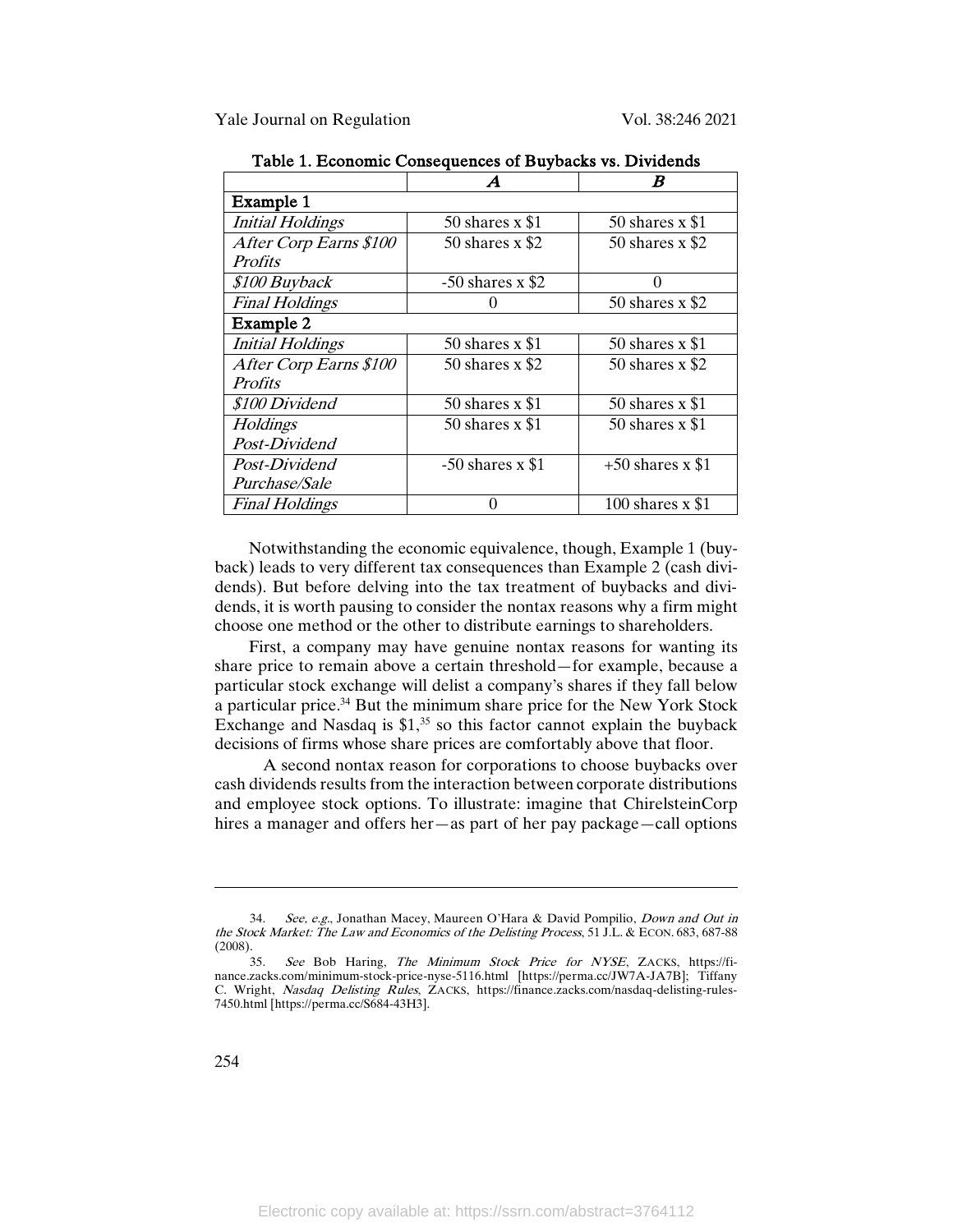on ChirelsteinCorp stock with a strike price of \$1.10 per share.<sup>36</sup> If ChirelsteinCorp distributes earnings to shareholders via a buyback, then the share price remains at \$2, and the manager's call options are "in the money" (i.e., the share price is higher than the strike price). If Chirelstein-Corp distributes earnings to shareholders via a dividend, then the share price falls back to \$1, and the manager's call options are "out of the money." Insofar as managers with stock options have influence over the choice between buybacks and dividends, they will generally prefer buybacks.37

Third, corporations may choose buybacks over cash dividends for nontax reasons if managers believe the firm's shares are undervalued.<sup>38</sup> Recall that a buyback is the equivalent of a cash dividend followed by a purchase of shares by nonredeeming shareholders from redeeming shareholders. If managers who own shares in the company believe that the shares are undervalued, and if the managers do not redeem their own shares in the buyback, then the buyback effectively allows the managers to purchase shares at what they believe to be a bargain price.

Finally, corporations may choose buybacks over cash dividends to defend against hostile takeovers. Unlike a cash dividend, a buyback increases the ownership percentage of nonredeeming shareholders. Managers who hold minority interests in a corporation may initiate a buyback—but not redeem any of their own shares—in order to increase their ownership stake and thus reduce the probability that a hostile tender offer will succeed.<sup>39</sup> But again, managers can accomplish the same result by issuing cash dividends and then using their dividends to buy shares, so buybacks are not the only way for managers to increase their percentage holdings.<sup>40</sup>

Many of the nontax reasons for choosing a dividend over a buyback are symmetrical to the above-listed reasons for choosing a buyback over a

<sup>36.</sup> A call option is an option that entitles the holder to purchase the underlying asset for the strike price on or before a certain time.

<sup>37.</sup> See Richard A. Lambert, William N. Lanen & David F. Larcker, Executive Stock Option Plans and Corporate Dividend Policy, 24 J. FIN. & QUANTITATIVE ANALYSIS 409 (1989). Prior to the enactment of section 409A, a few companies compensated managers with "dividendprotected" stock options that aimed to offset the effect of dividends on option value, but dividendprotected stock options were rare among U.S. firms. See Marckus C. Arnold & Robert M. Gillenkirch, Stock Options and Dividend Protection, 161 J. INSTITUTIONAL & THEORETICAL ECON. 453, 453-54 (2005). Section 409A, which became effective in 2005, now effectively imposes severe penalties on firms that incorporate dividend-protection provisions in compensatory stock options. See infra Section I.C.

<sup>38.</sup> See, e.g., Theo Vermaelen, Common Stock Repurchases and Market Signaling: An Empirical Study, 9 J. FIN. ECON. 139 (1981).

<sup>39.</sup> See Michael Bradley & Michael Rosenzweig, Defensive Stock Repurchases, 99 HARV. L. REV. 1377, 1393 (1986).

<sup>40.</sup> Arguably, buybacks solve a collective action problem among managers, who otherwise would have to agree on how many shares each one should purchase on the open market (with potential incentives to freeride). However, a similar collective action problem exists with buybacks if managers are free to redeem shares themselves.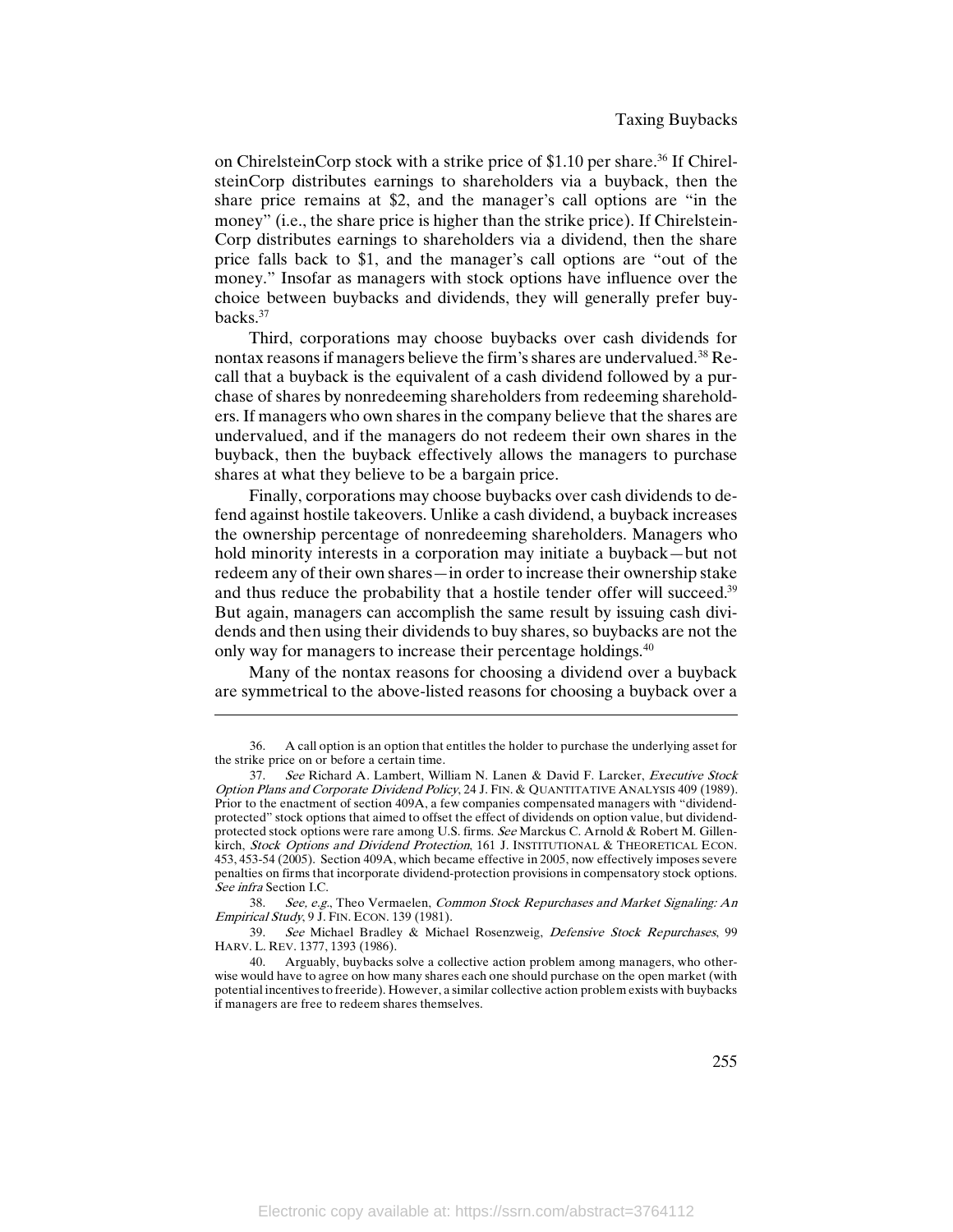dividend. First, a company may have nontax reasons for *wanting* its share price to fall. At some point, very high share prices become cumbersome for investors—a case in point being Berkshire Hathaway's Class A shares, which traded at over  $$320,000$  per share as of this writing.<sup>41</sup> Yet, this explanation likely applies to only a few phenomenally successful companies whose share prices rise so much as to become unwieldy.<sup>42</sup> And even in those cases, a company can reduce its share price through a stock split. Second, a company may choose cash dividends over buybacks precisely because the individuals making the distribution decision do not want to benefit managers with stock options. Third, a corporation may choose cash dividends over buybacks if managers think that shares are *overvalued*. If other shareholders—but not the managers—are enrolled in "dividend reinvestment plans" (DRIPs) that automatically use dividends to buy new shares, then issuing dividends allows managers to reduce their stake in the corporation.43

Several other shareholder-side reasons explain a possible preference for cash dividends over buybacks. First, some mutual funds and other institutional investors are required to maintain a certain percentage of dividend-paying securities in their portfolios.<sup>44</sup> This helps to explain why some companies, such as General Electric, have chosen to pay a dividend of one penny per share rather than eliminating dividends entirely.45 Concededly, this explanation for cash dividends is incomplete, as it still leaves the question as to why a mutual fund or other institutional investor would commit itself to holding dividend-paying securities—a question to which path dependency may be the only answer.

Second, some trusts and endowments are structured such that the "income" and "principal" are treated differently. For example, an endowment's terms may stipulate that the income—including dividends—can be

<sup>41.</sup> See Berkshire Hathaway Inc BRK.A, N.Y. STOCK EXCHANGE, https://www.nyse.com/quote/XNYS:BRK.A [https://perma.cc/2TBE-8K3H].

<sup>42.</sup> See Matt Levine, Who Cares What Apple's Stock Price Is?, BLOOMBERG OPINION (Apr. 25, 2014, 1:49 PM EST), https://www.bloomberg.com/opinion/articles/2014-04-25/whocares-what-apple-s-stock-price-is [https://perma.cc/JFQ7-ELGG].

<sup>43.</sup> Once again, managers can achieve much the same outcome by selling some of their own shares on the open market. An advantage of pursuing this outcome through dividends rather than sales is that companies' insider-trading policies often do not apply to participation or nonparticipation in a DRIP. See, e.g., BlackRock, Inc., Personal Trading Policy (Apr. 4, 2014), https://www.sec.gov/Archives/edgar/data/1100663/000119312514241353/d745741dex99p2.htm [https://perma.cc/5DVJ-KLBA] (exempting dividend-reinvestment plans from preclearance requirement in Section 5).

<sup>44.</sup> See, e.g., BlackRock, Inc., BlackRock Equity Dividend Fund: Class K Shares (Summary Prospectus) (Nov. 28, 2018), https://www.sec.gov/Archives/edgar/data/814507/ 000119312518343088/d647539d497k.htm [https://perma.cc/HX5T-CGET].

<sup>45.</sup> See, e.g., Michael Sheetz, GE Makes It Official, Lowers Dividend to a Penny, CNBC (Dec. 7, 2018), https://www.cnbc.com/2018/12/07/ge-makes-it-official-lowers-dividend-to-apenny.html [https://perma.cc/3UHU-UE53].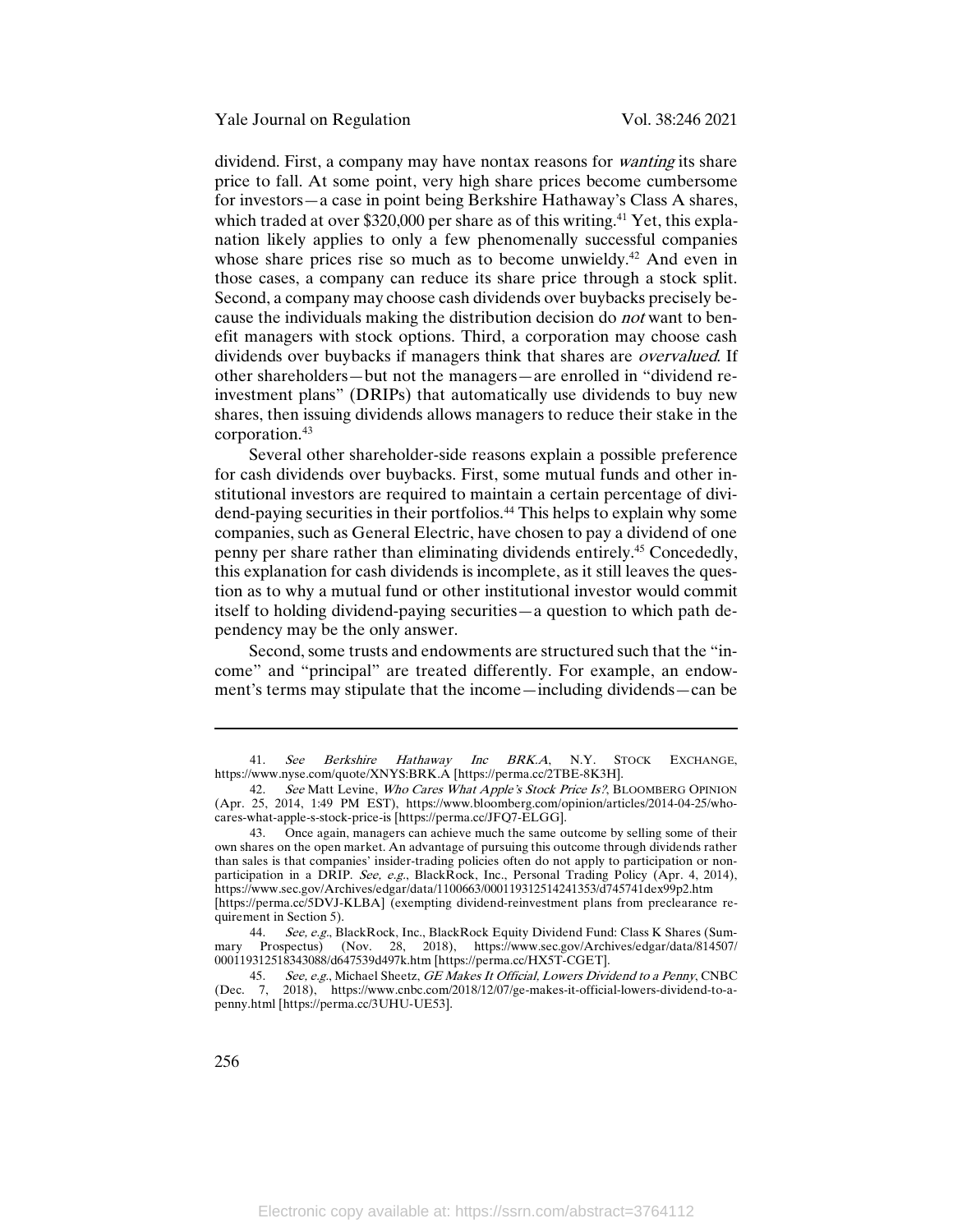spent each year, while the principal—including capital appreciation—cannot be. A charitable institution may therefore have an incentive to invest endowment assets in dividend-paying securities in order to generate usable income.46 Anecdotally, though, we know of very few major institutional investors still subject to restrictions of this sort.

Third, some investors (e.g., retirees living off their savings) may have a preference for liquidity that cash dividends satisfy. But in an era in which major brokerages will conduct commission-free trades, $47$  it is relatively easy for these same investors to generate "homemade dividends" by selling their shares when they desire liquidity. Moreover, while companies that distribute earnings through buybacks rather than dividends impose transaction costs on shareholders with a preference for liquidity, companies that distribute earnings through cash dividends rather than buybacks impose transaction costs on shareholders with a preference for reinvesting those dividends.48 Still, cash dividends potentially allow retail investors to access liquidity without the "regret" that may come from selling shares of a stock whose price then rises—which the behavioral economics literature suggests may be a benefit.49

All of this is to say that there are plausible—but, for the most part, not powerful—reasons why some managers and shareholders may prefer buybacks over cash dividends or vice versa. As a general rule, and setting tax considerations aside, managers and shareholders can achieve equivalent pretax economic outcomes through either approach. As the next Section explains, however, tax rules upset the near-equivalence in significant ways.

# B. A Primer on the Taxation of Buybacks and Dividends

 $\overline{\phantom{a}}$ 

The taxation of buybacks and dividends is a story of clienteles. By "clienteles," we refer to different groups of taxpayers across whom the tax treatment of buybacks and dividends varies starkly.<sup>50</sup> For some clienteles,

<sup>46.</sup> See, e.g., Joel C. Dobris, Why Trustee Investors Often Prefer Dividends to Capital Gain and Debt Investments to Equity—A Daunting Principal and Income Problem, 32 REAL PROP. PROB. & TR. J. 255 (1997).

<sup>47.</sup> See, e.g., Commissions, Margin Rates, and Fees, FIDELITY INV., https://www.fidelity.com/trading/commissions-margin-rates [https://perma.cc/HP8N-G6MJ].

<sup>48.</sup> Some, but not all, companies offer "no-fee" dividend reinvestment plans. See, e.g.,<br>No-Fee DRIPs, DIRECTINVESTING.COM, https://www.directinvesting.com/search/ https://www.directinvesting.com/search/ no\_fees\_list.cfm [https://perma.cc/W6T3-4NE6]. Note, though, that "no-fee" dividend-reinvestment plans simply shift the transaction costs associated with dividend reinvestment from the shareholder to the corporation.

<sup>49.</sup> For a regret-aversion theory of cash dividend preferences, see Hersh M. Shefrin & Meir Statman, Explaining Investor Preference for Cash Dividends, 13 J. FIN. ECON. 253, 268-71  $(1984)$ .

See Franklin Allen, Antonio E. Bernardo & Ivan Welch, A Theory of Dividends Based on Tax Clienteles, 55 J. FIN. 2499 (2000).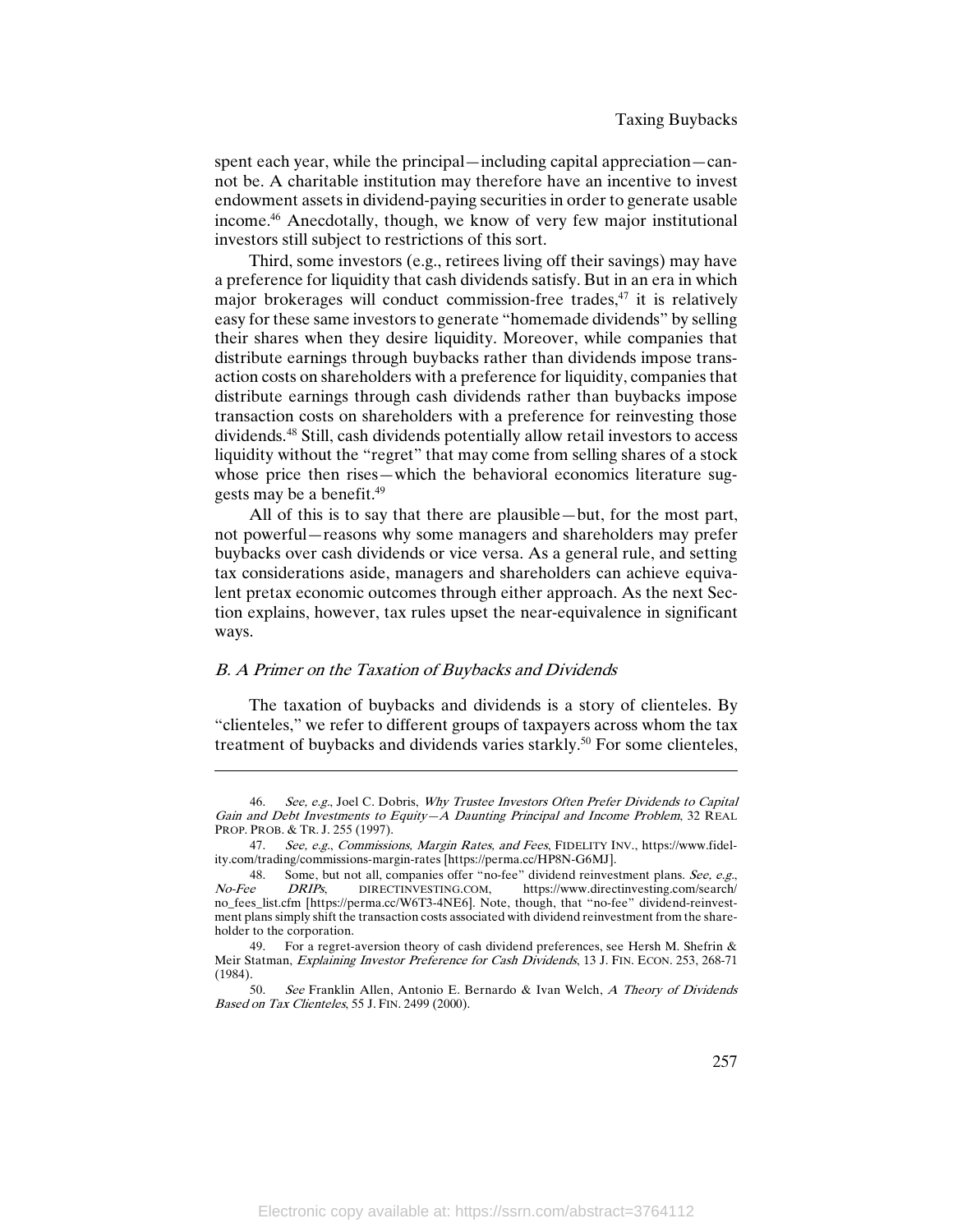the tax treatment of buybacks is more favorable than the tax treatment of dividends. For others, it is the reverse. Still others are indifferent to the form in which corporations distribute earnings to shareholders. We consider the perspectives of U.S. individuals, foreigners, U.S. corporations, and tax-exempt investors.

# 1. U.S. Individuals

We start with individual U.S. citizens and residents who hold stock in taxable accounts. These individual taxpayers generally fare better when corporations distribute earnings through buybacks rather than dividends. Under section  $302<sub>1</sub>$ <sup>51</sup> a buyback is generally treated as the disposition of a capital asset, and only the amount realized over the taxpayer's basis is included in gross income. By contrast, the entire amount of a dividend is included in gross income. Prior to 2003, dividends were treated as ordinary income, which for individuals was taxed at a higher rate than long-term capital gains.52 Since 2003, income from dividends paid by domestic corporations and certain foreign corporations has been classified as "qualified dividend income," which for individuals has been taxed at the same rate as long-term capital gains.<sup>53</sup> But despite the post-2003 rate equivalence, different rules regarding realization and basis for buybacks and dividends have preserved the tax advantage of the former for U.S. individuals.

To illustrate: consider again Example 1 above, in which Chirelstein-Corp buys back 50 shares from  $A$  at a price of \$2 per share. The buyback is a realization event for  $A$ , and  $A$  has a capital gain equal to the amount realized (\$100) minus her cost basis (\$50), or \$50. If <sup>A</sup> has held her ChirelsteinCorp shares for more than a year, the gain will be taxed at the longterm capital-gain rate, which—for taxpayers in the highest income tax bracket—is currently 20%.<sup>54</sup> The buyback from A would not be a realization event for  $B$ , so  $B$  would pay no tax on the transaction.

Now consider Example 2, in which ChirelsteinCorp issues a cash dividend of \$1 per share and  $B$  then uses her cash dividend to buy  $A$ 's shares. Assuming again that the qualified-dividend provision applies,  $A$  and  $B$ would each pay tax at the long-term capital-gain rate on their \$50 of qualified dividend income. If both are in the top bracket, the tax for each one is 20% times \$50, or \$10. If B then buys A's shares, A would experience a

53. See Jobs and Growth Tax Relief Reconciliation Act of 2003, Pub. L. No. 108-27, § 302(a), 117 Stat. 752, 760-61 (codified as amended at I.R.C. § 1(h) (2018)).

54. I.R.C. § 1(h) (2018).

<sup>51.</sup> I.R.C. § 302 (2018).

<sup>52.</sup> See STAFF OF THE JOINT COMM. ON TAXATION, 108TH CONG., GENERAL EXPLANATION OF TAX LEGISLATION ENACTED IN THE  $108^{TH}$  CONGRESS 23 (Comm. Print 2005), http://www.jct.gov/s-5-05.pdf [https://perma.cc/5KJX-DBW3]; David Hunkar, U.S. Dividends and Capital Gains Tax Rate Since 1961, SEEKING ALPHA (Aug. 7, 2011), https://seekingalpha.com/ar-<br>ticle/285468-u-s-dividends-and-the-capital-gains-tax-rate-since-1961 [https://perma.cc/3Z3Kticle/285468-u-s-dividends-and-the-capital-gains-tax-rate-since-1961 AY59].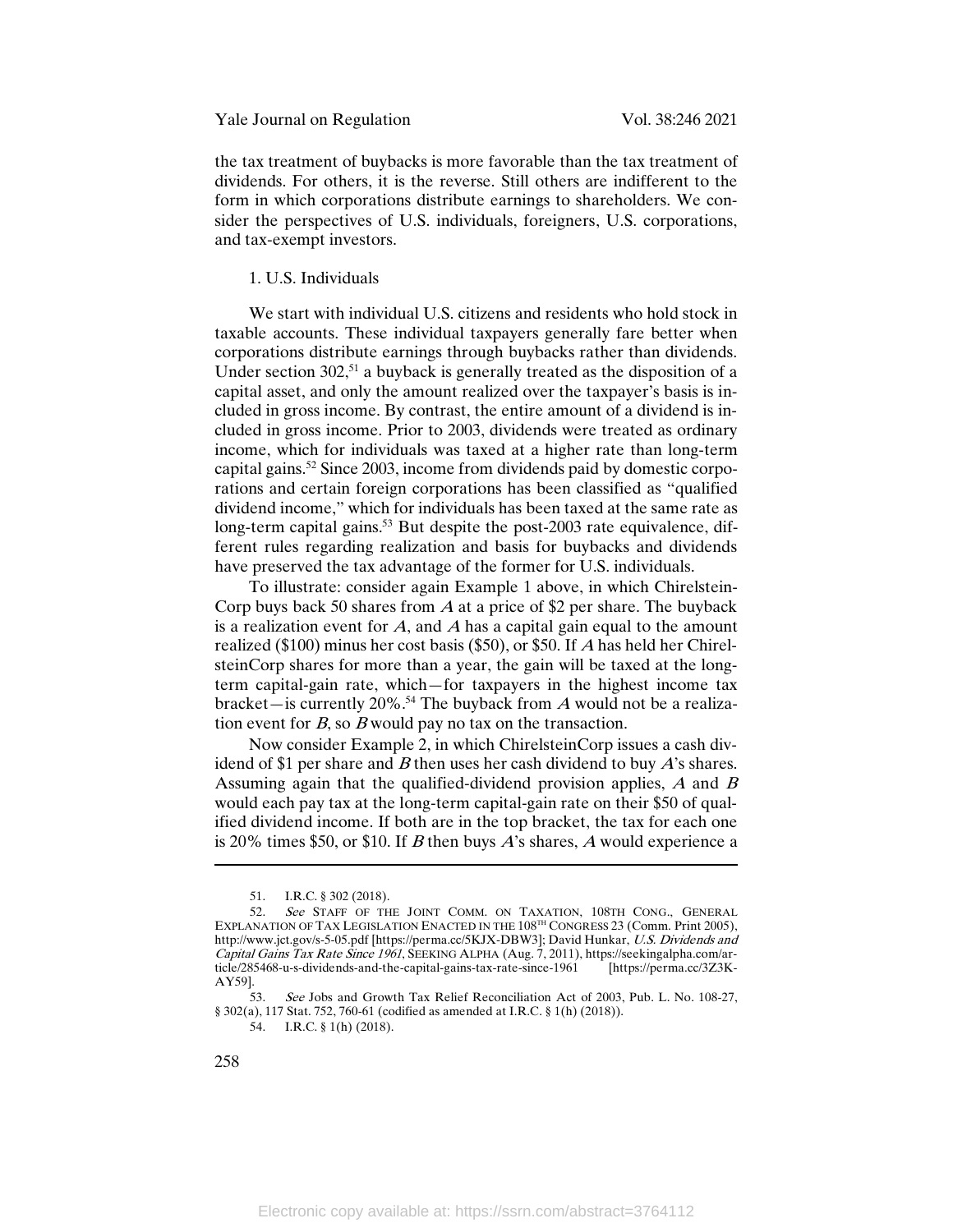realization event—though in this example, the sale price (\$1 per share) is equal to A's purchase price, so no capital-gain tax is owed.

In Example 1 (buyback), the total tax paid by  $\overline{A}$  is \$10. In Example 2 (dividend), the total tax is \$20 (i.e., \$10 for each one). To be sure, the buyback approach does not necessarily eliminate tax liability—rather, it defers tax liability. In Example 1,  $B$  is left with 50 shares of ChirelsteinCorp stock, which she purchased for \$50 and which are now worth \$100. When she sells—assuming the long-term capital-gain rate remains the same—she will owe a tax of \$10. In Example 2,  $B$  is left with 100 shares of ChirelsteinCorp stock and basis of \$100, so she will owe no tax at the time of sale unless ChirelsteinCorp's share price rises in the future. Thus, either way (and with caveats soon to follow), <sup>B</sup> will ultimately pay \$10 of tax; the difference between the buyback approach and the dividend approach is that with the buyback approach, she pays the \$10 later, while with the dividend approach, she pays the \$10 now.

Deferring the \$10 tax liability is potentially a benefit to  $B$  if the nominal interest rate is greater than zero (as it generally is). Note that this deferral benefit arises even if  $B$  redeems some but not all of her shares in the buyback. The reason is that when  $B$  redeems some of her shares, she pays capital gains tax on the amount realized minus basis, while when she receives a dividend, the entire amount of the dividend is included in income. So in Example 1, if B had redeemed one share of ChirelsteinCorp stock at a price of \$2, she would have paid capital gains tax on \$1 (i.e., the amount realized minus her basis of \$1 per share), while if she had received a \$2 dividend, the entire dividend would have been taxable immediately.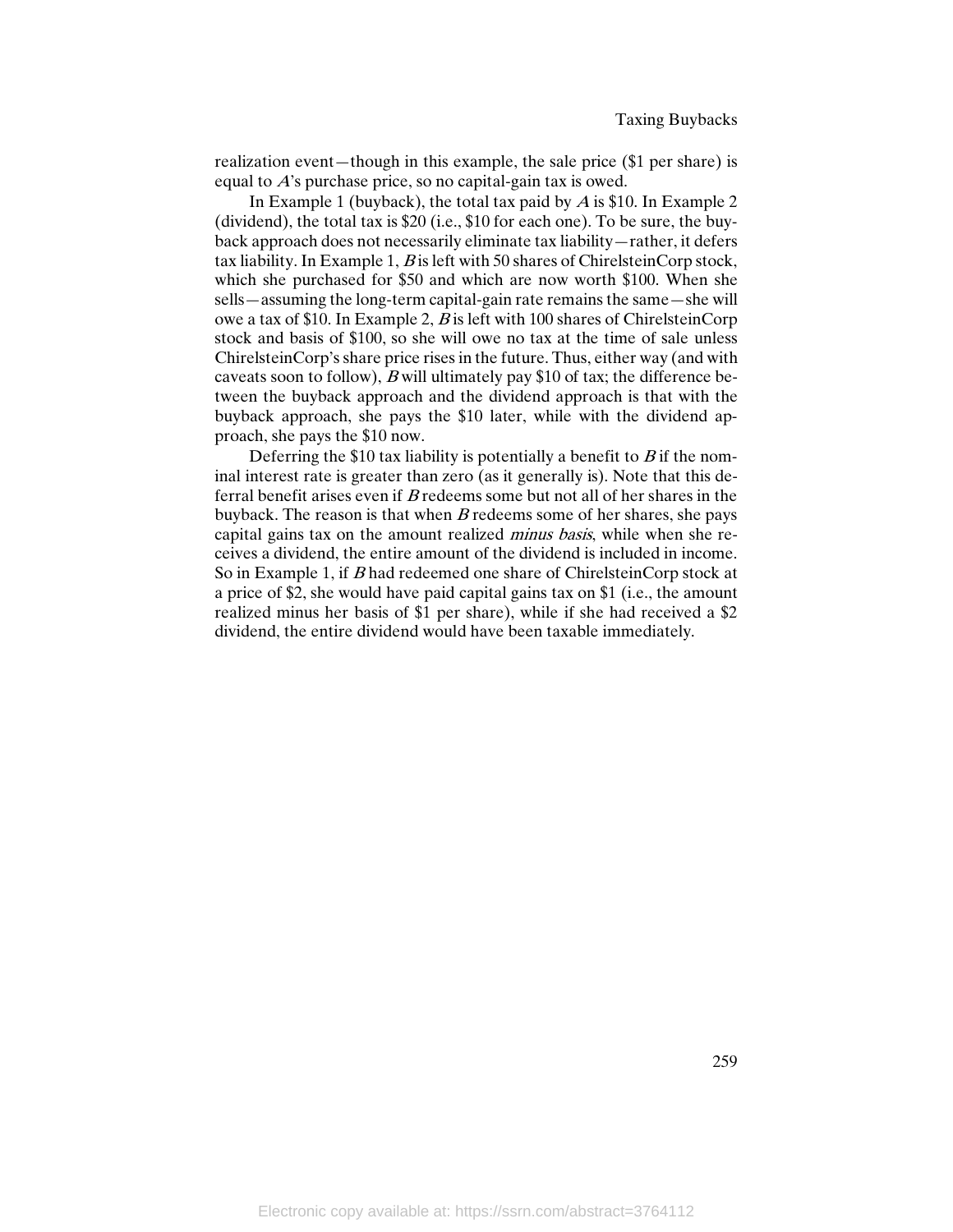|                           | $\boldsymbol{A}$            | $\bm{B}$                |
|---------------------------|-----------------------------|-------------------------|
| Example 1                 |                             |                         |
| <b>Initial Holdings</b>   | 50 shares $x$ \$1           | 50 shares $x$ \$1       |
| After Corp Earns \$100    | 50 shares x \$2             | 50 shares x \$2         |
| <b>Profits</b>            |                             |                         |
| \$100 Buyback             | $-50$ shares x \$2          |                         |
| <b>Final Holdings</b>     | $\theta$                    | 50 shares x \$2         |
| Taxable Dividends         | \$0                         | \$0                     |
| Tax at 20% rate           | \$0                         | \$0                     |
| Taxable Capital Gains     | 50 shares x $(\$2 - \$1) =$ | $\Omega$                |
|                           | \$50                        |                         |
| Tax at 20% rate           | $$50 x 20\% = $10$          | \$0                     |
| <b>Unrealized Capital</b> | \$0                         | 50 shares x (\$2 - \$1) |
| Gains                     |                             | $= $50$                 |
| Example 2                 |                             |                         |
| <b>Initial Holdings</b>   | 50 shares $x$ \$1           | 50 shares $x$ \$1       |
| After Corp Earns \$100    | 50 shares $x$ \$2           | 50 shares $x$ \$2       |
| Profits                   |                             |                         |
| \$100 Dividend            | 50 shares $x$ \$1           | 50 shares $x$ \$1       |
| Holdings                  | 50 shares $x$ \$1           | 50 shares x \$1         |
| Post-Dividend             |                             |                         |
| Post-Dividend             | $-50$ shares x \$1          | $+50$ shares x \$1      |
| Purchase/Sale             |                             |                         |
| <b>Final Holdings</b>     | $\theta$                    | 100 shares $x $1$       |
| Taxable Dividends         | \$50                        | \$50                    |
| Tax at 20% rate           | $$50 \times 20\% = $10$     | $$50 x 20\% = $10$      |
| Taxable Capital Gains     | 50 shares x $(\$1 - \$1) =$ | $\theta$                |
|                           | \$0                         |                         |
| Tax at 20% rate           | \$0                         | \$0                     |
| Unrealized                | \$0                         | 100 shares x (\$1 -     |
| Capital Gains             |                             | $$1) = $0$              |

Table 2. Tax Consequences of Buybacks vs. Dividends

The benefit of deferral is not, however, the only potential tax benefit of the buyback approach. Most significantly, the step-up in basis at death<sup>55</sup> means that if <sup>B</sup> holds her shares for the rest of her life and bequeaths them to her children or other heirs, she can avoid tax on her \$50 capital gain entirely. As we discuss below, this rule, with an assist from the tax law's treatment of buybacks, results in what the late Edward Kleinbard memorably called "the Mark Zuckerberg problem."56 The problem, in brief, is

56. Kleinbard, *supra* note 28, at 299.

<sup>55.</sup> See id. § 1014.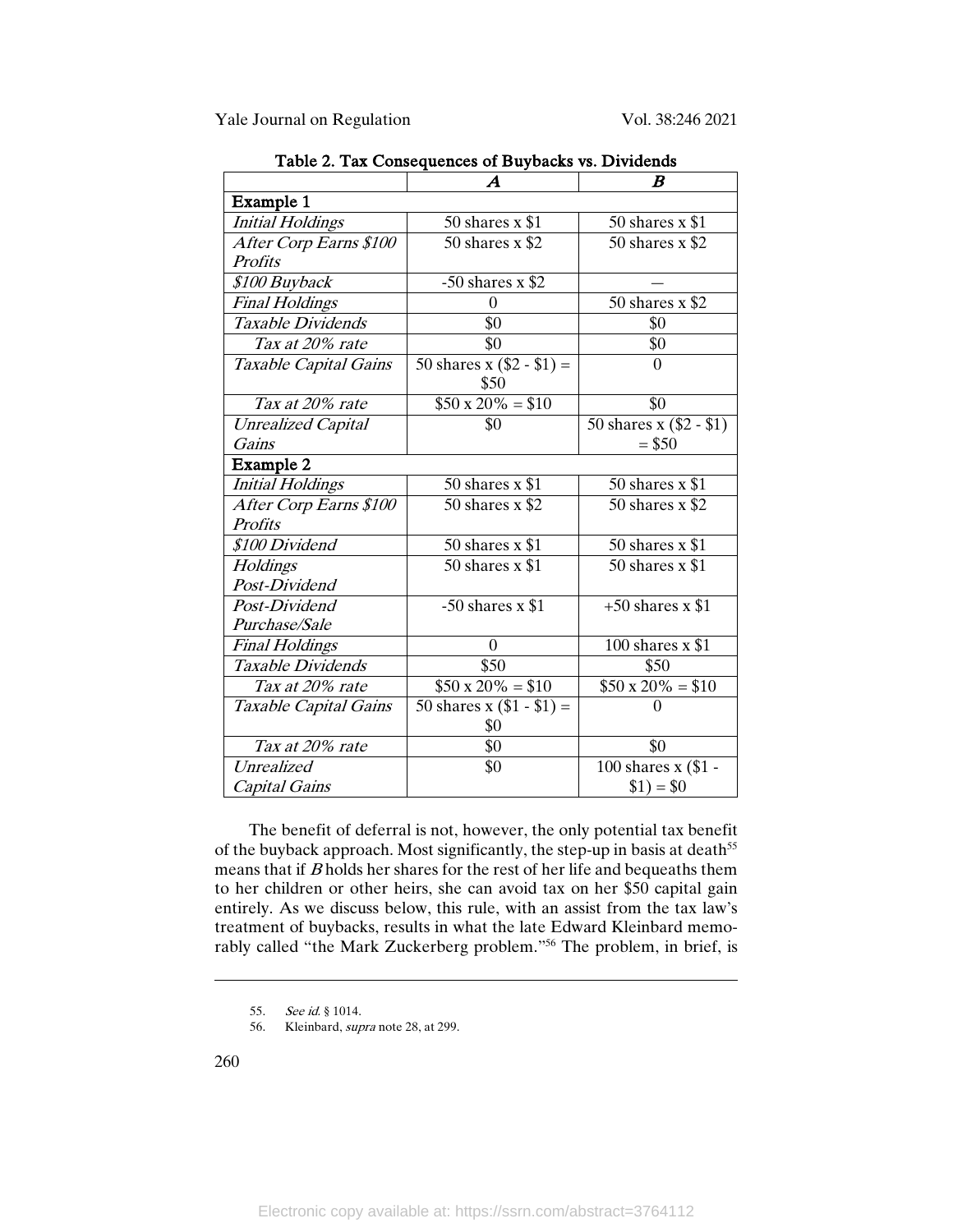that current law allows founders of successful companies to amass and consume tremendous fortunes without paying any tax on those gains. They do this by acquiring stock when their companies are initially formed (often literally for pennies) and then by holding that stock until they die, at which point their heirs can sell their shares without any income tax due to the stepped-up basis rule. In the meantime, the corporation can distribute earnings to the shareholders via buybacks, and the founders will face no tax liability as long as they do not redeem their shares. We discuss the Mark Zuckerberg problem further in Section III.D.

The buyback approach—which allows  $B$  to avoid immediate taxation of dividends and instead hold stock with unrealized gains—confers benefits on <sup>B</sup> even if she does not hold her stock until death and benefit from the step-up in basis. If <sup>B</sup> ultimately contributes her ChirelsteinCorp shares to charity, she can avoid tax on her capital gain as well. Better yet, if  $B$  has held her shares for more than a year, she can claim a charitable contribution deduction for the fair market value of those shares, including the untaxed appreciation.<sup>57</sup> Even if B does not hold her shares until death or donate them to charity, she can time her sale of ChirelsteinCorp stock for a year in which she is in a lower bracket. And if  $B$  has capital losses that would otherwise go unused, she can use them to soak up the \$50 capital gain. Because capital losses generally can be used to offset capital gains but not dividend income,<sup>58</sup> this is an additional advantage of the buyback approach.

Before leaving behind the tax treatment of individuals, one final point merits mention: section 302 of the Code, which governs the tax treatment of buybacks, provides that a corporation's redemption (i.e., repurchase) of its own shares will be treated as a payment in exchange for stock—and not as a cash dividend—"if the redemption is not essentially equivalent to a dividend."59 The Supreme Court has held that a redemption is not essentially equivalent to a dividend if it results "in a meaningful reduction of the shareholder's proportionate interest in the corporation."<sup>60</sup> For repurchases by public companies, which are the focus of this Article, the IRS generously has determined that any reduction in percentage ownership interest by a non-controlling shareholder qualifies as a meaningful reduction.61 As a practical matter, this means that repurchases by public

<sup>57.</sup> See I.R.C. §  $170(e)(1)(A)$ .

<sup>58.</sup> See id. § 1211(b). For individual taxpayers, net capital losses can offset ordinary income to the extent of \$3,000 per year.

<sup>59.</sup> Id. § 302(a)-(b)(1).

<sup>60.</sup> United States v. Davis, 397 U.S. 301, 313 (1970).<br>61. Rev. Rul. 76-385, 1976-2 C.B. 92 (ruling that w

Rev. Rul. 76-385, 1976-2 C.B. 92 (ruling that where a redeeming shareholder goes from a .00011118% interest in the corporation to a .0001081% interest, the redemption is not essentially equivalent to a dividend because "the redemption involves a minority shareholder whose relative stock interest . . . is minimal and who exercises no control over the affairs of [the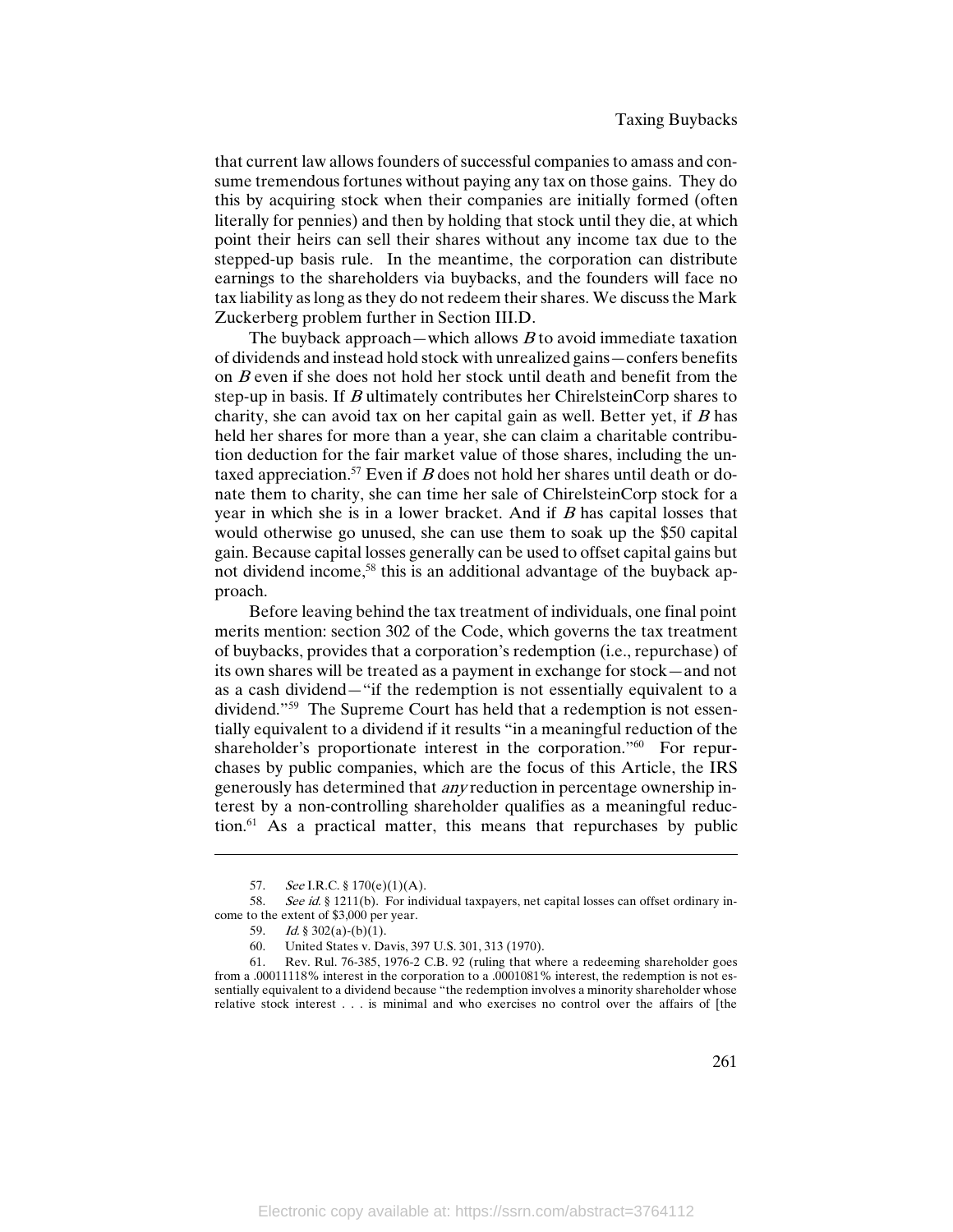corporations will almost always be treated as buybacks giving rise to capital gains (or losses) rather than as dividends.<sup>62</sup>

For nonpublic companies, the legal regime is rather more complicated. Any transaction in which a shareholder redeems (i.e., sells back) all of her stock will automatically be treated as a repurchase.<sup>63</sup> Thus, in Example 1, where A sold back all of her shares, the transaction would clearly qualify as a buyback rather than a dividend.<sup>64</sup> Likewise, a transaction is automatically treated as repurchase—and not as a dividend—if a shareholder reduces her voting and total interest by more than one fifth (e.g., from 10% to less than 8%) and ends up with less than 50% of the voting power in the company.65

For transactions that do not trigger automatic buyback treatment, the Supreme Court's meaningful-reduction test must be applied. In the context of closely held corporations, the test is a facts-and-circumstance standard. For example, in a 1975 IRS revenue ruling, a reduction of a shareholder's interest from 57% of a corporation's common stock to 50% qualified as a meaningful reduction when there was only one other shareholder because the redeeming shareholder went from having full control of the corporation to being positioned in a deadlock situation. The redemption therefore was treated as a sale and not a dividend.<sup>66</sup> A revenue ruling the following year reached the same result where the redeemed shareholder's interest was reduced from 27% to 22.27%. The IRS reasoned that—in light of the ownership percentages of other shareholders in the same corporation—the transaction meant that the taxpayer would now need the support of two

corporation, and] as a result of the redemption, [the shareholder] experienced a reduction of its voting rights, its right to participate in current earnings and accumulated surplus, and its right to share in net assets on liquidation").

<sup>62.</sup> One exception would be where the redeeming shareholder has a sufficiently large post-redemption interest in the public company to allow her to continue to exercise some degree of practical control over the corporation. Another exception would be where the redeeming shareholder sold a smaller percentage of her shares than the percentage reduction of outstanding shares as a result of all of redemptions pursuant to the plan of redemption. For example, if a corporation with 100,000,000 shares outstanding redeems 5,000,000 shares, any shareholder who redeems shares totaling 5% or less of her shares would not qualify. Consider a shareholder who owns 5,000 shares before the redemption and who redeems 250 shares. Her percentage ownership would be unchanged: from 5,000/100,000,000 (0.005%) to 4,750/95,000,000 (0.005%). Accordingly, the redemption would be treated as a dividend, see I.R.C. § 302(a), and the basis of the redeemed shares would be shifted over to the shareholder's remaining shares. See Treas. Reg. § 1.302-2(c) (2007) (requiring "proper adjustment of the basis of the remaining stock" where the redemption is treated as a dividend).

<sup>63.</sup> I.R.C. § 302(b)(3).

<sup>64.</sup> Technically, this qualifies under a safe harbor that provides for sale treatment when there is a complete termination. See id. A similar safe harbor applies in the case of substantially disproportionate redemptions, which are determined by mathematical formulas. See id. §  $302(b)(2)$ .

<sup>65.</sup> *Id.* § 302(b)(2)(A).

<sup>66.</sup> Rev. Rul. 75-502, 1975-2 C.B. 111.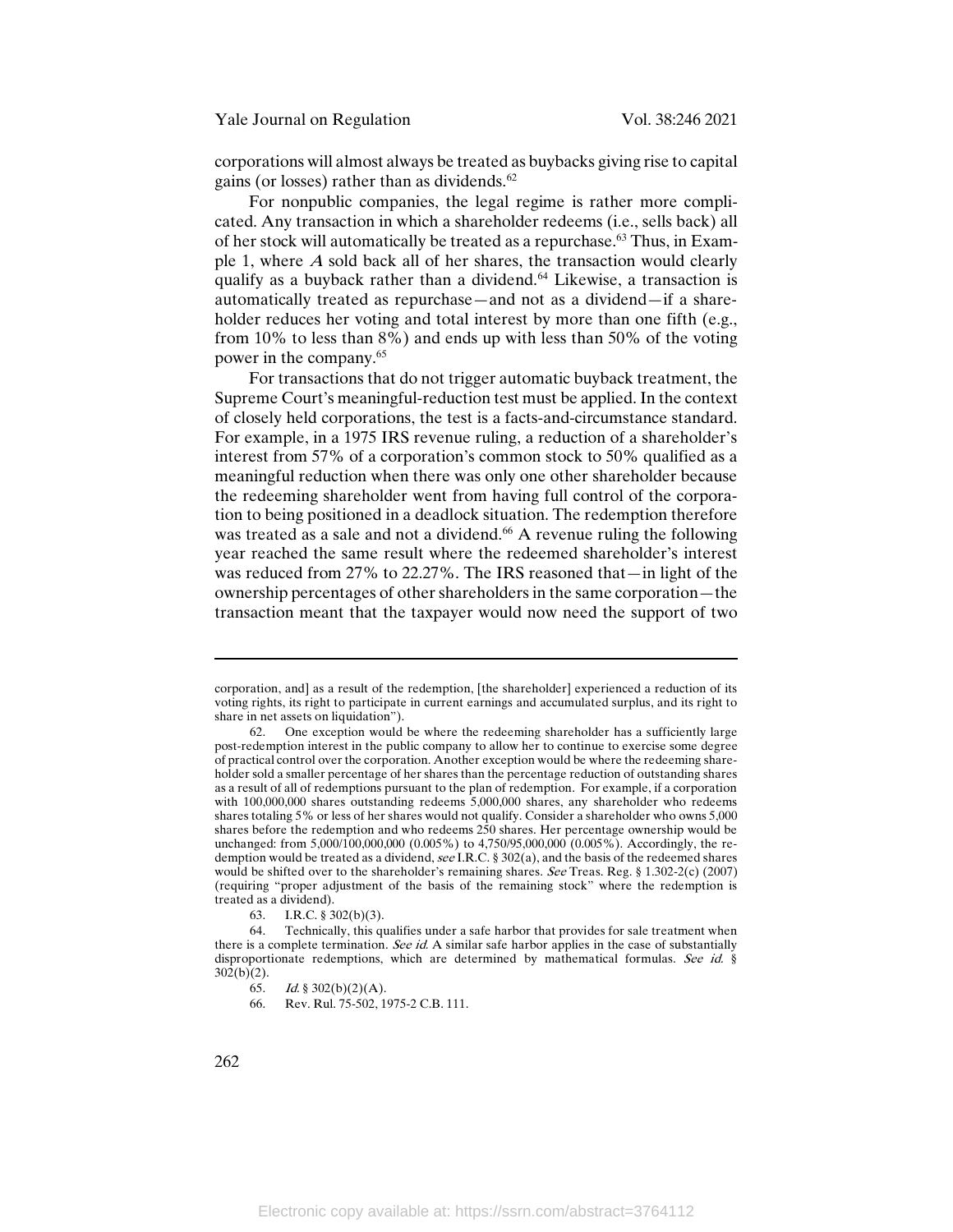other shareholders in order to constitute a majority (whereas she previously could have done so with only one other).67

While U.S. individuals who hold stock in taxable accounts have a tax incentive to prefer buybacks over dividends, those investors account for a relatively small fraction of all U.S. corporation stockholdings. According to a recent estimate by researchers at the Tax Policy Center, only around 25% of outstanding C corporation stock is held directly or indirectly by U.S. households in taxable accounts.<sup>68</sup> Another 40% is held by foreign residents, making it especially important to consider the way that U.S. and foreign tax rules affect those investors' preferences for buybacks versus dividends.<sup>69</sup>

#### 2. Foreigners

For foreign investors—nonresident aliens and foreign corporations the rules are different, but the result is generally the same: the U.S. federal income-tax treatment of buybacks is more generous than the tax treatment of dividends.70

The United States generally does not tax nonresident aliens and foreign corporations on capital gains from the sale of U.S. securities.71 Thus, for those investors, buybacks are effectively U.S. tax-free. The United States does, however, tax dividends paid by U.S. corporations to nonresident aliens and foreign corporations. For those investors, the standard tax rate on dividends is 30%, and the dividend tax is withheld at the source by the issuing corporation.<sup>72</sup> Tax treaties often reduce this  $30\%$  rate to  $15\%$ (or 5% where the shareholder owns more than 10% of the issuing

<sup>67.</sup> Rev. Rul. 76-364, 1976-2 C.B. 91.

<sup>68.</sup> Steve Rosenthal & Theo Burke, Who's Left to Tax? US Taxation of Corporations and Their Shareholders 1 (Urban-Brookings Tax Policy Ctr., Working Paper, 2020), https://www.law.nyu.edu/sites/default/files/Who's%20Left%20to%20Tax%3F%20US% 20Taxation%20of%20Corporations%20and%20Their%20Shareholders-%20Rosen-

thal%20and%20Burke.pdf [https://perma.cc/877L-J2LA].

<sup>69.</sup> See id.

<sup>70.</sup> See Stanley Veliotis, Equating U.S. Tax Treatment of Dividends and Capital Gains for Foreign Portfolio Investors, 56 AM. BUS. L.J. 345 (2019) (noting the buyback advantage and mentioning Chirelstein's article in passing, though not explaining how Chirelstein's proposal would address the buyback advantage).

<sup>71.</sup> See I.R.C. § 865(a) (2018) (providing that personal property sales of foreigners are subject to various exceptions not relevant to stock sales, sourced outside the United States); id. § 871 (taxing foreign individuals who are not engaged in a trade or business in the United States only on their United States source of income); id. § 881 (same for foreign corporations).

<sup>72.</sup> See I.R.C. § 871(a)(1)(A) (taxing dividends received by foreign individuals); *id.* §  $881(a)(1)(A)$  (taxing dividends received by foreign corporations); *id.* § 1441 (imposing withholding tax on dividends received by foreign individuals);  $i\vec{d}$ . § 1442 (imposing withholding tax on dividends received by foreign corporations).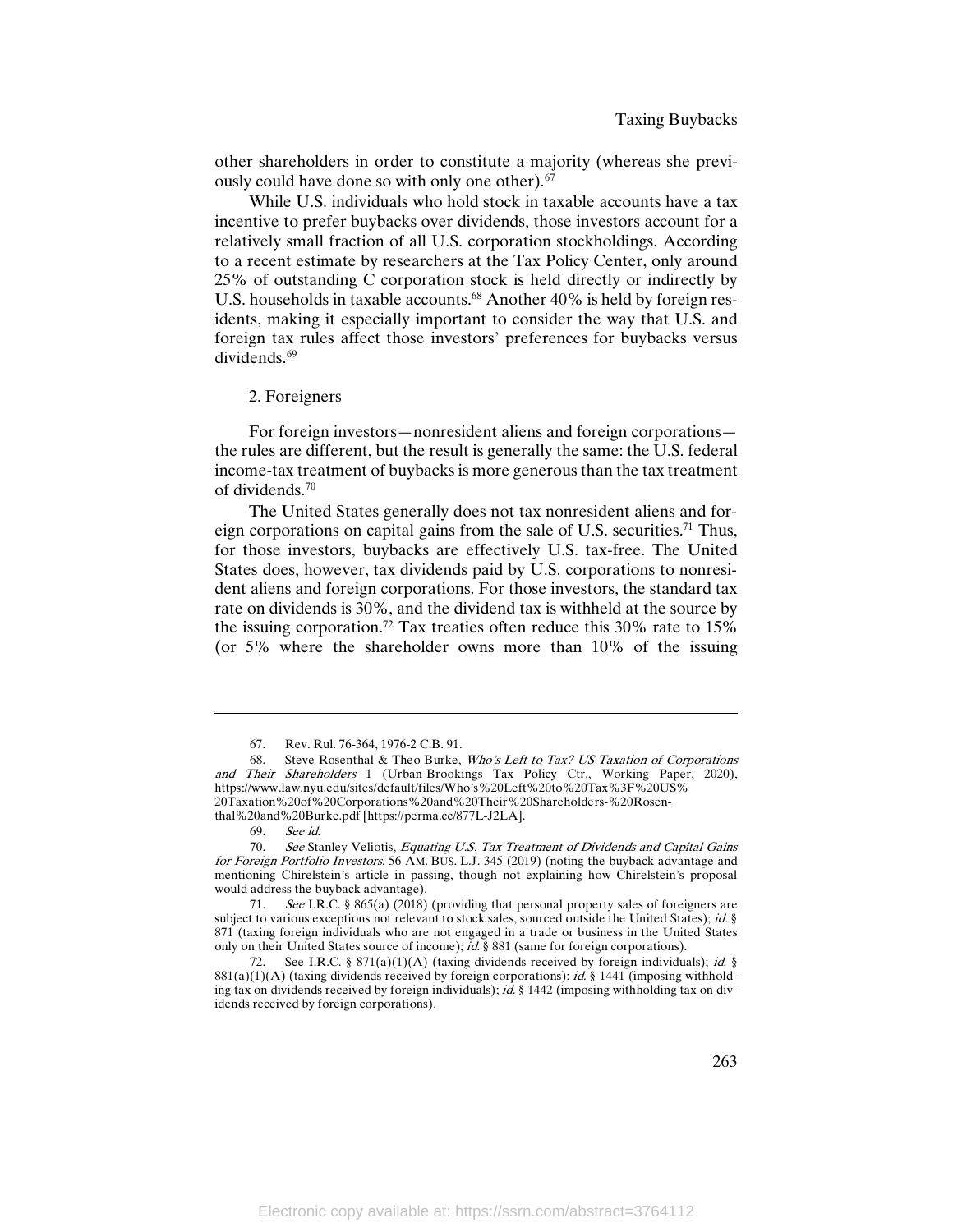corporation's shares), but none of the United States' tax treaties provide for the total exemption of dividends.73

Often, a foreign investor's home jurisdiction will allow the foreign investor to credit U.S. taxes against her home jurisdiction tax liability. Even so, the home jurisdiction's own tax rules will often reproduce the buyback tax advantage. Although many countries nominally tax capital gains and dividends paid to residents at the same rate, some of the same factors that make buybacks more attractive to U.S. individual shareholders make them more attractive to foreign shareholders as well. Shareholders who do not sell their stock in a buyback can defer or strategically time their ultimate sale, so investors in those countries will have a tax preference for buybacks over dividends.74

Current law's treatment of foreign shareholders contributes to what we call "the Panama Papers problem": the ability of high-net-worth individuals from around the world to accumulate significant gains from U.S. equity investments without paying any tax anywhere. They can do this by purchasing shares listed on the New York Stock Exchange and Nasdaq via entities in tax-haven jurisdictions. While the U.S. imposes a withholding tax of up to 30% on dividends, no or little withholding tax is due if investors buy no- or low-dividend-yield stocks that return all or most of their earnings to shareholders via buybacks. As a result, these stocks offer an attractive place for tax dodgers to park their cash. We discuss the Panama Papers problem in Section III.E below.

## 3. U.S. Corporations

Domestic corporations that hold stock in other domestic corporations constitute a meaningful—though modest—share of the U.S. stockholding base. Intercorporate equity holdings account for about 6% of total U.S. public equity outstanding, according to a Tax Policy Center analysis of Federal Reserve data.<sup>75</sup> For these shareholders, the tax preference for buybacks is potentially reversed. For domestic corporations, dividends and capital gains are both taxed at the ordinary corporate rate, which is currently 21%. However, these corporations also generally receive a dividendreceived deduction equal to 50% of the dividend.<sup>76</sup> The upshot is that

See Table 1. Tax Rates on Income Other Than Personal Service Income Under Chapter 3, Internal Revenue Code, and Income Tax Treaties, INTERNAL REVENUE SERV. (Feb. 2019), https://www.irs.gov/pub/irs-utl/Tax\_Treaty\_Table\_1\_2019\_Feb.pdf [https://perma.cc/T3L3- WYKB].

<sup>74.</sup> See Marcus Jacob & Martin Jacob, Taxation, Dividends, and Share Repurchases: Taking Evidence Global, 48 J. FIN. & QUANTITATIVE ANALYSIS 1241, 1249-1250 & tbl.2 (2013).

<sup>75.</sup> See Rosenthal & Burke, supra note 68, at 12 tbl.1.

<sup>76.</sup> See I.R.C. § 243. The deduction is 100% for dividends received by corporations who own 80% or more of the issuing corporation.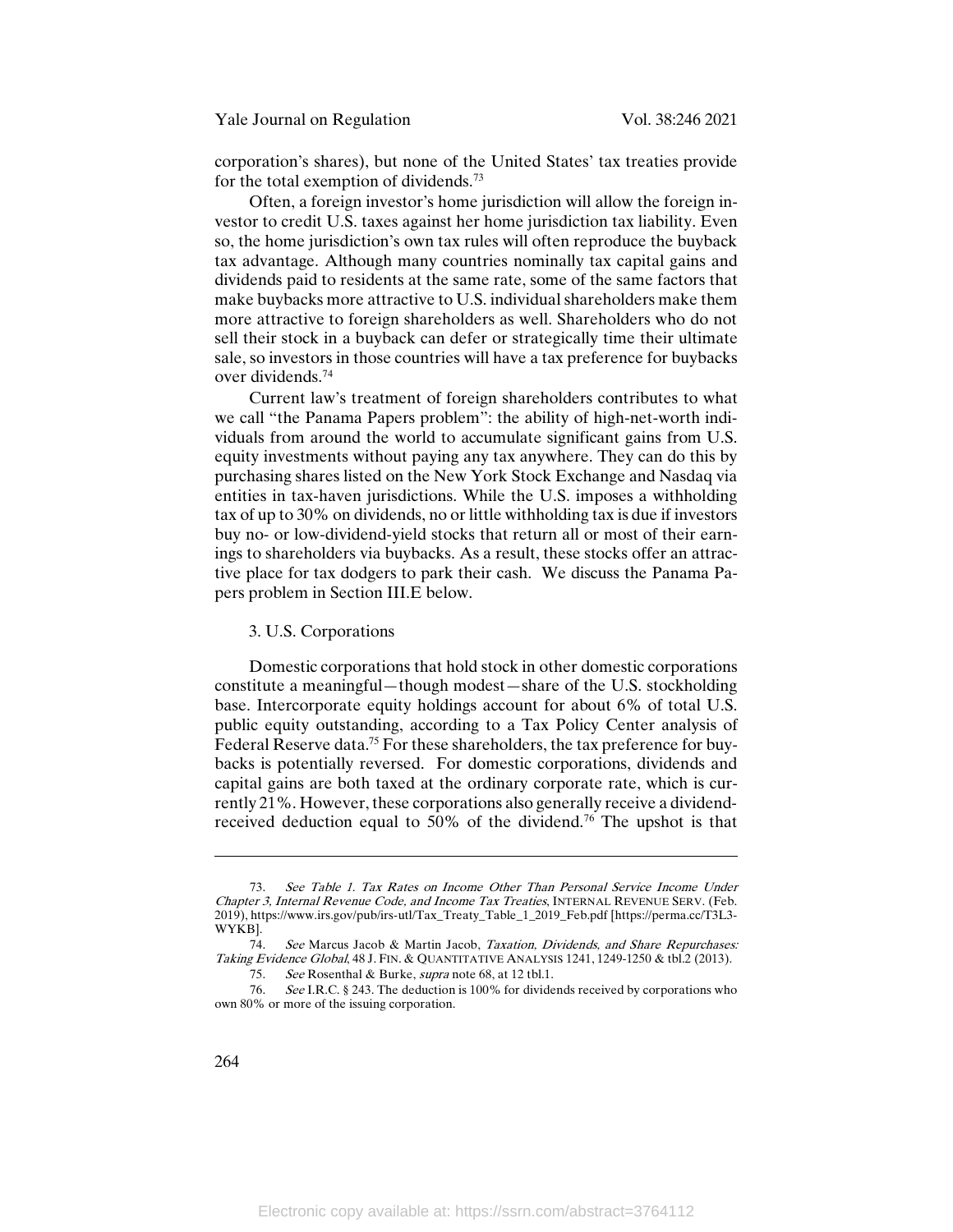dividends received by corporations are typically taxed at an effective rate of 10.5%—half the rate on capital gains.

The lower effective tax rate on dividends than on capital gains may suggest that domestic corporations that hold shares in other corporations have a straightforward tax incentive to prefer dividends over buybacks. In fact, the incentives facing domestic corporations are more complicated. First, domestic corporations potentially experience a tradeoff between the deferral benefit of buybacks and the benefit of the lower effective rate for dividends.77 Second, corporations—like individuals—can use capital losses to offset capital gains but not dividends. Thus, a corporation with significant unused capital losses may prefer to receive distributions via buyback rather than cash dividend.78 Depending on the particular circumstances of the domestic corporation (including the length of time for which it plans to hold shares and the extent of its unused capital losses), the tax benefits of cash dividends may outweigh the benefits of buybacks or vice versa.79

#### 4. Tax-Exempt Investors

l

Finally, note that a significant portion of U.S. corporate stock is held by investors who have no tax preference for buybacks versus cash dividends. According to Tax Policy Center estimates, tax-exempt or tax-indifferent investors—including pension plans, individual retirement accounts (IRAs), governmental and nonprofit institutions, and life insurers—held around 37% of all U.S. corporate equity in 2019.<sup>80</sup> Distributions to pensionplan participants and IRA holders are taxed the same way regardless of whether they are funded from capital gains or cash dividends, so these shareholders are (at least for tax purposes) indifferent between buybacks and dividends. Meanwhile, investment income of nonprofit institutions is

<sup>77.</sup> Recall that the deferral benefit arises because repurchases allow immediate use of basis to offset proceeds, while dividends do not. This earlier use of basis results in tax deferral. Deferral is less valuable in the context of corporations in part because they do not have the potential for a stepped-up basis at death. Dealers in securities must calculate tax on a mark-to-market basis, effectively eliminating the tax benefit of deferral. See id. § 475(a).

The problem of unused capital losses is often more acute for corporations than individuals. While individuals may carry forward unused capital losses until they die, corporations may carry back capital losses to the three prior taxable years or carry them forward for only five years. Compare id. § 1212(b) (allowing unlimited carrying forward for individuals), with id. § 1212(a) (allowing a three-year carryback and five-year carryforward for corporations).

<sup>79.</sup> For a high-profile example of firms structuring a redemption as a dividend rather than a buyback in order to achieve more favorable tax treatment, see Merle M. Erickson & Shiingwu Wang, Exploiting and Sharing Tax Benefits: Seagram and DuPont, 21 J. AM. TAX ASS'N, no. 2, 1999, at 35. In that case, Seagrams potentially saved \$1.5 billion or more by structuring its redemption of DuPont shares as a dividend. See id. at 41 tbl.1.<br>80 See Rosenthal & Burke, supra note 68, at 14 tbl.

See Rosenthal & Burke, *supra* note 68, at 14 tbl.4. Rosenthal and Burke's estimates— 24% of U.S. equities held by taxable domestic investors, 40% by foreigners, 37% by tax-exempt or tax-indifferent investors—do not add to 100% due to rounding. For these purposes, intercorporate holdings are traced back to their ultimate owners.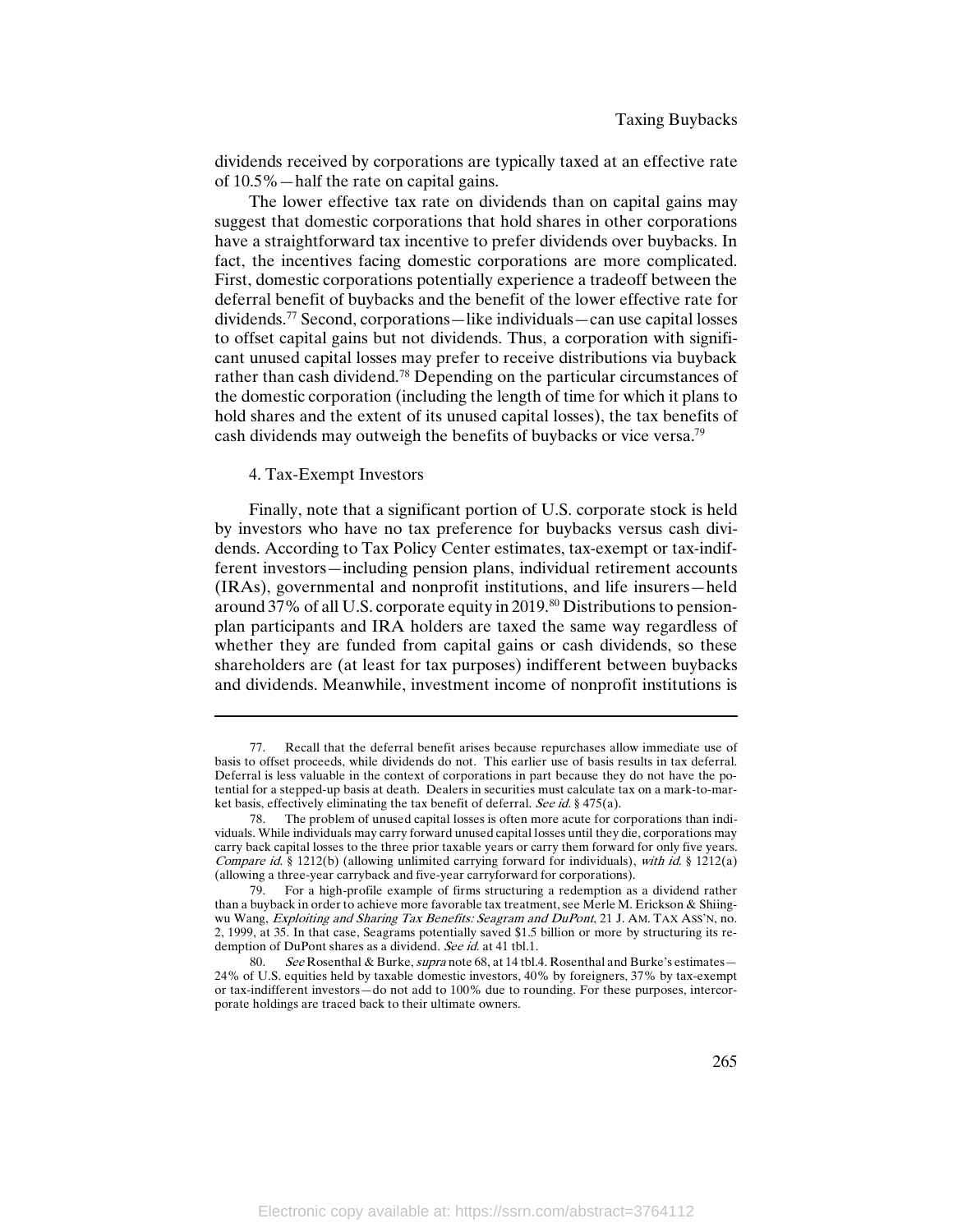generally taxed very lightly or not at all,<sup>81</sup> and life insurers effectively pay no tax on investment income on their reserves,  $82$  so these shareholders have few tax-related reasons to prefer buybacks over dividends or vice versa.

All of this serves to illustrate that the conventional wisdom that buybacks are tax-advantaged relative to dividends amounts to an oversimplification. Foreign investors and U.S.-resident taxable individuals will generally prefer buybacks to dividends, but U.S. corporations that hold stock in other companies will not always share that preference, and a large segment of the shareholding population will be indifferent between the two forms of corporate cash distributions. As we discuss in Part III, these various positions will have important implications for buyback tax policy.

| <b>Investor Type</b>   | <b>Buybacks</b>         | <b>Dividends</b>           |
|------------------------|-------------------------|----------------------------|
| U.S. individuals (tax- | -Top rate on long-      | -Top rate on quali-        |
| able accounts)         | term capital gain $=$   | fied dividends $=$         |
|                        | 23.8%                   | 23.8%                      |
|                        | -Deferral advantage     | -No immediate ba-          |
|                        | (early basis recovery)  | sis recovery               |
|                        | -Capital losses can be  | -Capital losses can-       |
|                        | used to offset          | not be used to offset      |
|                        | -Avoid tax entirely     |                            |
|                        | through stepped-up      |                            |
|                        | basis, charitable con-  |                            |
|                        | tributions              |                            |
| Foreign investors      | $-$ No U.S. tax (possi- | $-U.S.$ withholding        |
|                        | bly home-country tax    | tax at rate of $\leq 30\%$ |
|                        | consequences)           |                            |
| U.S. corporations      | $-$ Rate = 21%          | $-$ Rate = 10.5%           |
|                        | -Deferral advantage     | -No immediate ba-          |
|                        | (early basis recovery)  | sis recovery               |
|                        | -Capital losses can be  |                            |
|                        | used to offset          |                            |
| Pension plans, retire- | -Indifferent            |                            |
| ment accounts, non-    |                         |                            |
| profit organizations,  |                         |                            |
| <i>life insurers</i>   |                         |                            |

|  |  |                  | Table 3. U.S. Federal Income Tax Treatment of Buybacks and |  |  |
|--|--|------------------|------------------------------------------------------------|--|--|
|  |  | <b>Dividends</b> |                                                            |  |  |

82. See I.R.C. §§ 805(a), 807(b).

<sup>81.</sup> Private foundations pay a tax of 1 to 2% on net investment income. See I.R.C. § 4940 (2018). Starting in 2018, private colleges and universities with endowment assets of \$500,000 per student or more are taxed at a rate equal to 1.4% of net investment income. See id. § 4968. Private foundations and wealthy colleges and universities have a slight tax incentive to prefer buybacks over dividends because of the deferral advantage.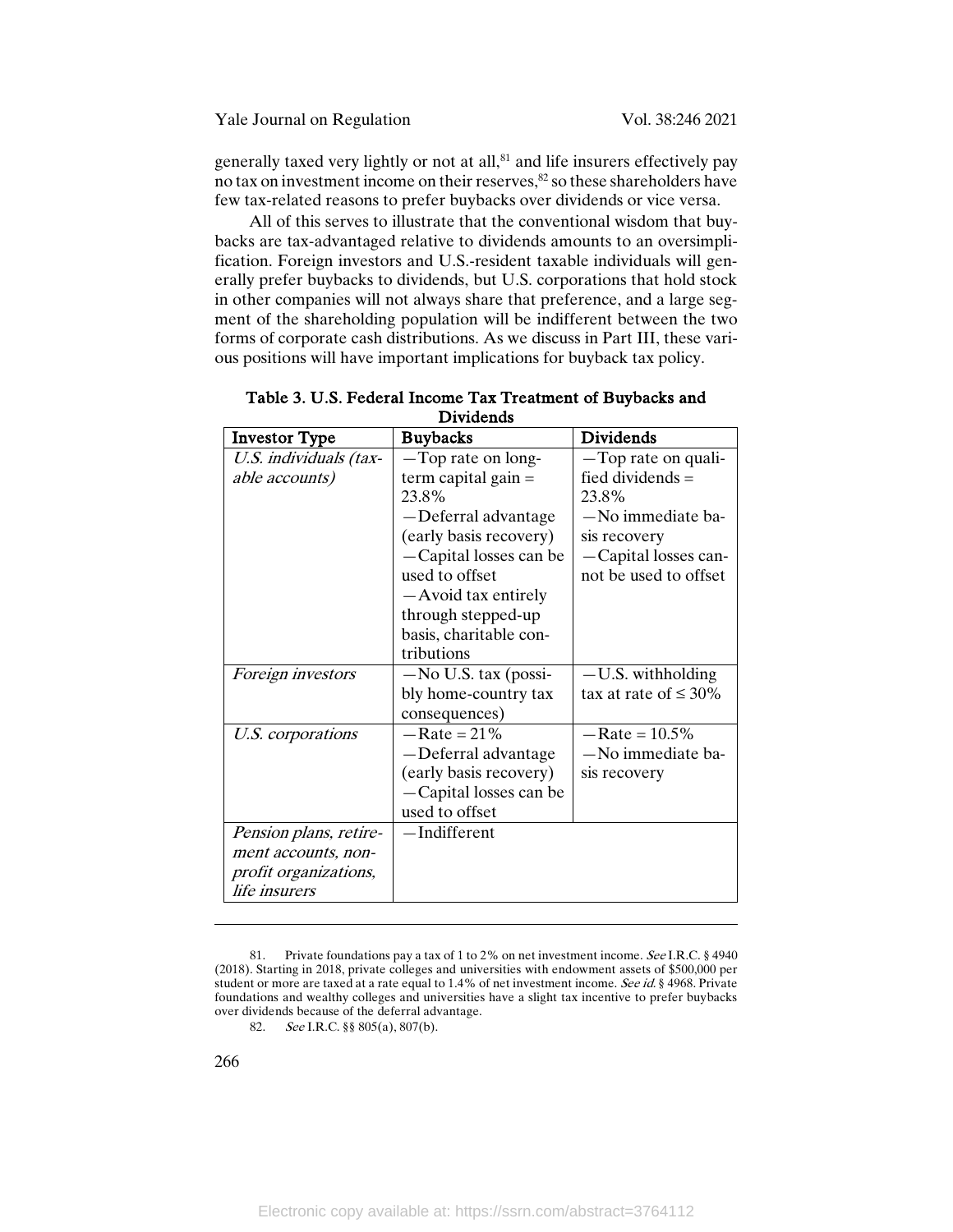#### C. The Fall of Dividends and the Rise of Buybacks

Around the time that Chirelstein wrote his landmark article, cash dividends still were the dominant form of corporate distribution in the United States. Gross buybacks by U.S. corporations remained less than 10% of aggregate cash distributions until 1979, rising to approximately 12% by 1980, 29% by 1990, and 53% by 2000.<sup>83</sup> By the third quarter of 2019, approximately 61% of cash distributions by S&P 500 firms came in the form of buybacks (with the remainder in dividends).<sup>84</sup> Commentators now routinely refer to this recent period as a "buyback boom."85

What explains the rise of buybacks relative to cash dividends? At least three factors potentially contributed to the trend.

First, in November 1982, the Securities and Exchange Commission (SEC) promulgated Rule 10b-18 under the Exchange Act of 1934, which provides issuers with a limited safe harbor from liability for market manipulation when they buy back their shares.<sup>86</sup> Importantly, the Rule 10b-18 safe harbor applies to liability "solely by reason of the manner, timing, price, and volume" of repurchases;<sup>87</sup> it does not affect liability for insider trading when the corporation possesses material, nonpublic information concerning the value of its securities.<sup>88</sup> Still, the SEC rule is widely credited with reducing regulatory uncertainty surrounding buybacks,<sup>89</sup> and it appears to be associated with a sharp rise in buybacks as a percentage of corporate cash distributions over the course of the 1980s.

Second, starting in the 1980s, stock option grants became an increasingly large component of compensation for executives and other employees. Whereas stock-option grants constituted only around 14% of direct compensation for CEOs at the largest publicly traded U.S. companies in

<sup>83.</sup> Gustavo Grullon & Roni Michaely, Dividends, Share Repurchases, and the Substitution Hypothesis, 57 J. FIN. 1649, 1655 tbl.1 (2002) (dividing the "REPO" column by the sum of the " $REPO" + "DIV" columns$ ).

<sup>84.</sup> Edward Yardeni, Joe Abbott & Mali Quintana, Corporate Finance Briefing: S&P 500 Buybacks & Dividends, YADENI RES., INC. 9 fig.11 (Feb. 14, https://www.yardeni.com/pub/bbdivepsyield.pdf [https://perma.cc/9FTY-KNNZ].

<sup>85.</sup> See, e.g., Andrew Barry, Why the Buyback Boom Is Bullish for Investors, BARRON'S (May 12, 2018), https://www.barrons.com/articles/why-the-buyback-boom-is-bullish-for-investors-1526089472.

<sup>86.</sup> See 17 C.F.R. 240.10b-18 (2005).

<sup>87.</sup> Id. n.1.

<sup>88.</sup> Div. Trading & Mkts., Answers to Frequently Asked Questions Concerning Rule 10b-18 ("Safe Harbor" for Issuer Repurchases), U.S. SEC. & EXCHANGE COMMISSION (Dec. 2, 2016), https://www.sec.gov/divisions/marketreg/r10b18faq0504.htm [https://perma.cc/A8S8- YTLT].

<sup>89.</sup> On the history of Rule 10b-18, see Douglas O. Cook, Laurie Krigman & J. Chris Leach, An Analysis of SEC Guidelines for Executing Open Market Repurchases, 76 J. BUS. 289, 292-93 (2003).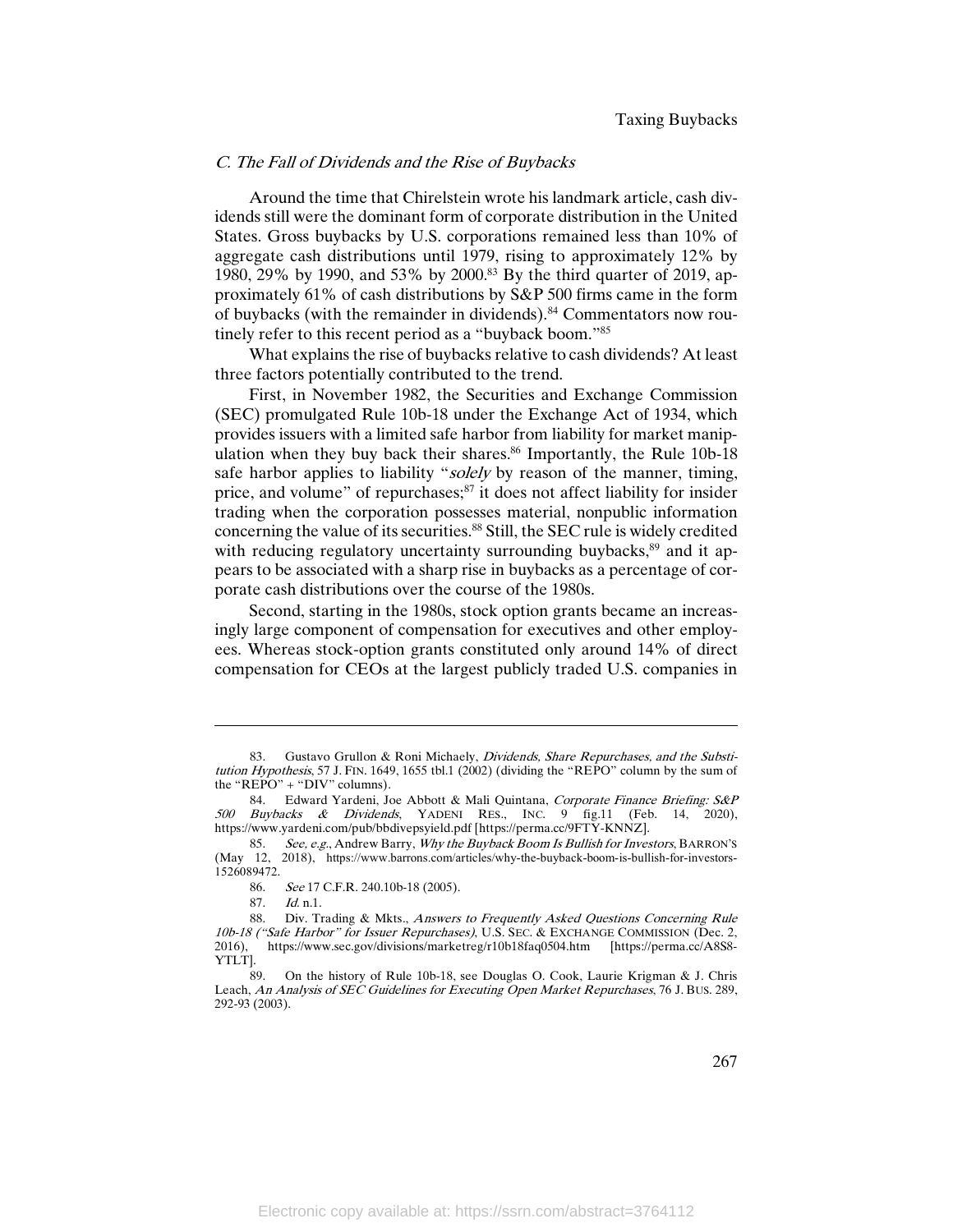1980, that figure had risen to 48% by 1994.<sup>90</sup> Several factors account for this phenomenon. Pressure from potential acquirers during the hostile takeover boom of the 1980s encouraged corporations to adopt compensation arrangements that linked executive pay to share price.<sup>91</sup> Academic researchers who advocated for equity-based compensation in the 1980s and early 1990s also arguably played a role.<sup>92</sup> Then in 1993, Congress added section 162(m) to the Internal Revenue Code, which limited the ability of corporations to claim deductions for compensation to senior executives in excess of \$1 million unless those pay packages were performance-based.<sup>93</sup> Stock options were one type of performance-based compensation to which corporations turned so that they could pay their top executives more than \$1 million and still deduct the full cost.<sup>94</sup> The December 2017 tax law ended the exception for performance-based pay.95

To be sure, these developments do not explain why stock options, as opposed to alternative forms of incentive-based pay, became predominant. The preference for stock options in particular was likely largely a function of financial accounting standards. A 1972 accounting rule instructed corporations not to treat compensatory stock-option grants as expenses unless the strike price was lower than the company's share price at the time.<sup>96</sup> The effect of that rule was that corporations could compensate executives and employees in valuable stock options that did not immediately reduce the firms' reported profitability. The Financial Accounting Standards Board

268

<sup>90.</sup> See Brian J. Hall & Jeffrey B. Liebman, Are CEOs Really Paid like Bureaucrats?, 113 Q.J. ECON. 653, 661 tbl.IIa (1998).

<sup>91.</sup> See Amanda Bennett, A Great Leap Forward for Executive Pay: Stock Options Pro-<br>
I Gains by CEOs in '88, WALL. ST. J. (Apr. 24, 1989), pelled Gains by CEOs in '88, WALL. ST. J. (Apr. 24, 1989), https://search.proquest.com/docview/135406875 [https://perma.cc/724D-LH4Z].

<sup>92.</sup> See Michael C. Jensen & Kevin J. Murphy, Remuneration: Where We've Been, How We Got Here, What Are the Problems, and How to Fix Them 35 (Harvard Bus. Sch. Negotiation, Orgs. & Mkts Unit, Working Paper No. 44, 2004), https://ssrn.com/abstract=561305 [https://perma.cc/X6BM-T6Y3] (citing Michael C. Jensen & Kevin J. Murphy, *CEO Incentives:* It's Not How Much You Pay, but How, HARV. BUS. REV., May-June 1990, at 138; Michael C. Jensen & Kevin J. Murphy, Performance Pay and Top Management Incentives, 98 J. POL. ECON. 225 (1990)).

<sup>93.</sup> Omnibus Budget Reconciliation Act of 1993, Pub. L. No. 103-66, § 13211, 107 Stat. 312, 435, 470-71 (codified as amended at I.R.C. § 162(m) (2018)).

<sup>94.</sup> See, e.g., Austan Goolsbee, What Happens When You Tax the Rich? Evidence from Executive Compensation, 108 J. POL. ECON. 352, 368 (2000).

<sup>95.</sup> Pub. L. No. 115-97, § 13601(a), 131 Stat. 2054, 2155-56 (2017) (amending I.R.C. §  $\frac{162(m)}{96}$ .

See Brian J. Hall & Kevin J. Murphy, The Trouble with Stock Options, 17 J. ECON. PERSP. 49, 54 (2003).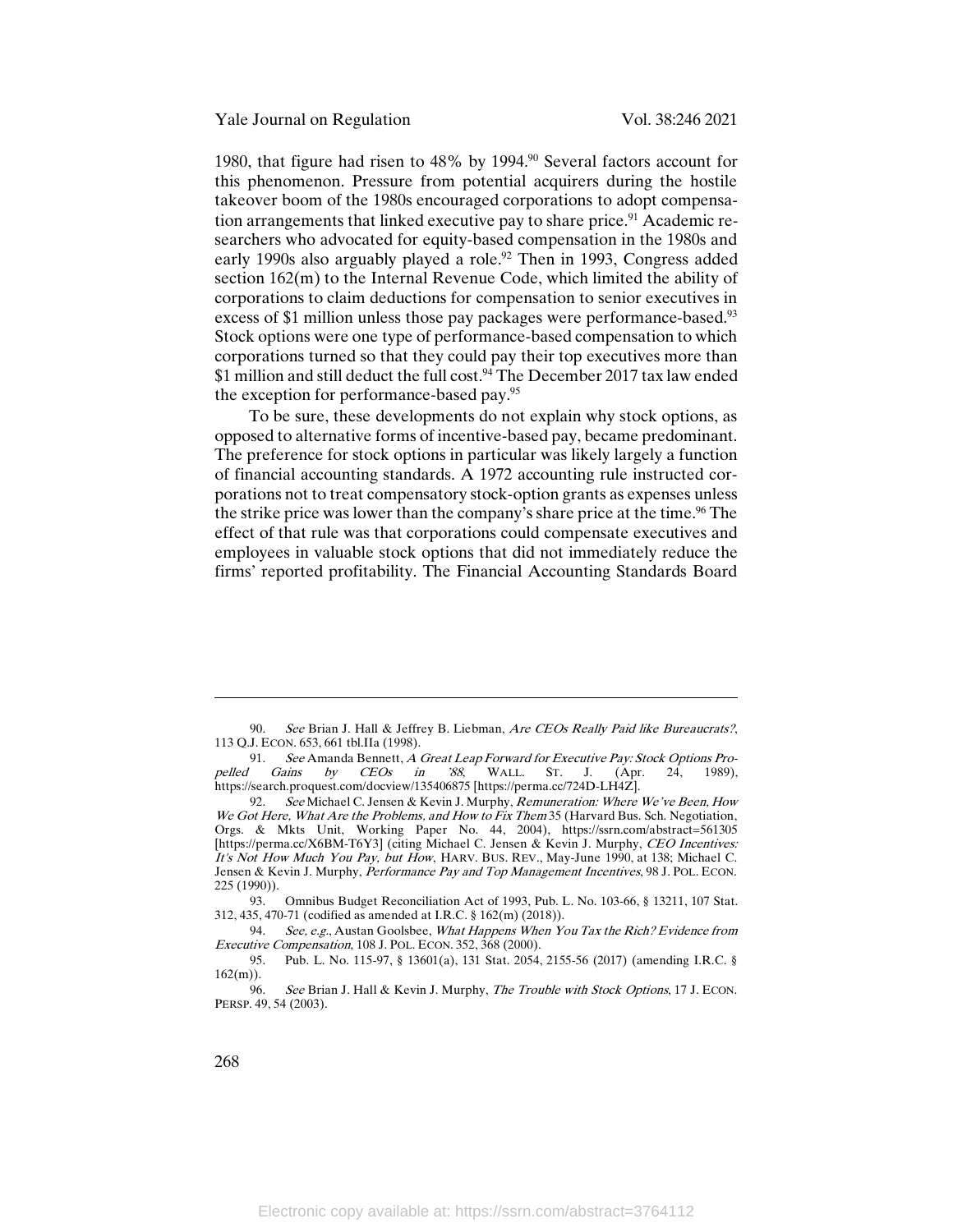changed that rule in 2004, with the change taking effect in  $2006$ .<sup>97</sup> Since then, stock-option grants to top executives have declined significantly.<sup>98</sup>

The rise of stock-option grants between the early 1980s and the mid-2000s helps to explain the increase in buybacks over that period. This is because stock-option grants generally are not "dividend-protected." Recall that in Example 2 above, the decision to distribute earnings to shareholders through cash dividends rather than buybacks reduces the corporation's share price. When a company's share price declines, so too does the value of employees' stock options. Managers who hold stock options thus have an incentive to favor buybacks over cash dividends. Cross-firm comparisons provide some support for the view that option-based compensation contributed to the buyback rise.<sup>99</sup>

In theory, corporations could grant "dividend-protected" stock options to executives and other employees. While there are several ways to achieve dividend protection, one method commonly used in the over-thecounter options market (and therefore known as "over-the-counter dividend protection") is to reduce the strike price of a call option by the amount of the dividend paid.<sup>100</sup> However, U.S. tax rules have made overthe-counter dividend protection extremely unattractive for U.S. corporations compensating executives and other employees in option form. Compensatory stock options are subject to section 409A of the Internal Revenue Code if the exercise price could under any circumstances be reduced below the fair market value of the stock on the day that the option was granted.101 The consequences of section 409A's application are severe and include acceleration of taxable income before exercise and a 20% excise tax.102 Likewise, prior to the December 2017 tax law, the exemption from section 162(m) for performance-based pay did not apply to stock options if the exercise price could be reduced below fair market value as of the grant date.103 A fair market value exercise price with dividend protection

<sup>97.</sup> Press Release, Fin. Accounting Standards Bd., FASB Issues Final Statement on Accounting for Share-Based Payment (Dec. 16, 2004), counting for Share-Based Payment (Dec. 16, 2004), https://www.fasb.org/news/nr121604\_ebc.shtml [https://perma.cc/5QN3-LJLR].

<sup>98.</sup> See Kevin J. Murphy, Executive Compensation: Where We Are, and How We Got There, in 2A HANDBOOK OF THE ECONOMICS OF FINANCE 211, 224 fig.2 (George M. Constantinides, Milton Harris & René M. Stulz eds., 2013).

<sup>99.</sup> See Christine Jolls, Stock Repurchases and Incentive Compensation (Nat'l Bureau of Econ. Research, Working Paper No. 6467, 1998), https://www.nber.org/papers/w6467 [https://perma.cc/6SJN-QBCX].

<sup>100.</sup> This turns out to provide imperfect dividend protection for call-option holders. For a discussion, see Robert Geske, Richard Roll & Kuldeep Shastri, Over-the-Counter Option Market Dividend Protection and "Biases" in the Black-Scholes Model: A Note, 38 J. FIN. 1271 (1983).

<sup>101.</sup> See Treas. Reg. § 1.409A-1(b)(5)(A)(1) (2007).

<sup>102.</sup> See I.R.C. § 409A (2018).

<sup>103.</sup> See Treas. Reg. § 1.162-27(e)(2)(vi)(A) (2015). The regulation does allow for the payment of a "dividend equivalent" to the optionholder but only if the dividend equivalent payment is not contingent on the exercise of the option. The over-the-counter dividend protection,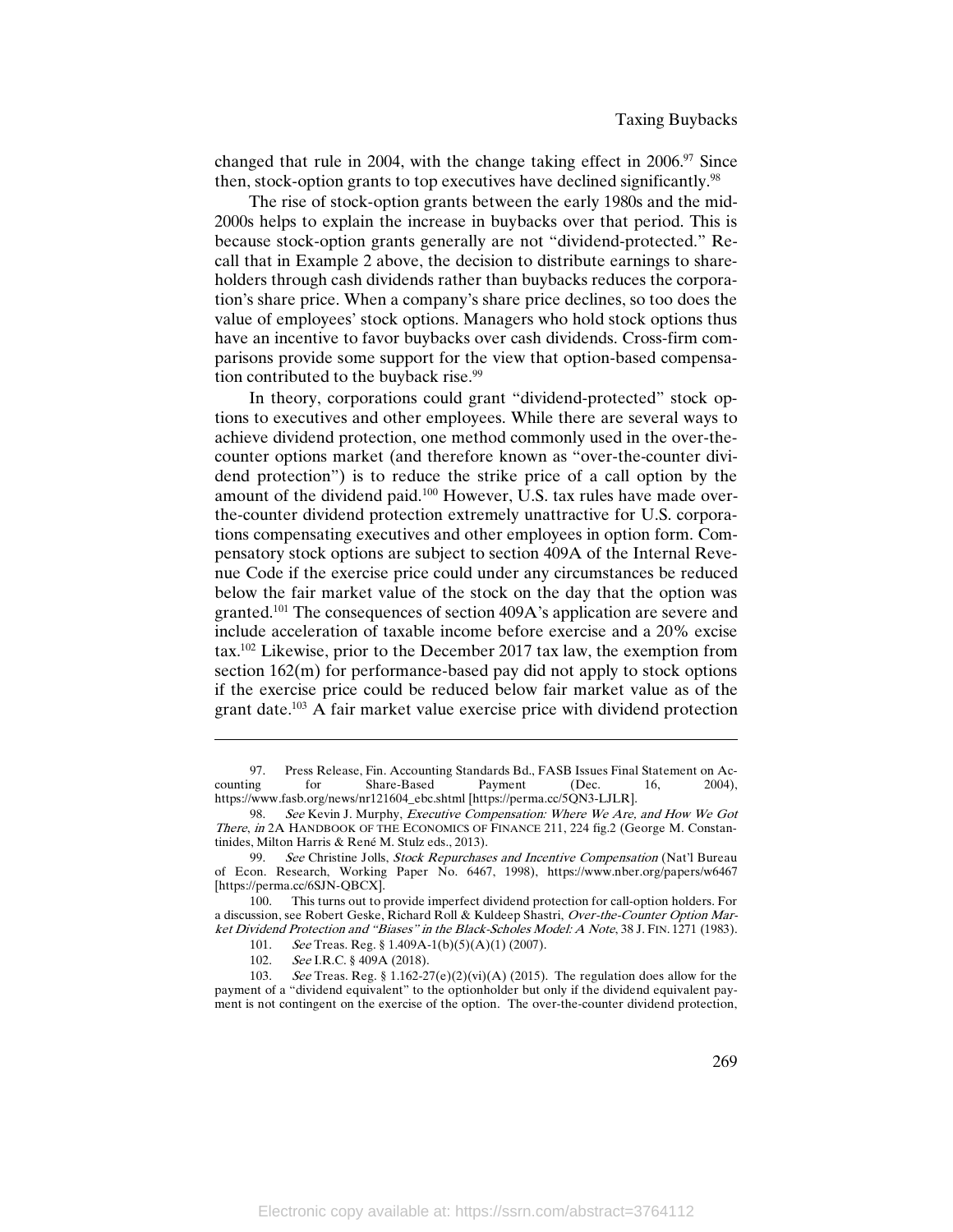would not qualify for the exemption. Recall that one of the reasons for paying executives in stock options so that compensation over \$1 million could be deductible to the corporation. Using dividend-protected stock options would have defeated this objective.

While the rise of stock-option-based compensation may help to explain the increasing frequency of buybacks from the 1980s until the mid-2000s, stock options cannot account for the more recent uptick in buyback activity over the last several years. That is because the buyback boom over the past decade has come at a time when fewer firms are granting stock options to executives and other employees, and stock options are coming to constitute a smaller share of executive and employee pay.104 Stock awards, which in most cases do come with dividend protection, have supplanted stock options as the primary form of performance-based pay at publicly traded corporations.105 While stock options accounted for 60% of the compensation paid to top executives in a sample of S&P companies in 2000, they accounted for only 17% of senior-executive pay in 2013.106 Meanwhile, non-option-based stock compensation rose from 10% to 42%.107 One observer has gone so far as to argue that stock options were "on the verge of extinction" by 2013.<sup>108</sup> So while stock options may have played a role in the initial shift from cash dividends to buybacks, they do not appear to account for the continuation and acceleration of that trend.

A third factor contributing to the rise of share repurchases—in addition to the Rule 10b-18 safe harbor and the shift toward stock options—is the dramatic decline in transaction costs of buying and selling stocks. The average commission per share traded on the New York Stock Exchange fell from approximately \$0.25 in 1980 to well below \$0.05 by the early 2000s.109 This trend is attributable both to technological advances and to an increase in price competition among brokers following the SEC's 1975

106. David I. Walker, The Way We Pay Now: Understanding and Evaluating Performance-Based Executive Pay, 1 J.L. FIN. & ACCT. 395, 396 (2016).

which reduces the exercise price, only benefits the holder in the event of exercise, so the protection would disqualify the options as performance-based under section 162.

<sup>104.</sup> See Emily Chasan, Last Gasp for Stock Options?, WALL ST. J. (Aug. 27, 2013), https://www.proquest.com/docview/1941733546 [https://perma.cc/W9QC-QASA].

<sup>105.</sup> See Kristina Minnick & Leonard Rosenthal, Stealth Compensation: Do CEOs Increase Their Pay by Influencing Dividend Policy?, 25 J.CORP.FIN. 435 (2014); CEO and Executive Compensation Practices, CONF. BOARD 17 (2019), https://conference-board.org/pdfdownload.cfm?masterProductID=20236 [https://perma.cc/5GJP-AWL8].

<sup>107.</sup> Id.

<sup>108.</sup> Chasan, supra note 104.

<sup>109.</sup> Sam Ro, *Average Commission per Share vs. Trading Volume*, BUS. INSIDER (Apr. 21, 2015, 7:04 PM), https://www.businessinsider.com/average-commission-per-share-on-nyse-vsvolume-2015-4 [https://perma.cc/MG8L-SQ39]; see also Michael A. Goldstein, Paul Irvine, Eugene Kandel & Zvi Wiener, Brokerage Commissions and Institutional Trading Patterns, 22 REV. FIN. STUD. 5175, 5179 fig.1 (2009) (showing the decline in institutional investor average cents-pershare commission from 1977 to 2004, dropping from above twelve cents per share to little over four cents per share).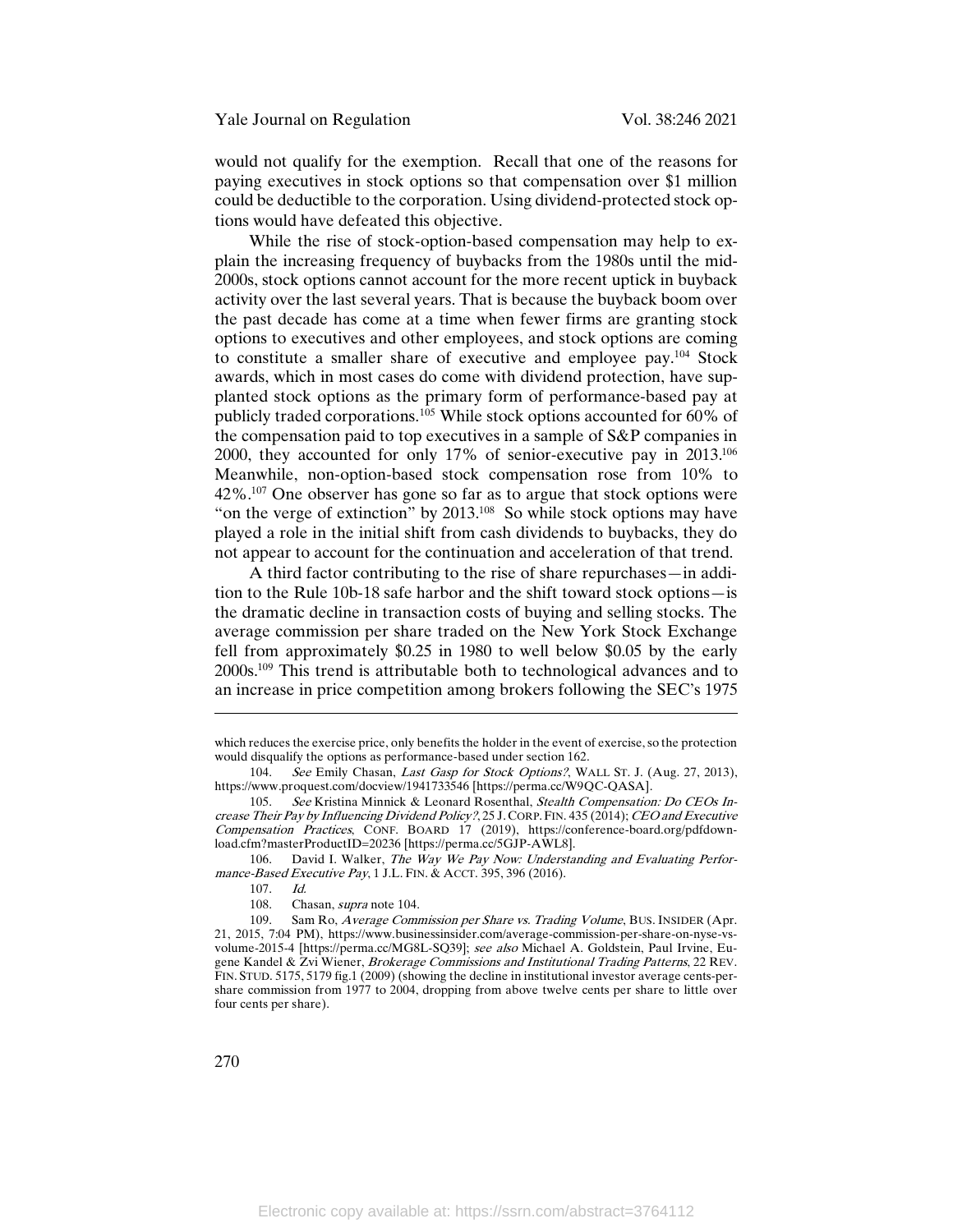abolition of fixed-rate brokerage commissions.110 The decline in transaction costs makes it easier for investors to generate "homemade dividends" by selling shares when they desire liquidity. The availability of homemade dividends, in turn, makes cash dividends less attractive. Note, though, that the same development allows shareholders who do not desire liquidity to reinvest dividends at lower cost—thus reducing the disadvantage of dividends for some shareholders. The increasing popularity of dividend-reinvestment plans—which allow a corporation's shareholders to purchase additional shares with dividends directly from the company without commission—has done the same.111 Thus, the causal relationship between the decline in transaction costs and the rise in buybacks is not crystal clear.

Interestingly, the rise in buybacks relative to cash dividends does not appear to be a function of changes in tax rules that make buybacks more attractive. If anything, the tax advantage of buybacks relative to dividends is smaller today than it once was. From 1954 until 1986 and again from 1990 to 2003,112 dividends were taxed at a higher rate than long-term capital gains, thus adding a rate advantage to the deferral advantage of buybacks. Moreover, the tax advantage of deferral increases with the nominal interest rate, which is lower today than at most points in the past half-century.<sup>113</sup> Finally, the advent and expansion of IRAs and similar tax-preferred savings vehicles have created newer and larger opportunities for Americans to hold corporate stock in accounts that neutralize the tax disadvantage of dividends.<sup>114</sup>

The December 2017 tax law does appear to have contributed to the recent buyback boom, but not because it increased the tax advantage of buybacks relative to dividends (it did not). Rather, the December 2017 law allowed U.S. corporations to repatriate earnings from offshore subsidiaries at no incremental tax cost, freeing up funds for corporate distributions of all sorts.<sup>115</sup> This development may—as will be discussed in Part III—

<sup>110.</sup> See, e.g., Vartanig G. Vartan, *Market Place: Those Discount Stockbrokers*, N.Y. TIMES (Jan. 19, 1984), https://www.nytimes.com/1984/01/19/business/market-placevartanig-g-vartan-those-discount-stockbrokers.html [https://perma.cc/A33V-LM42].

<sup>111.</sup> See The DRIP Answer Report, DRIP INVESTOR, https://www.dripinvestor.com/drip\_answer\_report.asp [https://perma.cc/MR7F-Y3YS] (noting that more than 1,100 companies have dividend-reinvestment plans).

<sup>112.</sup> On the history of dividend taxation, see JAMES G. GRAVELLE & MOLLY F. SHERLOCK, CONG. RESEARCH SERV., R43418, THE TAXATION OF DIVIDENDS: BACKGROUND AND OVERVIEW 17-19 app. A (2014). On the history of capital gains taxation, see Historical Capital Gains and Taxes, TAX POL'Y CTR. (May 4, 2017), https://www.taxpolicycenter.org/statistics/historical-capital-gains-and-taxes [https://perma.cc/KYV6-9FJX].

<sup>113.</sup> Interest Rates, Discount Rate for United States, FED. RES. BANK ST. LOUIS (Aug. 24, 2020), https://fred.stlouisfed.org/series/INTDSRUSM193N [https://perma.cc/ALB6-WPK7].

<sup>114.</sup> See Rosenthal & Burke, supra note 68, at 14 (estimating that 37% of U.S. company stock is held in tax-exempt or tax-preferred accounts).<br>115 See Anne Marie Knott Why the Tax C

<sup>115.</sup> See Anne Marie Knott, *Why the Tax Cuts and Jobs Act (TCJA) Led to Buybacks*<br>Rather Than *Investment* FORBES (Feb. 21. 2019). Rather Than Investment, FORBES (Feb. 21, 2019),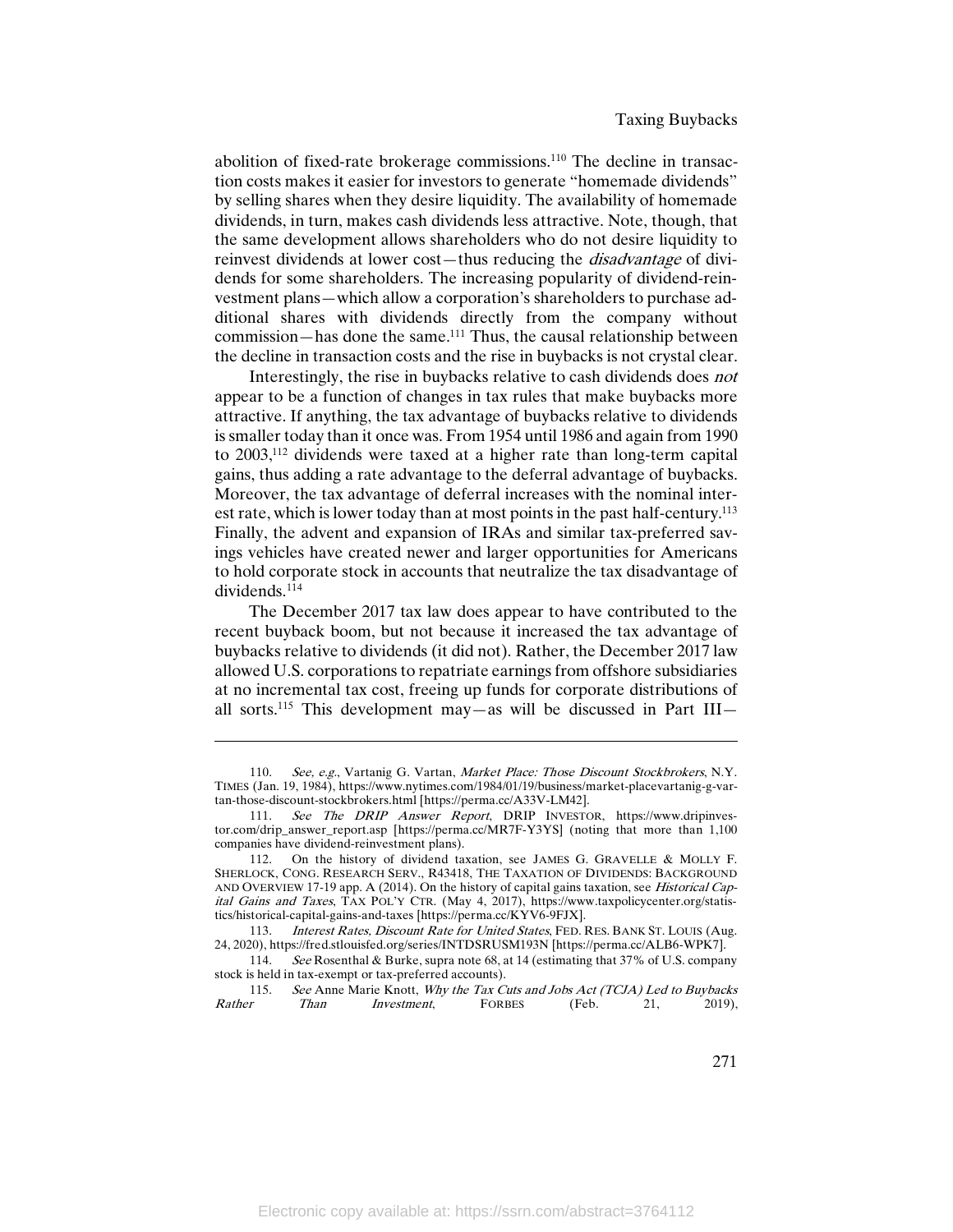provide a new impetus for changes to the Internal Revenue Code that level the playing field between buybacks and cash dividends, but the buyback advantage has long been embedded in U.S. tax law.

# II. Chirelstein's Proposal

Given that the buyback boom of the 1980s was still more than a decade off, Professor Chirelstein's proposal in 1969 to level the tax playing field between buybacks and cash dividends was arguably an idea before its time. Chirelstein's interest in the topic was likely piqued by a buyback boomlet in the early to mid-1960s—his first footnote notes that corporations listed on the New York Stock Exchange paid out more than \$1.3 billion to repurchase shares in 1963.116 But to put that figure in perspective, companies listed on the New York Stock Exchange paid out approximately \$13 billion in cash dividends that same year, $117$  so even during the buyback boomlet, repurchases constituted less than tenth of corporate cash distributions by New York-listed firms.

While the buyback boomlet of the 1960s was little more than a blip by the standards of later years, Chirelstein nonetheless perceived the differential tax treatment of buybacks and cash dividends to be a tax policy problem. To address this problem, Chirelstein suggested that all cash distributions by publicly traded corporations be treated like cash dividends. Chirelstein's basic insight was that every buyback can be redescribed as and taxed as—a cash dividend followed by a sale of shares from redeeming shareholders to nonredeeming shareholders.

In this part, we introduce Chirelstein's proposal through a series of illustrations. We then discuss a number of complications and implementation challenges. We conclude the Part by examining Chirelstein's justifications for his approach.

# A. The Basics

Chirelstein's proposal is perhaps easiest to understand by way of example. Recall again Examples 1 and 2 above, which we reprint here for easy reference:

https://www.forbes.com/sites/annemarieknott/2019/02/21/why-the-tax-cuts-and-jobs-act-tcja-ledto-buybacks-rather-than-investment [https://perma.cc/JV38-GAVC].

<sup>116.</sup> See Chirelstein, *supra* note 16, at 739 n.1.

<sup>117.</sup> Peter L. Elkovich, 1963 Trading Volume Highest in History of Stock Exchange, N.Y. TIMES (Jan. 1, 1964), https://www.nytimes.com/1964/01/01/archives/1963-trading-volumehighest-in-history-of-stock-exchange.html [https://perma.cc/X74E-BXGZ] (noting the NYSE's market capitalization of \$405 billion at the end of 1963); *Dividend Yield of Common Stocks on* the New York Stock Exchange, Composite Index for United States, FED. RES. BANK ST. LOUIS<br>(Aug. 2012) https://fred.stlouisfed.org/series/M1346BUSM156NNBR (Aug. 20, 2012), https://fred.stlouisfed.org/series/M1346BUSM156NNBR [https://perma.cc/LN8A-BHSJ] (showing an aggregate dividend yield of 3.13% for NYSE companies in December 1963).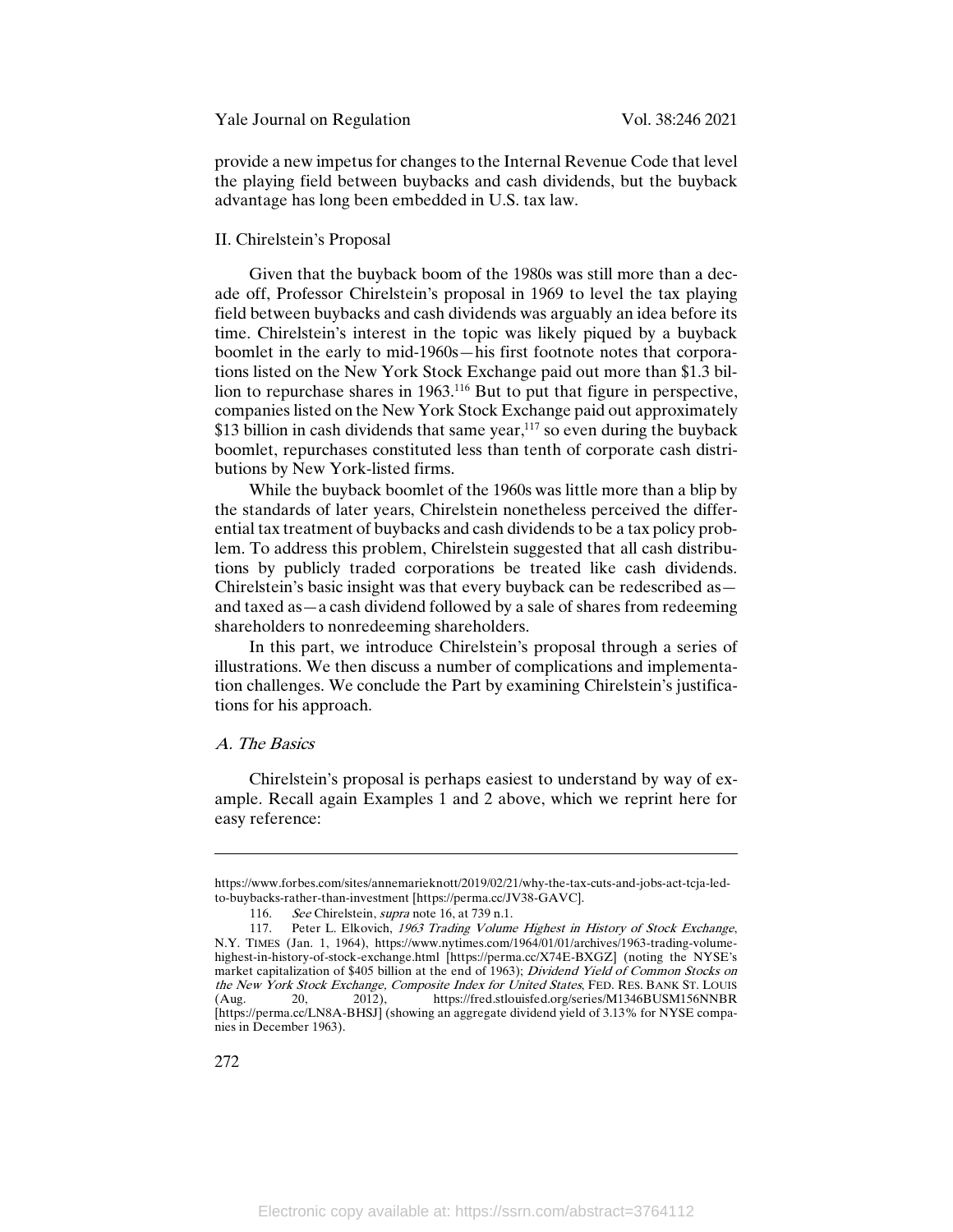Example 1. ChirelsteinCorp issues 100 shares for \$1 each. A and B each buy 50 shares. ChirelsteinCorp then earns \$100 in profits, which causes the value of each share to rise from \$1 to \$2 (assuming that market value equals book value). ChirelsteinCorp thereafter decides to distribute its \$100 of earnings to its shareholders. ChirelsteinCorp does so by repurchasing 50 shares. A chooses to redeem all 50 of her shares; B chooses not to redeem. The total cost of the buyback to ChirelsteinCorp is \$100; <sup>A</sup> receives \$100 and  $B$  receives zero; and the value of each ChirelsteinCorp share remains \$2. B now owns all 50 outstanding shares of ChirelsteinCorp, which is worth \$100.

Example 2. ChirelsteinCorp issues 100 shares for \$1 each. A and B each buy 50 shares. ChirelsteinCorp then earns \$100 in profits, which causes the value of each share to rise from \$1 to \$2 (assuming that market value equals book value). ChirelsteinCorp thereafter decides to distribute its \$100 of earnings to its shareholders. ChirelsteinCorp does so by issuing a cash dividend of \$1 per share, causing the value of each share to fall from \$2 back to \$1. Afterwards, <sup>B</sup> uses the \$50 she has received through the cash dividend to purchase  $A$ 's 50 shares. B now owns all 100 outstanding shares of ChirelsteinCorp, which is worth \$100.

Chirelstein would treat Example 1 the same as Example 2. That is, he would treat Example 1 as if the corporation had paid a cash dividend of \$1 per share, causing the value of each share to decline by \$1, and then the nonredeeming shareholder had purchased the redeeming shareholder's stake. A and  $\hat{B}$  would each have \$50 of dividend income, on which they would owe tax. <sup>A</sup> would owe no capital gains tax because the sale price (\$1 per share) is equal to her basis. B would now have basis of \$100, reflecting the amount that she paid for her own shares plus the amount that she is deemed to have paid to <sup>A</sup> for A's shares.

|                           | A                           | B                         |
|---------------------------|-----------------------------|---------------------------|
| Example 1                 |                             |                           |
| <b>Initial Holdings</b>   | 50 shares $x$ \$1           | 50 shares $x$ \$1         |
| After Corp Earns \$100    | 50 shares $x$ \$2           | 50 shares $x$ \$2         |
| <b>Profits</b>            |                             |                           |
| \$100 Buyback             | $-50$ shares x \$2          |                           |
| <b>Final Holdings</b>     |                             | 50 shares $x$ \$2         |
|                           | Status Quo                  |                           |
| Taxable Dividends         | \$0                         | \$0                       |
| Taxable Capital Gains     | 50 shares x $(\$2 - \$1) =$ |                           |
|                           | \$50                        |                           |
| <b>Unrealized Capital</b> | \$0                         | 50 shares x $(\$2 - \$1)$ |
| Gains                     |                             | $= $50$                   |

Table 4. Tax Consequences of Buybacks vs. Dividends— Status Quo vs. Chirelstein Proposal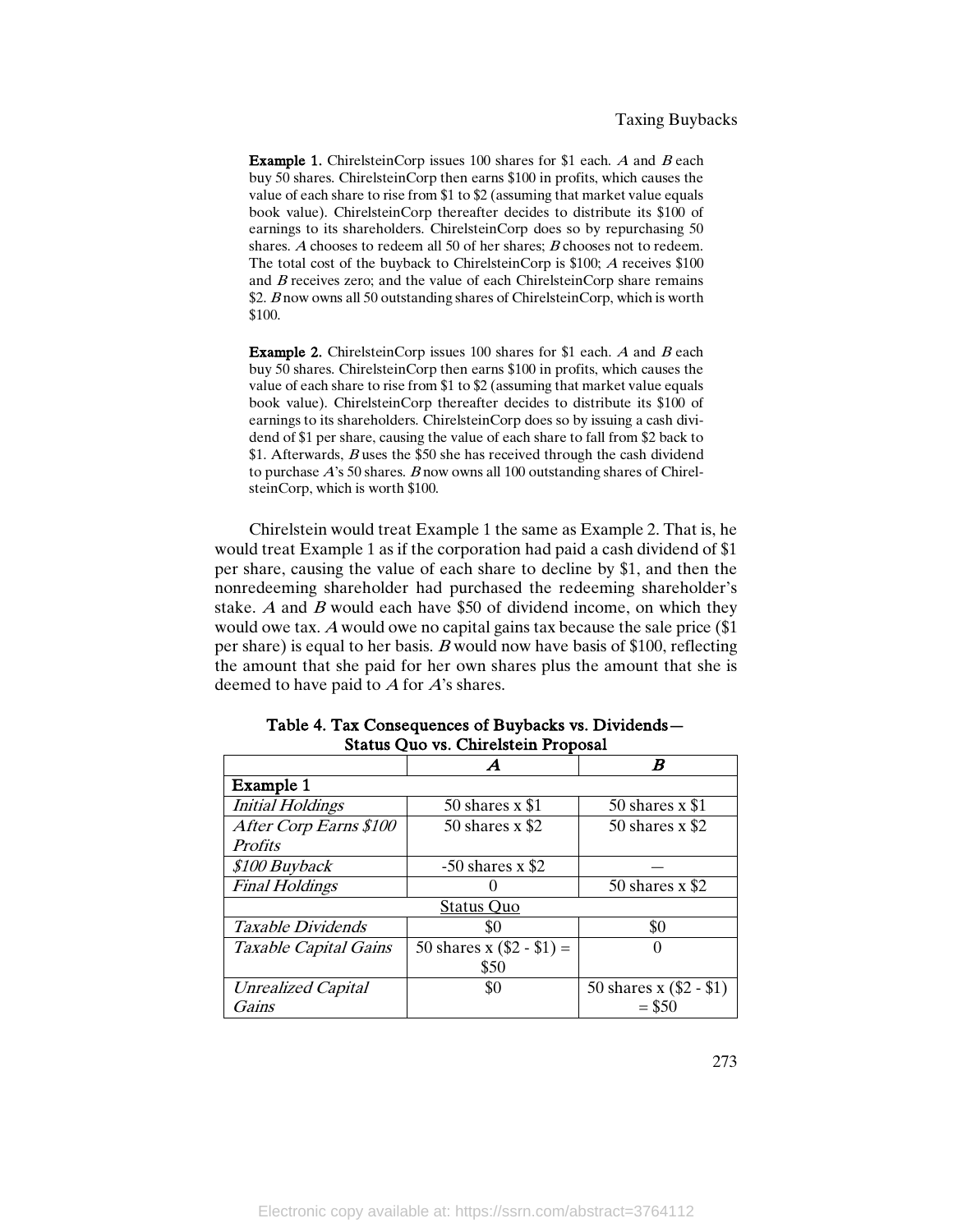Yale Journal on Regulation Vol. 38:246 2021

| <b>Chirelstein Proposal</b> |                             |                       |  |  |  |
|-----------------------------|-----------------------------|-----------------------|--|--|--|
| Taxable Dividends           | \$50                        | \$50                  |  |  |  |
| Taxable Capital Gains       | 50 shares x $(\$1 - \$1) =$ |                       |  |  |  |
|                             | \$0                         |                       |  |  |  |
| <b>Unrealized Capital</b>   | \$0                         | 100 shares $x$ (\$1 - |  |  |  |
| Gains                       |                             | $$1) = $0$            |  |  |  |
| Example 2                   |                             |                       |  |  |  |
| <b>Initial Holdings</b>     | 50 shares $x$ \$1           | 50 shares $x$ \$1     |  |  |  |
| After Corp Earns \$100      | 50 shares $x$ \$2           | 50 shares $x$ \$2     |  |  |  |
| <i>Profits</i>              |                             |                       |  |  |  |
| \$100 Dividend              | 50 shares $x$ \$1           | 50 shares $x$ \$1     |  |  |  |
| Holdings Post-Divi-         | 50 shares $x$ \$1           | 50 shares $x$ \$1     |  |  |  |
| dend                        |                             |                       |  |  |  |
| Post-Dividend Pur-          | $-50$ shares x \$1          | $+50$ shares x \$1    |  |  |  |
| chase/Sale                  |                             |                       |  |  |  |
| <b>Final Holdings</b>       | $\Omega$                    | 100 shares $x$ \$1    |  |  |  |
| Taxable Dividends           | \$50                        | \$50                  |  |  |  |
| Taxable Capital Gains       | 50 shares x $(\$1 - \$1) =$ |                       |  |  |  |
|                             | \$0                         |                       |  |  |  |
| Unrealized Capital          | \$0                         | 100 shares $x$ (\$1 - |  |  |  |
| Gains                       |                             | $$1) = $0$            |  |  |  |

Two more examples may reinforce the point:

Example 3. ChirelsteinCorp has 100 shares of stock outstanding, with five investors  $(A, B, C, D, A)$  and  $E$ ) each owning 20 shares. The value of each share is \$0.80, and each shareholder's basis is zero. ChirelsteinCorp then earns \$20, causing the value of each share to rise to \$1. ChirelsteinCorp uses its \$20 of earnings to repurchase shares. Only  $A$  elects to participate in the buyback, and she chooses to redeem all of her shares at \$1 per share.

Under current law, the transaction would be treated as the disposition of a capital asset by  $A$ , with  $A$  paying capital gains tax on \$20, which is the difference between her amount realized (\$20) and her basis (\$0). Under Chirelstein's proposal, the transaction would be broken down into two steps. At step one, the corporation would pay a cash dividend of \$0.20 per share to  $A$ ,  $B$ ,  $C$ ,  $D$ , and  $E$ . Assuming that each shareholder holds her shares in a taxable account, each would owe a tax at the dividend rate on \$4 (i.e., \$0.20 per share times 20 shares), and the value of each share would decline by \$0.20. At step two, <sup>A</sup> would be treated as if she had sold all of her shares for \$0.80 per share. She would thus owe capital gains tax on \$16 (i.e., the sale price of \$0.80 per share minus her basis of \$0.00 per share, multiplied by 20 shares).  $B, C, D$ , and  $E$  would each acquire five new shares of ChirelsteinCorp stock from <sup>A</sup> with a basis of \$0.80 per share. The result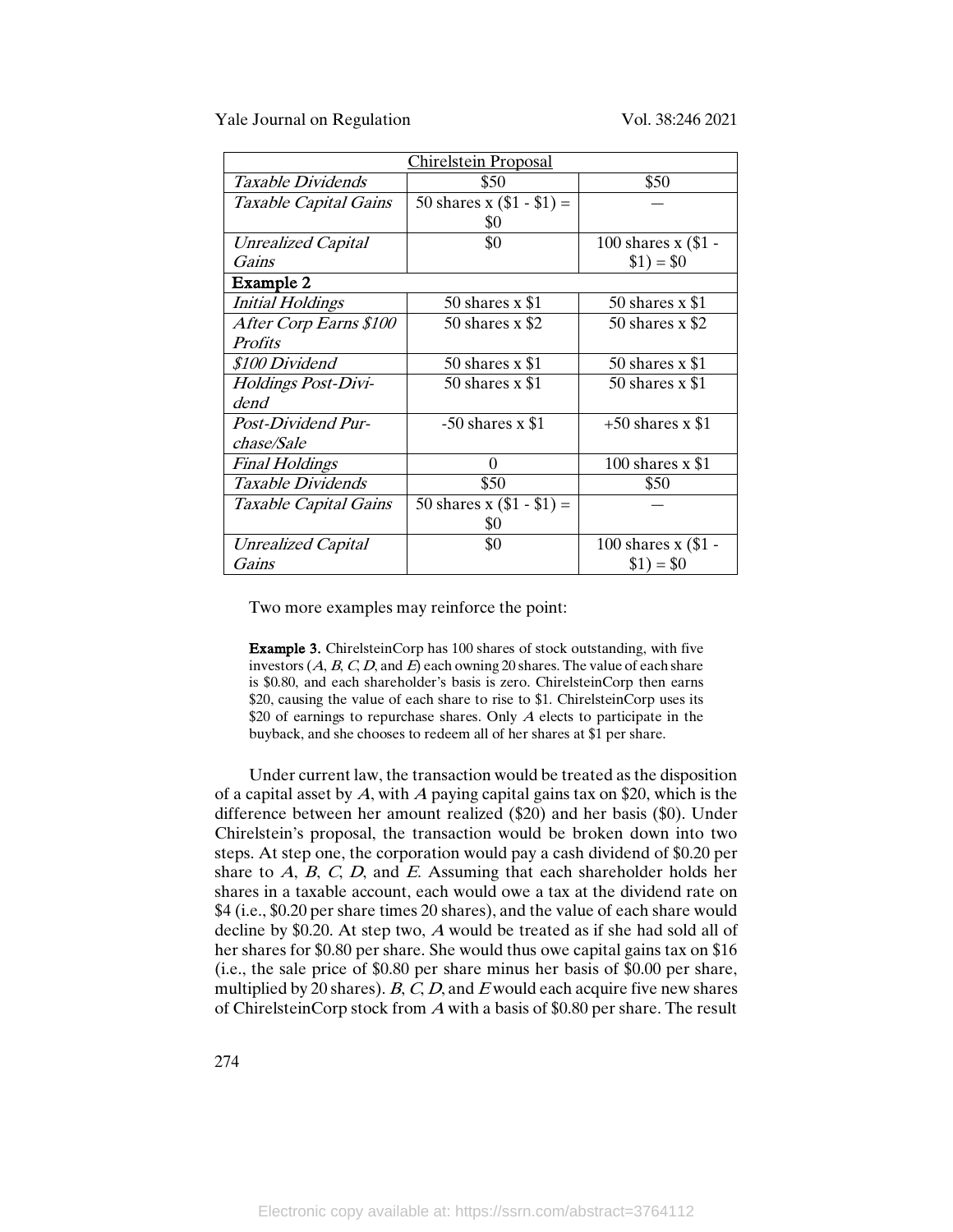is that each of these shareholders end up with a total of \$4 basis in their shares (up from \$0). Thus, under Chirelstein's proposal, A ends ups with \$4 of dividend income and \$16 of capital gain, in contrast with \$20 of capital gain under current law. Each of  $B, C, D$ , and  $E$  ends up with \$4 of dividend income and a \$4 basis increase, while under current law they would experience no immediate tax consequences or basis adjustment.

Example 4. ChirelsteinCorp has 100 shares of stock outstanding, with five investors  $(A, B, C, D, A)$  and  $E$ ) each owning 20 shares. The value of each share is \$0.90, and all shares have a basis of zero. ChirelsteinCorp then earns \$10, causing the value of each share to rise to \$1. ChirelsteinCorp uses its \$10 of earnings to repurchase shares. Only <sup>A</sup> elects to participate in the buyback, and she chooses to redeem 10 of her shares at \$1 per share.

Again, current law would treat the transaction as the disposition of a capital asset by  $A$ , with  $A$  paying capital gains tax on \$10, which is the amount realized (\$10) minus her zero basis. Chirelstein would separate the transaction into (i) the payment of a cash dividend of \$0.10 per share to all shareholders, which causes the value of each share to decline by \$0.10, followed by (ii) the sale by  $\overline{A}$  of 10 shares at a price of \$0.90 per share. All five shareholders would recognize dividend income of \$0.10 per share (\$2 total). <sup>A</sup> would owe capital gains tax on \$9, which is equal to a sale price of \$0.90 per share minus basis of zero multiplied by 10 shares. She would now hold 10 shares with a value of \$0.90 per share and a basis of zero, for an unrealized gain of \$9 going forward.  $B, C, D$ , and E would each acquire 2.5 new shares from <sup>A</sup> with a basis of \$0.90 per share, or \$2.25 in total. Each would now hold 22.5 shares with a value of \$0.90 per share (\$20.25 total) and a basis of \$0.90 in 2.25 of those shares (\$2.25 total). Each would thus have a total unrealized gain of \$18 going forward.

Two aspects of this redescription are somewhat inelegant. First, the redescribed transaction leaves the corporation with a different number of outstanding shares than it actually has. Thus, we have redescribed the transaction in Example 4 as if  $B$ ,  $C$ ,  $D$ , and  $E$  had each purchased 2.25 shares from A, when in fact, A's shares were redeemed and cancelled. Second, in the redescribed transaction, the corporation has a different share price than it actually has. Thus, in Example 4, the redescription imagines that the corporation's share price falls from \$1 per share to \$0.90, when in fact, the corporation's shares would continue to trade for \$1.

The easiest way to smooth over this inelegance is to adjust the basis of all shares by the amount of the imputed dividend, and otherwise to respect real-world share cancellations and price changes. Though Chirelstein does not explicitly adopt this approach, his analysis appears to assume it.<sup>118</sup>

<sup>118.</sup> See Chirelstein, *supra* note 16, at 752-53 (explaining, in an example, that the nonredeemers' aggregate basis would simply be increased by the deemed dividend).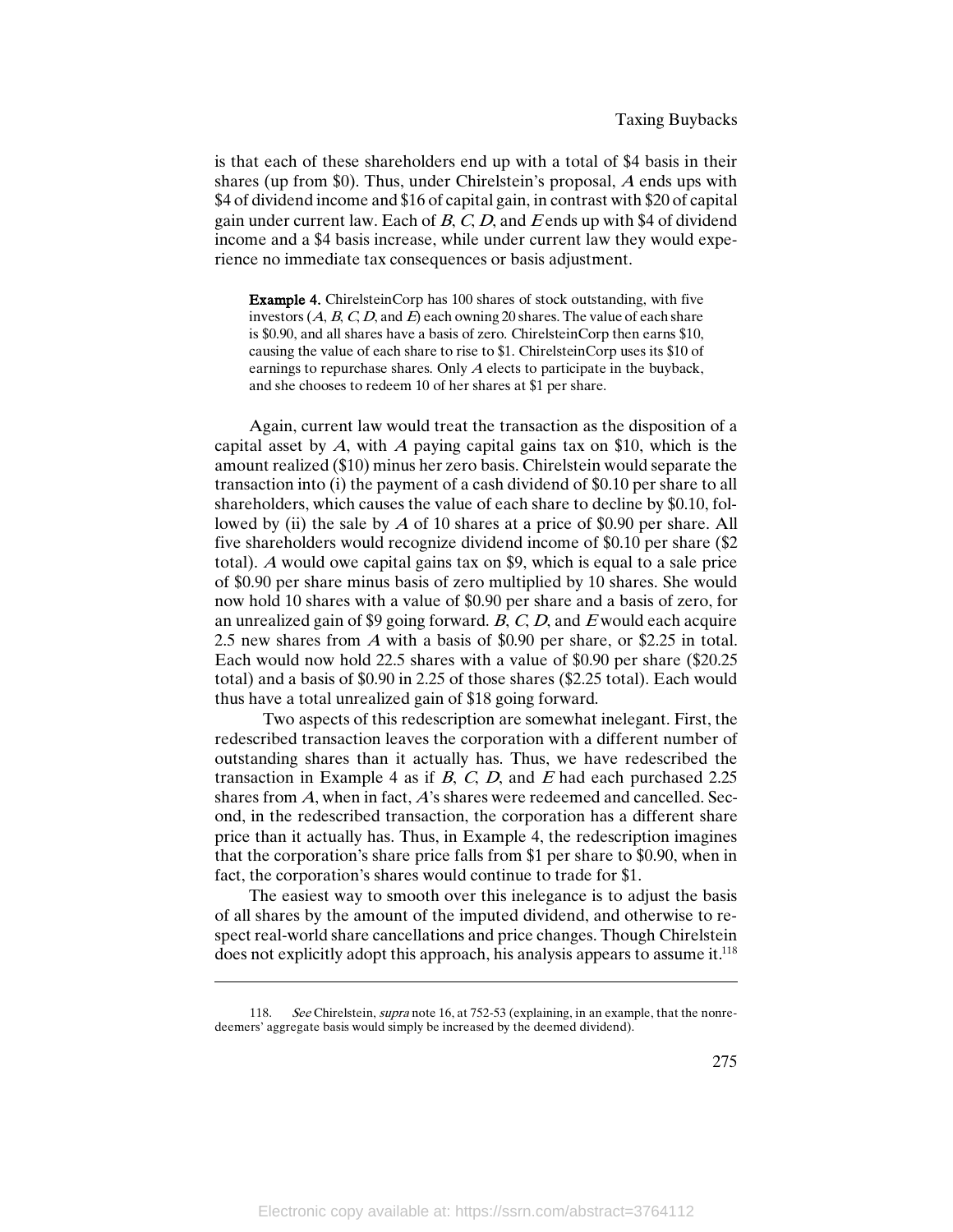Thus, in Example 4, after taxing each shareholder on an imputed dividend of \$0.10 per share, we would adjust each shareholder's basis upward by \$0.10. The redeeming shareholder  $(A)$  would have a capital gain of \$1 per share minus her new basis of \$0.10 per share, multiplied by 10, for a total of \$9. Shares that are redeemed and cancelled could be treated as such, so A would now hold 10 shares and  $B$ ,  $C$ ,  $D$ , and  $E$  would each hold 20. Each shareholder would have a basis of \$0.10 per share going forward. A would thus have an unrealized gain going forward of \$9 (i.e., a share price of \$1 per share minus a basis of \$0.10 per share, multiplied by 10 shares). B, C, D, and  $E$  each would have an unrealized gain of \$18 going forward (i.e., a share price of \$1 per share minus a basis of \$0.10 per share, multiplied by  $20$  shares). $119$ 

A more technical accounting of the recharacterized transaction (i.e., distributions of cash to all shareholders followed by purchases of redeemed shares) would give the newly acquired shares of  $B$ ,  $C$ ,  $D$ , and  $E$  a fair market value basis, while their old shares' basis would be unaffected. Broadly speaking, the basis-adjustment approach we recommend is consistent with this more precise accounting of the transaction because each shareholder's overall stock basis is the same regardless.<sup>120</sup>

In general, the basis-adjustment approach will put nonredeeming shareholders at a (sometimes slight) disadvantage relative to a scenario in which the corporation actually pays a dividend and some shareholders use the dividend to acquire stock from others. To illustrate, recall again Example 3:

Example 3. ChirelsteinCorp has 100 shares of stock outstanding, with five investors  $(A, B, C, D, A)$  and  $E$  each owning 20 shares. The value of each share is \$0.80, and each shareholder's basis is zero. ChirelsteinCorp then earns \$20, causing the value of each share to rise to \$1. ChirelsteinCorp uses its \$20 of earnings to repurchase shares. Only  $A$  elects to participate in the buyback, and she chooses to redeem all of her shares at \$1 per share.

If the corporation had simply distributed a dividend of \$0.20 per share and B, C, D, and <sup>E</sup> each had used their dividend to purchase five shares of stock from  $A$ , the value of each share would be \$0.80, the nonredeeming shareholders would each hold 25 shares (their original 20 plus the 5 purchased from  $\vec{A}$ ), and each would have a fair market value basis in the shares bought from A. If one of the nonredeeming shareholders (say,  $B$ ) then chose to liquidate \$4 of her holdings, she could choose to sell the five shares with fair market value basis and pay a capital gains tax of zero. She would

<sup>119.</sup> The effect is that of a reverse stock split. In Example 4, there would be a 4:5 stock split. Reverse stock splits are tax-free, and the basis of the canceled shares are added to the basis of the remaining shares. See I.R.C. § 305 (2018).

<sup>120.</sup> See Yale, supra note 19, at 352-53 (noting this distinction).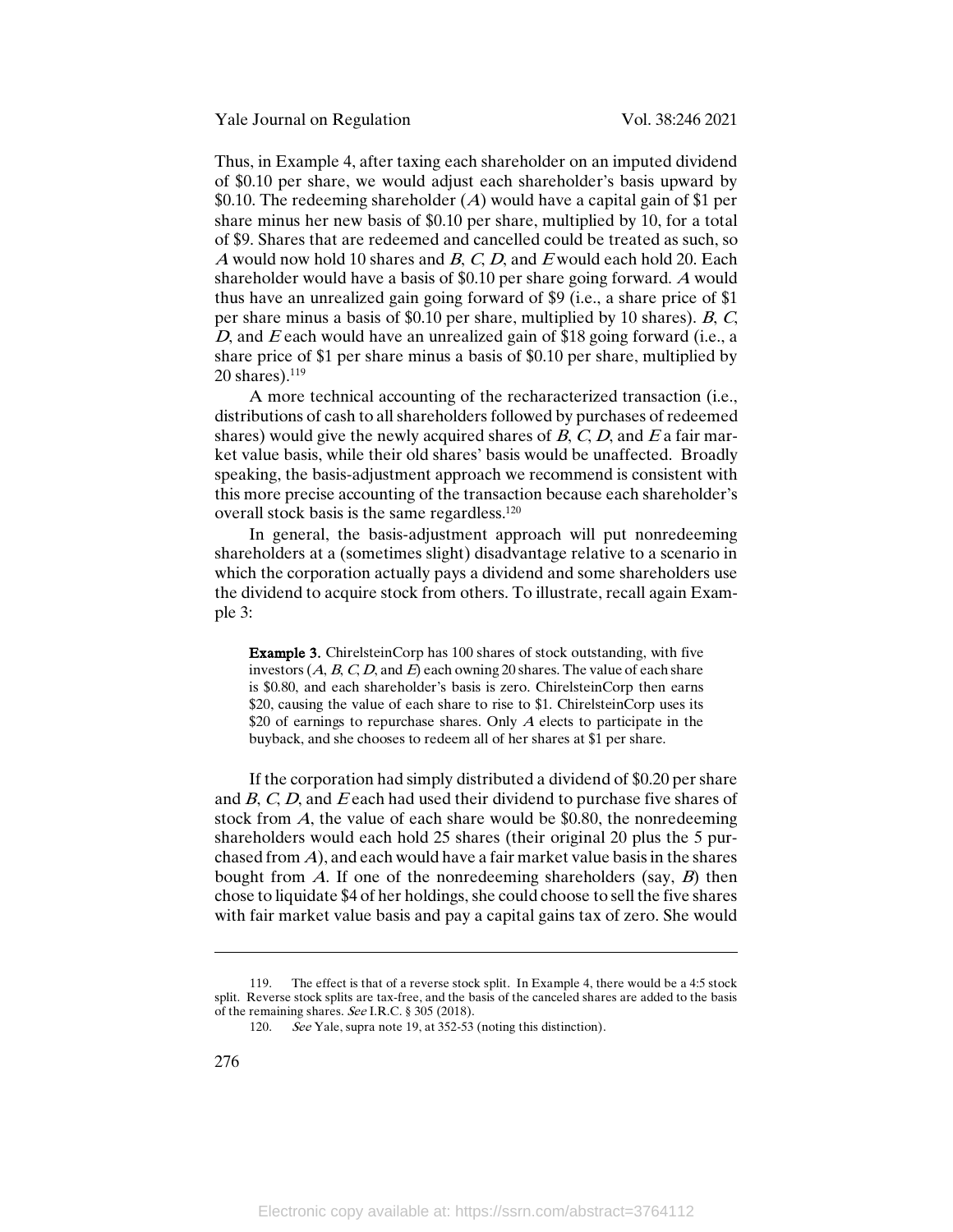then have \$16 of unrealized gains going forward (\$0.80 per share multiplied by 20 shares).

If the corporation bought back  $A$ 's shares, then the basis-adjustment approach would respect the fact that  $B$ ,  $C$ ,  $D$ , and  $E$  actually own only 20 shares with a value of \$1 per share, and it would adjust the basis of each share from zero to \$0.20. If  $B$  then chose to liquidate \$4 of her holdings, she would sell four shares and pay capital gains tax on \$3.20 (an amount realized of \$1 per share minus a basis of \$0.20 per share, multiplied by 4 shares), and she would have \$12.80 of unrealized gains going forward (\$0.80 per share multiplied by 16 remaining shares). She would have lost the ability to cherry-pick among shares so as to defer capital gains tax.<sup>121</sup>

|                         | $\boldsymbol{A}$ | $\boldsymbol{B}$  | $\overline{C}$ | $\boldsymbol{D}$ | $\bm E$   |
|-------------------------|------------------|-------------------|----------------|------------------|-----------|
| Example 3               |                  |                   |                |                  |           |
| <i>Initial</i>          | 20 shares        | 20 shares         | 20 shares      | 20 shares        | 20 shares |
| Holdings                | x \$0.80         | x \$0.80          | x \$0.80       | x \$0.80         | x \$0.80  |
| After Corp              | 20 shares        | 20 shares         | 20 shares      | 20 shares        | 20 shares |
| Earns \$20              | x \$1.00         | x \$1.00          | x \$1.00       | x \$1.00         | x \$1.00  |
| <i>Profits</i>          |                  |                   |                |                  |           |
| <i><b>\$20 Buy-</b></i> | -20 shares       |                   |                |                  |           |
| back                    | x \$1.00         |                   |                |                  |           |
| Final                   | $\theta$         | 20 shares         | 20 shares      | 20 shares        | 20 shares |
| Holdings                |                  | x \$1.00          | x \$1.00       | x \$1.00         | x \$1.00  |
|                         |                  | <b>Status Quo</b> |                |                  |           |
| Taxable                 | \$0              | \$0               | \$0            | \$0              | \$0       |
| <i>Dividends</i>        |                  |                   |                |                  |           |
| Taxable                 | 20 shares        | \$0               | \$0            | \$0              | \$0       |
| Capital                 | X                |                   |                |                  |           |
| Gains                   | $(\$1 - \$0)$    |                   |                |                  |           |
|                         | $= $20$          |                   |                |                  |           |
| Unrealized              | \$0              | \$20              | \$20           | \$20             | \$20      |
| Capital                 |                  |                   |                |                  |           |
| Gains                   |                  |                   |                |                  |           |

Table 5. Tax Consequences of Buybacks— Status Quo vs. Precise Accounting vs. Basis Adjustment

<sup>121.</sup> In other cases, the basis-adjustment approach could benefit nonredeemers. For example, in the case of an actual dividend reinvestment, the holding period for the newly purchased shares would begin upon purchase, meaning that if those shares were sold for a gain within a year, the gain would be characterized as a short-term capital gain (and taxed at ordinary rates). Under the basis-adjustment approach, by contrast, the shareholder could sell within a year of the redemption and potentially claim a long-term capital gain (taxed at preferential rates).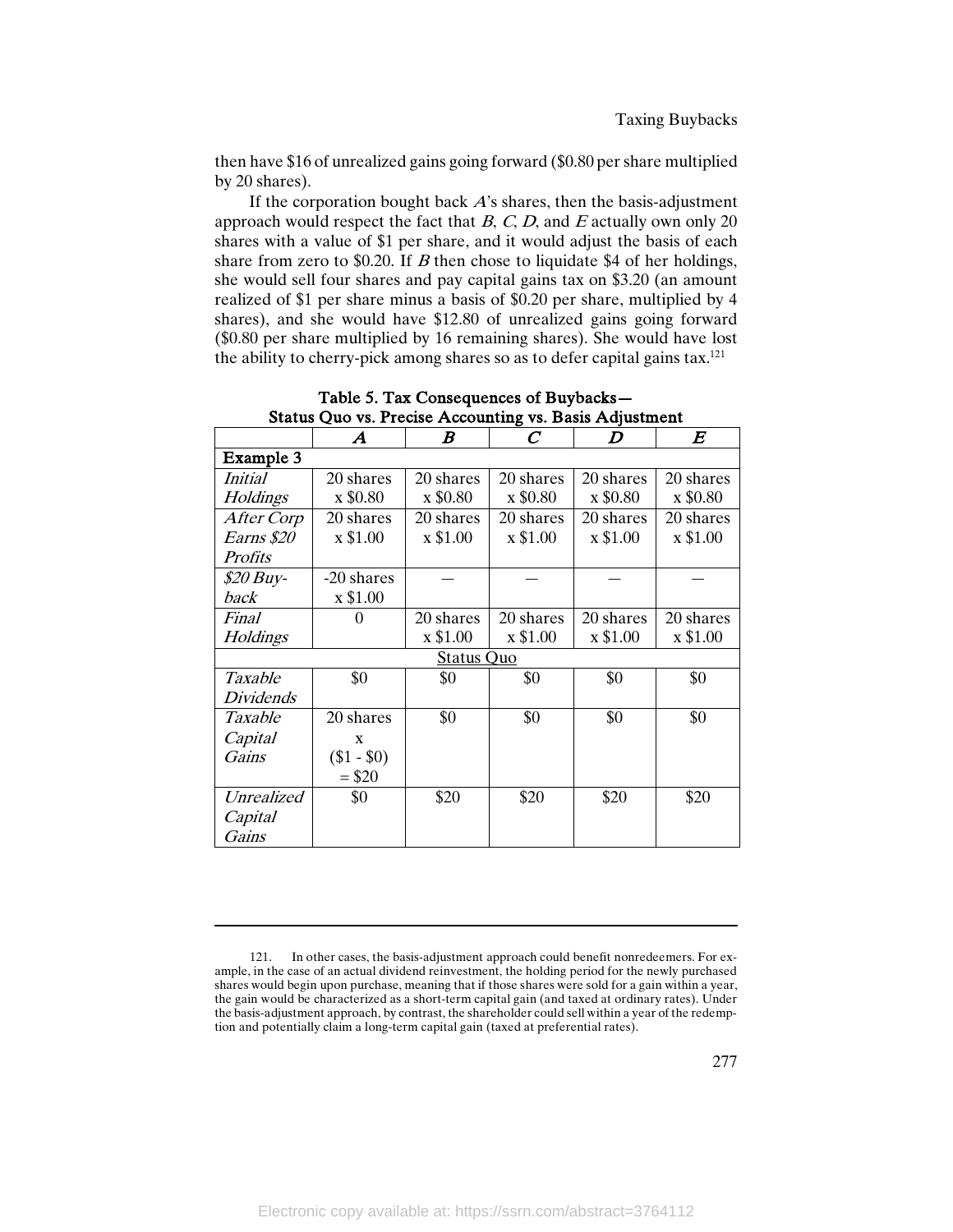Yale Journal on Regulation Vol. 38:246 2021

|                  |             | <b>Precise Accounting</b>        |               |               |               |
|------------------|-------------|----------------------------------|---------------|---------------|---------------|
| Taxable          | 20 shares   | 20 shares                        | 20 shares     | 20 shares     | 20 shares     |
| <b>Dividends</b> | x \$0.20    | x \$0.20                         | x \$0.20      | x \$0.20      | x \$0.20      |
|                  | $= $4$      | $= $4$                           | $= $4$        | $= $4$        | $= $4$        |
| Taxable          | 20 shares   | \$0                              | \$0           | \$0           | \$0           |
| Capital          | x (\$0.80 - |                                  |               |               |               |
| Gains            | \$0)        |                                  |               |               |               |
|                  | $= $16$     |                                  |               |               |               |
| Unrealized       | \$0         | 20 shares                        | 20 shares     | 20 shares     | 20 shares     |
| Capital          |             | x (\$0.80 -                      | x (\$0.80 -   | x (\$0.80 -   | x (\$0.80 -   |
| Gains            |             | $(1) + 5$                        | $(1) + 5$     | $(1) + 5$     | $$0) + 5$     |
|                  |             | shares x                         | shares x      | shares x      | shares x      |
|                  |             | $(\$0.80 -$                      | $(\$0.80 -$   | $(\$0.80 -$   | $(\$0.80 -$   |
|                  |             | \$0.80)                          | \$0.80)       | \$0.80)       | \$0.80)       |
|                  |             | $= $16$                          | $= $16$       | $= $16$       | $= $16$       |
|                  |             | <b>Basis-Adjustment Approach</b> |               |               |               |
| Taxable          | 20 shares   | 20 shares                        | 20 shares     | 20 shares     | 20 shares     |
| <i>Dividends</i> | x \$0.20    | x \$0.20                         | x \$0.20      | x \$0.20      | x \$0.20      |
|                  | $= $4$      | $= $4$                           | $= $4$        | $= $4$        | $= $4$        |
| Taxable          | 20 shares   | \$0                              | \$0           | \$0           | \$0           |
| Capital          | X           |                                  |               |               |               |
| Gains            | $($1 -$     |                                  |               |               |               |
|                  | \$0.20)     |                                  |               |               |               |
|                  | $= $16$     |                                  |               |               |               |
| Unrealized       | \$0         | 20 shares                        | 20 shares     | 20 shares     | 20 shares     |
| Capital          |             | $x$ (\$1.00 -                    | $x$ (\$1.00 - | $x$ (\$1.00 - | $x$ (\$1.00 - |
| Gains            |             | \$0.20)                          | \$0.20)       | \$0.20)       | \$0.20)       |
|                  |             | $= $16$                          | $= $16$       | $= $16$       | $= $16$       |

Table 6. Tax Consequences of Buybacks— Status Quo vs. Precise Accounting vs. Basis Adjustment

|                 | Α          | B         | $\mathcal C$ | D         | $\bm E$   |
|-----------------|------------|-----------|--------------|-----------|-----------|
| Example 4       |            |           |              |           |           |
| <i>Initial</i>  | 20 shares  | 20 shares | 20 shares    | 20 shares | 20 shares |
| Holdings        | x \$0.90   | x \$0.90  | x \$0.90     | x \$0.90  | x \$0.90  |
| After Corp      | 20 shares  | 20 shares | 20 shares    | 20 shares | 20 shares |
| Earns \$10      | x \$1.00   | x \$1.00  | x \$1.00     | x \$1.00  | x \$1.00  |
| <b>Profits</b>  |            |           |              |           |           |
| $$10$ Buy-      | -20 shares |           |              |           |           |
| back            | x \$1.00   |           |              |           |           |
| Final           | $\theta$   | 20 shares | 20 shares    | 20 shares | 20 shares |
| <b>Holdings</b> |            | x \$1.00  | x \$1.00     | x \$1.00  | x \$1.00  |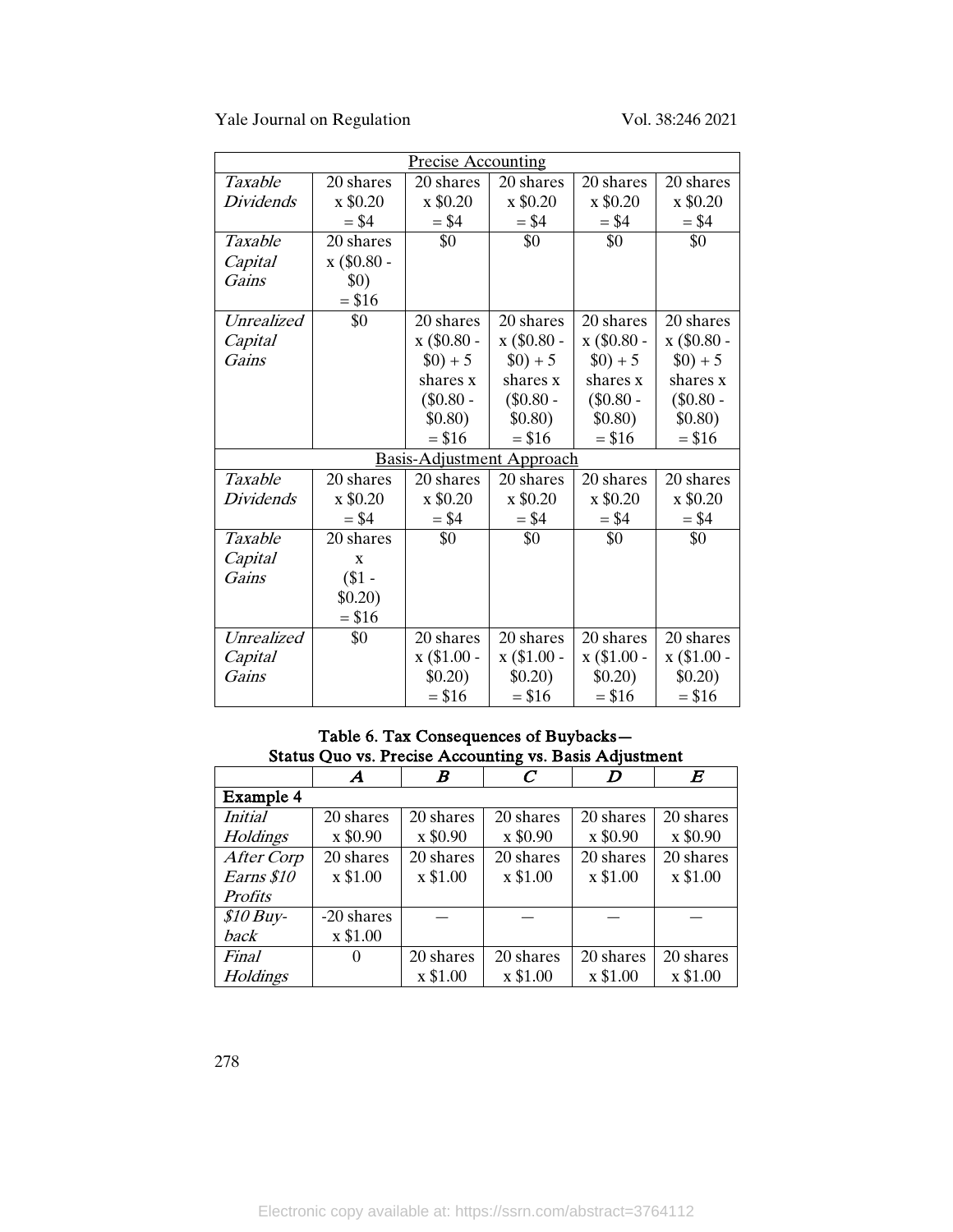|                   | <b>Status Ouo</b>      |                           |                           |               |               |
|-------------------|------------------------|---------------------------|---------------------------|---------------|---------------|
| Taxable           | \$0                    | \$0                       | \$0                       | \$0           | \$0           |
| Dividends         |                        |                           |                           |               |               |
| Taxable           | 20 shares              | \$0                       | \$0                       | \$0           | \$0           |
| Capital           | $x($ \$1 - \$0)        |                           |                           |               |               |
| Gains             | $= $20$                |                           |                           |               |               |
| Unrealized        | \$0                    | \$20                      | \$20                      | \$20          | \$20          |
| Capital           |                        |                           |                           |               |               |
| Gains             |                        |                           |                           |               |               |
|                   |                        | <b>Precise Accounting</b> |                           |               |               |
| Taxable           | $\overline{20}$ shares | 20 shares                 | 20 shares                 | 20 shares     | 20 shares     |
| <b>Dividends</b>  | x \$0.10               | x \$0.10                  | x \$0.10                  | x \$0.10      | x \$0.10      |
|                   | $= $2$                 | $= $2$                    | $= $2$                    | $= $2$        | $= $2$        |
| Taxable           | 20 shares              | \$0                       | \$0                       | \$0           | \$0           |
| Capital           | x (\$0.90 -            |                           |                           |               |               |
| Gains             | $$0) = $18$            |                           |                           |               |               |
| <b>Unrealized</b> | \$0                    | 20 shares                 | 20 shares                 | 20 shares     | 20 shares     |
| Capital           |                        | $x$ (\$0.90 -             | x (\$0.90 -               | $x$ (\$0.90 - | $x$ (\$0.90 - |
| Gains             |                        | $$0) + 2.5$               | $$0) + 2.5$               | $(9) + 2.5$   | $$0) + 2.5$   |
|                   |                        | shares x                  | shares x                  | shares x      | shares x      |
|                   |                        | $(\$0.90 -$               | $(\$0.90 -$               | $(\$0.90 -$   | $(\$0.90 -$   |
|                   |                        | \$0.90)                   | \$0.90)                   | \$0.90)       | \$0.90)       |
|                   |                        | $= $18$                   | $= $18$                   | $= $18$       | $= $18$       |
|                   |                        |                           | Basis-Adjustment Approach |               |               |
| Taxable           | 20 shares              | 20 shares                 | 20 shares                 | 20 shares     | 20 shares     |
| <b>Dividends</b>  | x \$0.10               | x \$0.10                  | x \$0.10                  | x \$0.10      | x \$0.10      |
|                   | $= $2$                 | $= $2$                    | $= $2$                    | $= $2$        | $= $2$        |
| Taxable           | 20 shares              | \$0                       | \$0                       | \$0           | \$0           |
| Capital           | $x$ (\$0.90 -          |                           |                           |               |               |
| Gains             | $$0) = $18$            |                           |                           |               |               |
| Unrealized        | \$0                    | 20 shares                 | 20 shares                 | 20 shares     | 20 shares     |
| Capital           |                        | $x$ (\$1.00 -             | $x$ (\$1.00 -             | $x$ (\$1.00 - | $x$ (\$1.00 - |
| Gains             |                        | \$0.10)                   | \$0.10)                   | \$0.10)       | \$0.10)       |
|                   |                        | $= $18$                   | $= $18$                   | $= $18$       | $= $18$       |

Chirelstein suggested that his proposal should apply to public companies but not to closely held private firms. He thought that the "basic legislative aim" of the Code provisions governing buybacks and dividends was "to bear lightly on withdrawals" from "closely-held or family-owned corporations"—and in his view, that aim should be respected.<sup>122</sup> Chirelstein was writing well before the advent of the limited liability company (LLC)

<sup>122.</sup> Chirelstein, supra note 16, at 750.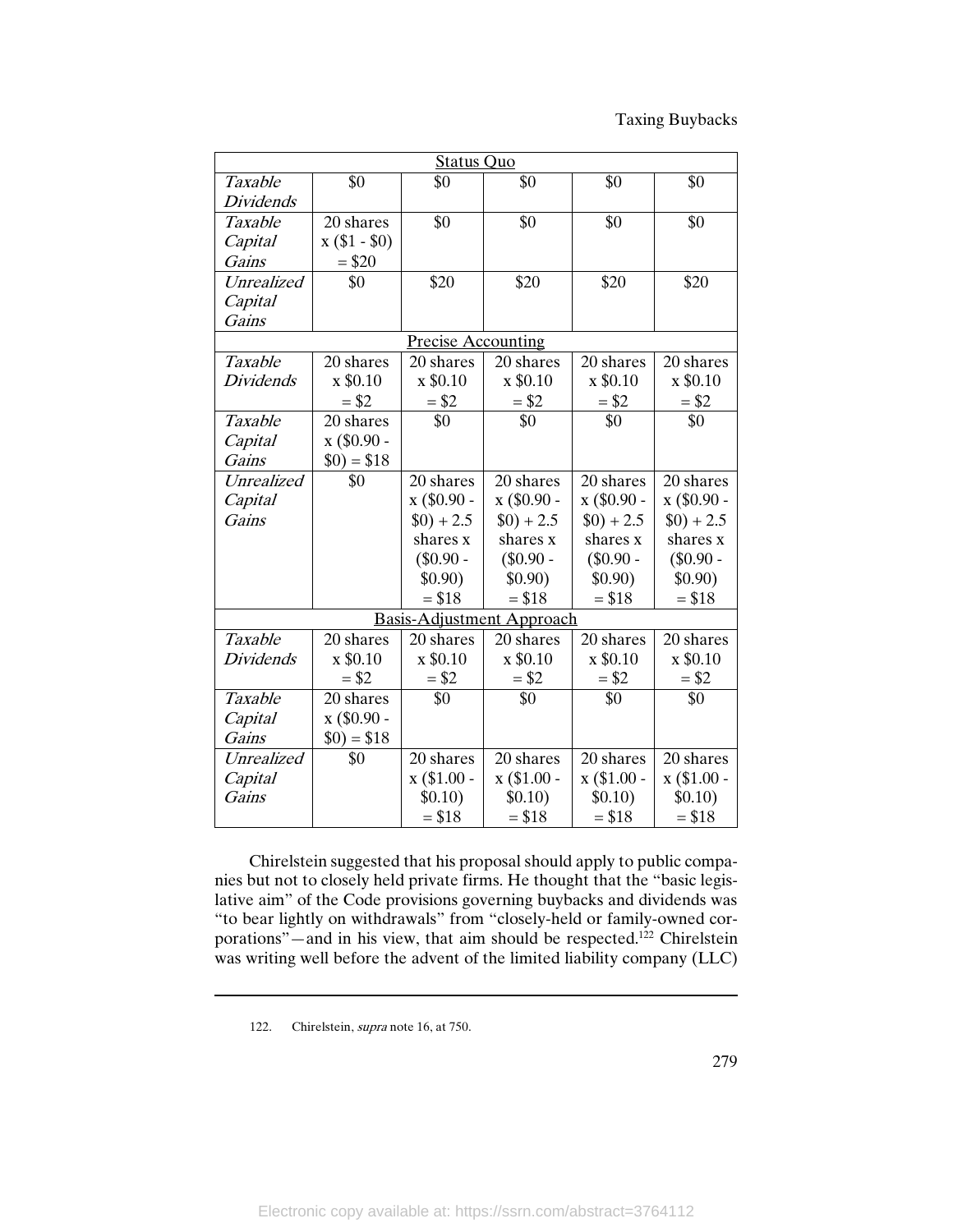and the significant liberalization of the S corporation limitations, so many closely held businesses were then organized as C corporations. Now, however, the overwhelming majority of closely held businesses are organized as pass-throughs.123 Likewise, Chirelstein was writing before the privateequity boom of the late twentieth century made it relatively easy for public companies to raise capital from other sources and remove their shares from stock exchanges—and well before "unicorn" start-ups such as Uber and Airbnb achieved multibillion-dollar valuations before going to public equity markets.

In the current climate, we think that a public/nonpublic distinction would be unwise, as it could encourage public companies seeking to go private or private companies staying private to achieve a more favorable tax regime. And due to the popularity of flow-through structures for closely held businesses, concerns about taxing withdrawals from those businesses are vastly mitigated. We will therefore proceed on the assumption that Chirelstein's proposal would apply to all corporations under subchapter C, whether or not their shares are publicly traded.

As will soon be apparent, we believe that Chirelstein's proposal—with the above-mentioned modifications—represents an ingenious solution to a difficult and important tax policy problem. Yet Chirelstein's explanation of his proposal is vulnerable to criticism on two fronts. First, Chirelstein never addresses the administrative, compliance, and political challenges that his proposal would entail. Second, while Chirelstein argues at some length that buybacks and cash dividends are economically equivalent, he

<sup>123.</sup> Some closely held organizations are still formed as C corporations. Some professional associations are organized as C corporations and "zero out" all of their income through compensation paid to the owner-employees. These organizations will be unaffected by the proposal because they do not have earnings and profits and do not make distributions. In addition, start-ups that seek venture-capital financing are often formed as C corporations. See generally Gregg D. Polsky, Explaining the Choice-of-Entity Decisions by Silicon Valley Start-Ups, 70 HASTINGS L.J. 409 (2019) (discussing how lawyers commonly recommend C-corporation structures to their start-up clients). These start-ups typically generate large losses while they are private. The vast majority fail, while the successful ones often go public or are acquired by a public company within their first decade. See id. at 428. Occasionally, a successful start-up will linger as a private company for more than a decade. The proposal will generally not affect start-ups because they do not earn profits and, if they do, they reinvest those profits. If and when they start earning and distributing profits, they often will be a public company (or a subsidiary of one).

Closely held businesses organized as C corporations before the advent of the LLC will, in some cases, retain the C corporation form because tax rules make conversions of profitable C corporations to LLCs quite costly. See id. at 414 (noting that tax reclassifications of C corporations to LLCs and other tax partnerships are often financially infeasible because they require deemed or actual liquidations of the C corporation, which triggers immediate double taxation). One possibility would be to implement a grandfather rule that would exempt C corporations formed prior to 1998 (when the check-the-box regulations were finalized) if they have 100 or fewer shareholders (the threshold for S corporation status today). Note, though, that shareholders of closely held corporations generally have influence over firm payout policies, and so if buybacks generate liquidity problems for those shareholders, they can have their corporations distribute cash through dividends instead.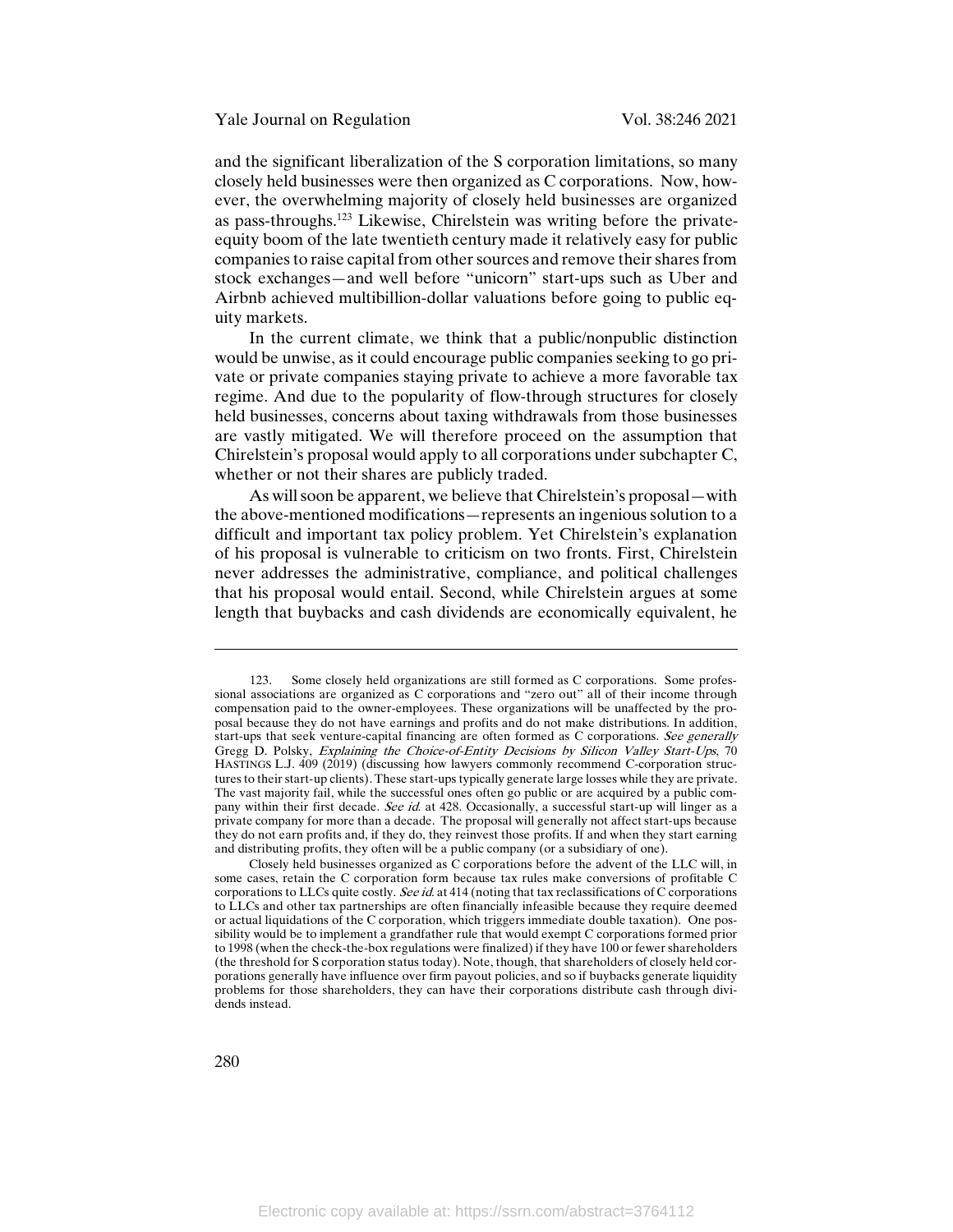never explains why the appropriate tax policy response to this economic equivalence is to tax buybacks the same way that we currently tax cash dividends (rather than taxing cash dividends the same way we currently tax buybacks).

# B. Implementation Challenges

 $\overline{\phantom{a}}$ 

One challenge in implementing Chirelstein's proposal involves the application of taxes on cash dividends to nonredeeming shareholders who in reality—received no cash. This is sometimes called the "phantom income" problem.124 Recall that under Chirelstein's proposal, nonredeeming shareholders are deemed to have received cash dividends and then to have reinvested those dividends in the corporation. So what if the nonredeeming shareholders do not have the cash to pay the tax they now owe?

As noted above, although Chirelstein limited his proposal to public companies, applying his proposal to public companies but not to other C corporations backed by private equity would create strong incentives for firms to leave public markets. Nevertheless, the primary impact of our proposal will be on public companies. For public-company shareholders, there generally will not be substantial liquidity issues for U.S. shareholders because they can easily sell or borrow against their shares to pay the tax. Selling a small percentage of public-company shares to approximate the cash flow of dividends is already a popular investment strategy. If necessary, these so-called "homemade dividends" can be used to pay the tax.

On the other hand, the liquidity issue is trickier in the context of foreign investors—nonresident aliens and foreign corporations—who are subject to a tax of up to 30% on dividends paid by U.S. corporations. Under current law, the federal government collects this tax by requiring domestic corporations to withhold dividend payments to foreign investors at the source and then to remit those amounts to the IRS.<sup>125</sup> But how would withholding work when no cash dividend is actually paid? And if those foreign investors have no other assets in the United States, then how can the United States collect the tax that is due on imputed dividends?

One possibility is that U.S. corporations might respond to the Chirelstein proposal by switching entirely from buybacks to cash dividends. After all, while the taxation of shareholders who lack the liquidity to pay the tax poses a headache for the IRS, it is a headache for those shareholders as well. If some shareholders want to dispose of their interests and others want to increase their ownership percentage, then they can transact among

<sup>124.</sup> Reuven S. Avi-Yonah & Amir C. Chenchinski, *The Case for a Dividend Deduction*, 65 TAX L. 3, 8 (2011).

<sup>125.</sup> See I.R.C. § 1441 (2018) (requiring withholding at the source by U.S. persons with respect to dividends and other fixed and determinable income items paid to non-U.S. persons).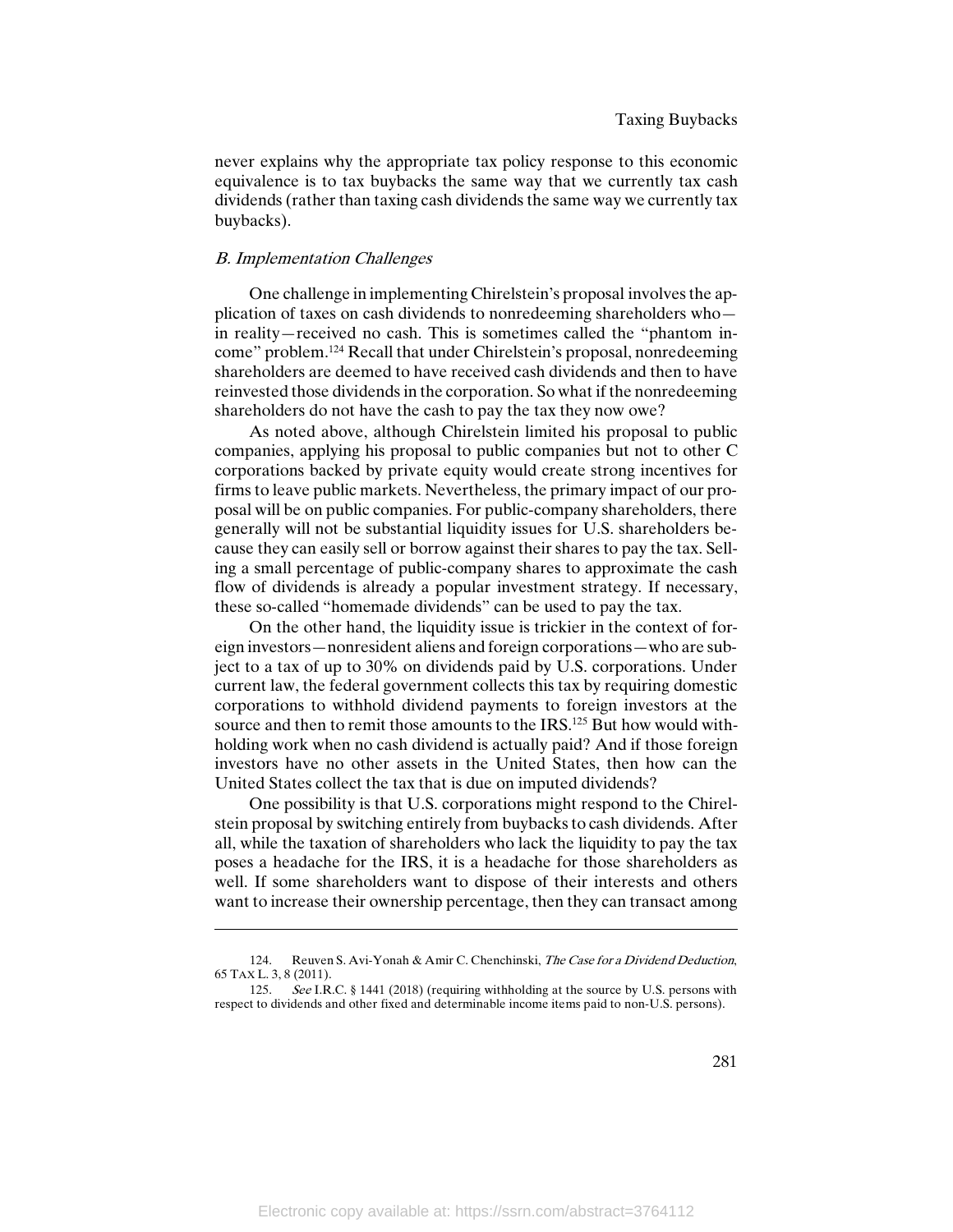each other rather than directly with the corporation. As noted above, corporations potentially would have an incentive to pay dividends, which shareholders who want to remain invested in the corporation could use to buy stock from shareholders who want to liquidate—thereby allowing the remaining shareholders to take a fair market value basis in some of their shares.<sup>126</sup>

Another possibility is that corporations—either by their own volition or by legal mandate—could pay a cash dividend of at least \$0.43 for every \$1 they expend on buybacks. The reason why we choose \$0.43 (or rather, .3/0.7, which rounds up to 0.43) is that the highest U.S. tax rate on dividends paid by domestic corporations is the 30% tax on dividends paid to nonresident aliens and foreign corporations in jurisdictions that have not entered into a tax treaty modifying the default rate. If a corporation pays a cash dividend of \$0.43 for every \$1 it spends on buybacks, then a nonredeeming shareholder will owe tax on \$1.43. Applying a 30% rate to \$1.43 results in a tax liability of \$0.43 (or, without rounding, \$0.429). By withholding the entire cash dividend from foreign investors in nontreaty jurisdictions,<sup>127</sup> U.S. corporations can ensure that withholding obligations are satisfied.<sup>128</sup>

To illustrate, consider again Example 3. The corporation chooses to distribute its \$20 of earnings (\$0.20 per share). Imagine that instead of returning all of that cash through dividends or all via buybacks, the corporation pays a cash dividend of \$0.06 per share (\$6 total, or 30 percent of \$20) and buys back shares worth \$14. Again, <sup>A</sup> elects to participate in the buyback, and she redeems 14 shares at a price of \$1 per share. Under Chirelstein's proposal,  $A$ ,  $B$ ,  $C$ ,  $D$ , and  $E$  each would report as income the \$0.06 per share cash dividend and the \$0.14 per share imputed dividend, or \$0.20 per share in total. If one of the nonredeeming shareholders is a nonresident alien or foreign corporation in a nontreaty jurisdiction, she will owe tax of 30% times \$0.20 per share, or \$0.06 per share, which is equal to the amount

<sup>126.</sup> As mentioned above, many corporations already have dividend reinvestment plans (DRIPs) in effect, and one might think that, if the proposal were enacted, these might be used to adjust ownership percentages. See supra notes 43, 48, 111 and accompanying text. The shares issued through these plans are often treasury shares, which are acquired by companies through buybacks, though corporations could also issue new shares to satisfy DRIP demand.

<sup>127.</sup> Because all shareholders of the same class must be treated alike, the 43-cent cash dividend would have to be paid on all shares, not just those owned by foreign shareholders. While a foreign shareholder's 43-cent dividend would be subject to withholding (and the 30% rate would be entirely withheld), for other shareholders, the dividend would be paid in full to the shareholder. In essence, the 43-cent cash dividend solution would result in the corporation distributing no more than 57% of its annual distributions to a class of stock in the form of redemptions.

<sup>128.</sup> Another, less intrusive, approach would be to allow the company to sell a portion of a nonredeeming foreign shareholder's shares to satisfy the withholding tax obligation. This approach would effectively mandate the participation of foreigners in a buyback to the extent necessary to pay the withholding tax. The foreigner could then, if it wished, purchase shares on the open market to restore its ownership percentage back to the status quo prior to the mandated sale. A significant practical problem with this approach is that it would treat foreigner shareholders and domestic shareholders disparately, which could violate existing tax-treaty rules.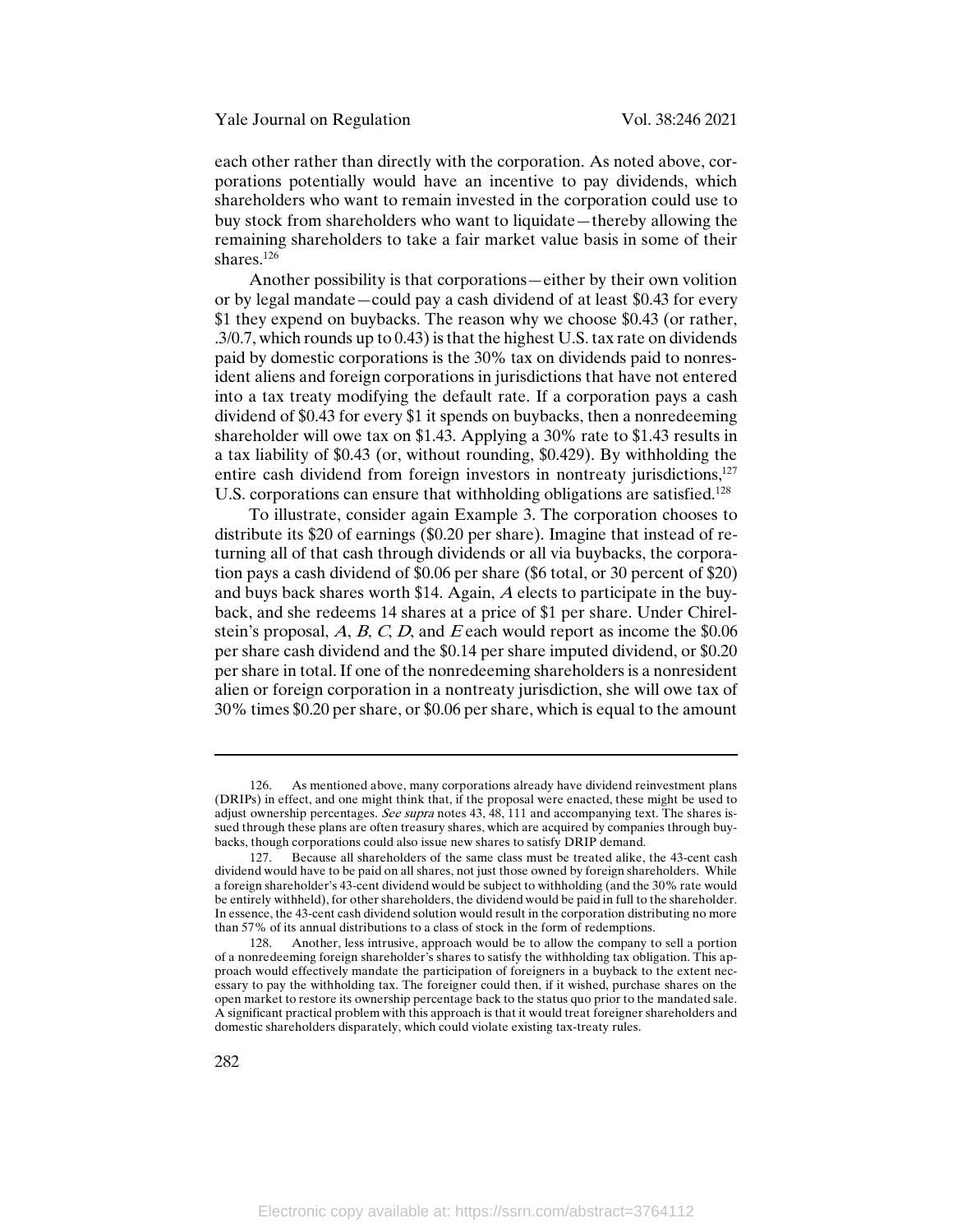of the cash dividend. The U.S. corporation can satisfy its withholding obligations by remitting all of the foreign investor's cash dividends to the IRS.

Our own view is that a legal requirement that corporations pay \$0.43 in cash dividends for every \$1 of share buybacks would fully neutralize the phantom income objection to Chirelstein's proposal. More precisely, the requirement would be that the ratio of cash dividends to buybacks be equal to  $t/(1-t)$ , where t represents the highest applicable tax rate on dividends. While such a requirement would constrain corporations in their choice of form for cash distributions, the constraint seems minor given that every economic outcome that can be achieved through buybacks also can be attained through a mix of buybacks and cash dividends.

A more heavy-handed approach would be to outlaw buybacks entirely, thereby requiring that nonliquidating corporate distributions always be accomplished through cash dividends. This would eliminate all liquidity concerns and would be straightforward to administer. It is also consistent with Chirelstein's fundamental insight that, leaving aside tax consequences, buybacks and dividends are economically equivalent. Nevertheless, outlawing buybacks could have profound repercussions in other contexts. For example, while option compensation is losing popularity, it still exists, and section 409A effectively forecloses dividend protection. Absent amendment to section 409A, outlawing buybacks would make optionbased compensation much less attractive because the value of a manager's options would decline every time the corporation distributes cash to shareholders. For critics of stock option-based compensation, this outcome may be a feature rather than a bug.129 It is, however, an outcome that Congress should consider directly rather than generating as an accidental byproduct of a tax policy change.

A second—and similarly soluble—challenge in implementing Chirelstein's proposal relates to basis tracking.130 In the normal course, a

<sup>129.</sup> See, e.g., Brian J. Hall & Kevin J. Murphy, The Trouble with Stock Options, 17 J. ECON. PERSP. 49, 60 (2003).

<sup>130.</sup> This concern (and the related concern of requiring shareholders to report imputed dividends) formed the basis for William Andrews's recommendation that, in lieu of the Chirelstein proposal, Congress should impose a corporate excise tax on redemptions. See AM. LAW INST., FEDERAL INCOME TAX PROJECT SUBCHAPTER C: PROPOSALS ON CORPORATE ACQUISITIONS AND DISPOSITIONS 472-73 (1982). The corporate excise-tax rate would equal the average effective shareholder-level tax rate on corporate dividends. Andrews acknowledged that the Chirelstein approach would yield a more exact equivalence between dividends and buybacks. Id. at 472. Andrews's excise tax would undertax (relative to a dividend baseline) repurchases by firms whose continuing shareholders were in high brackets and would over-tax (relative to the dividend baseline) repurchases by firms whose continuing shareholders were predominantly tax-exempt or lowbracket taxpayers. Id. at 473. Andrews nevertheless preferred the excise tax primarily for its relative simplicity. Id. However, as explained in the text, brokers are now required to report stock basis amounts to their clients and to the IRS thereby dramatically easing the compliance burdens noted by Andrews. See infra note 133 and accompanying text.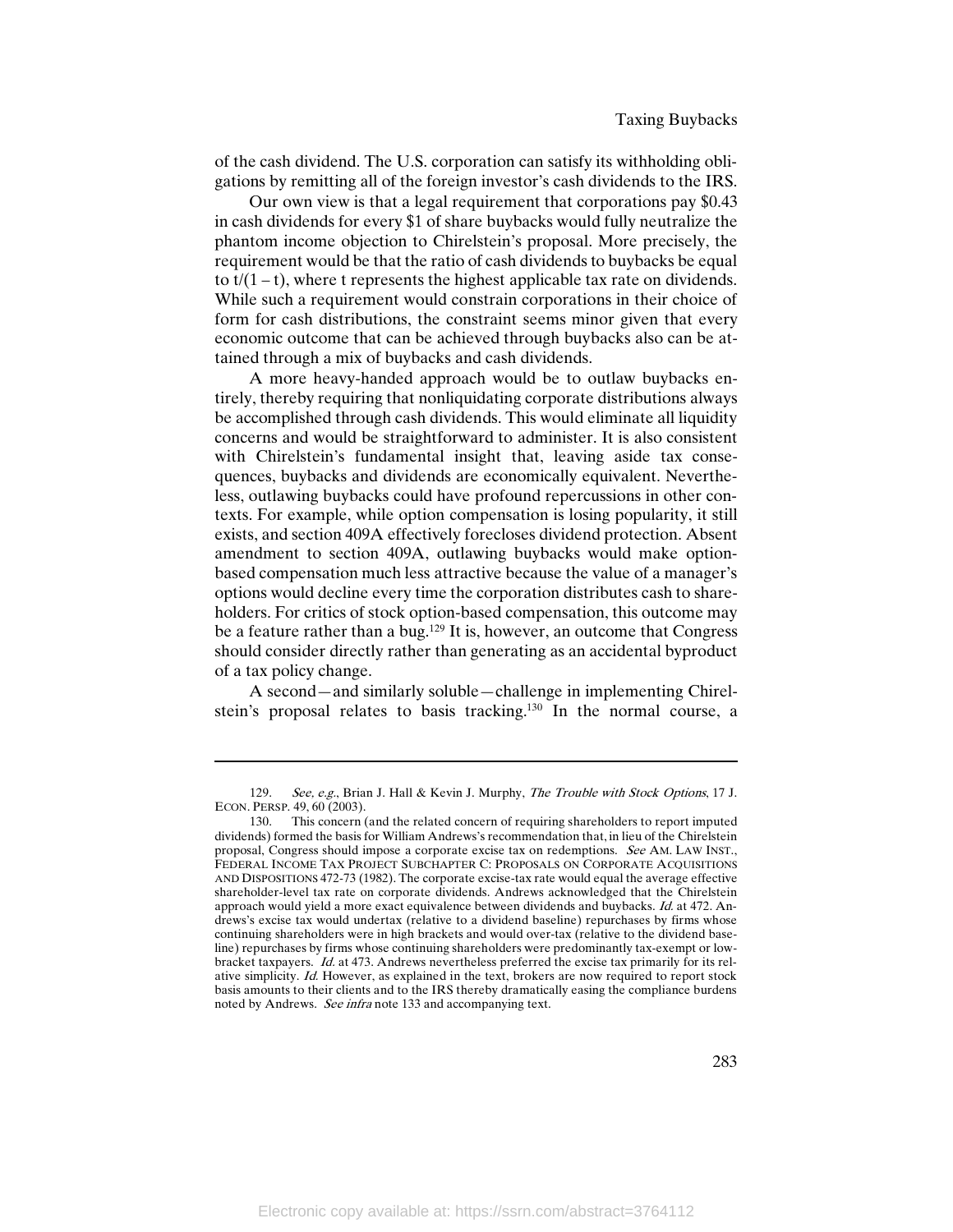shareholder's adjusted basis in stock is simply the purchase price plus the cost of purchase (e.g., brokerage commissions).<sup>131</sup> Under our basis-adjustment version of Chirelstein's proposal, a shareholder would take an upward basis adjustment equal to the amount of any imputed cash dividend. The reason for the basis adjustment is to reflect the fact (or perhaps more accurately, the fiction) that the shareholder has received the cash dividend and reinvested that amount in the corporation. So when a taxpayer ultimately sells her shares (assuming no step-up in basis along the way), she will have to know not only how much she paid for the shares (plus commissions), but also how much she has recognized as imputed dividend income since then.132

This additional element in the basis calculus will complicate tax compliance marginally. We do not expect, however, that the compliance burden will be any more than marginal. Existing law requires tracking of stock splits, spinoffs, and mergers. Brokers have been required to track and report their customers' basis in equities since 2011.<sup>133</sup> Several automated basis tracking programs allow brokers to comply with these reporting

To be clear, our argument here is not that Chirelstein's approach is "better" than Andrews's or Yin's on the basis of first principles. Andrews's approach would effectively eliminate the benefit of shareholder-level income-tax exemptions with respect to repurchases from the perspective of pension plans, IRAs, and nonprofit-institution shareholders. Yin's approach would effectively eliminate the benefit of shareholder-level income-tax exemptions with respect to repurchases and dividends from those shareholders' perspective. Yin, *supra*, at 1871-77. Whether that is an advantage or disadvantage depends, ultimately, on one's view of the desirability of tax exemption for pension plans, IRAs, and nonprofit institutions. A feature of Chirelstein's approach is that it addresses the buyback problem without upending the entire corporate and shareholder-level income tax system. See infra Section IV.C.

In a similar vein, George Yin in 1990 proposed a corporate distributions tax, which would be paid by the corporation whenever it made distributions, regardless of the form of the distribution. See George K. Yin, A Different Approach to the Taxation of Corporate Distributions: Theory and Implementation of a Uniform Corporate-Level Distributions Tax, 78 GEO. L.J. 1837 (1990). Yin's approach would represent a more sweeping reform measure than either the Andrews or the Chirelstein proposals because Yin would tax all distributions the same regardless of the tax status of the shareholder. Andrews would continue to take into account shareholder tax status for dividend distributions (but not for repurchases), while Chirelstein would continue to take into account shareholder tax status for both dividends and repurchases. Chirelstein's more nuanced treatment of dividends and repurchases is more significant now than at the time of the Andrews and Yin proposals due to the recent growth of tax-exempt ownership of public-company stock, which is now estimated to total more than 40% of market capitalization. See supra note 80 and accompanying text.

<sup>131.</sup> See, e.g., Frequently Asked Questions: Stocks (Options, Splits, Traders), INTERNAL REVENUE SERV. (July 15, 2020), https://www.irs.gov/faqs/capital-gains-losses-and-sale-ofhome/stocks-options-splits-traders/stocks-options-splits-traders-1 6AGM].

<sup>132.</sup> Basis tracking would be more complicated if, instead of adjusting basis in all shares by the amount of the imputed dividend, nonredeeming shareholders were treated as if they had bought a block of stock from redeeming shareholders and taken a fair market value basis in those new shares.

<sup>133.</sup> See Jonathan Horn, *The Brave New World of Cost Basis Reporting*, J. ACCT. (Sept. 2013). https://www.journalofaccountancy.com/issues/2013/3ep/20137345.html 1, 2013), https://www.journalofaccountancy.com/issues/2013/sep/20137345.html [https://perma.cc/WY2A-6JQC].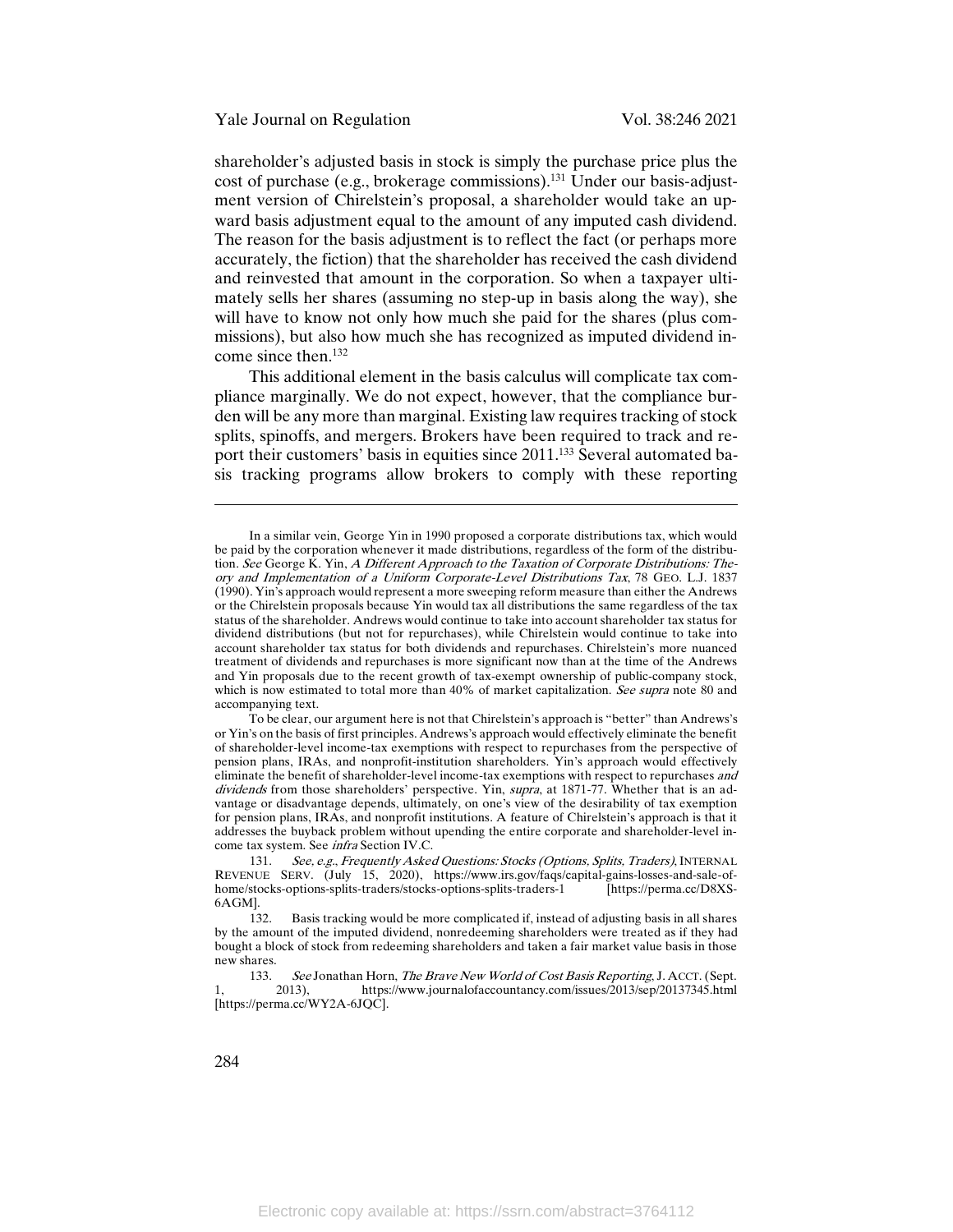requirements at modest cost.134 Updating these basis-tracking solutions to include imputed dividends would not require a significant technological leap.

A final hurdle to Chirelstein's proposal is political. As Ethan Yale writes, "Any proponent of Chirelstein's proposal would have to conquer the public relations difficulty that nonredeemed shareholders would be taxed even when they chose not to sell, 'merely' because of the actions of others."135 This public-relations difficulty would be mitigated somewhat by the fact that only about a quarter of U.S. households own stock directly.136 Individuals who hold stock in tax-preferred retirement plans or accounts such as 401(k)s and IRAs would be unaffected because those vehicles are exempt from any tax on dividend income.<sup>137</sup> Even so, the taxation of "phantom" income has long been thought to operate as an insuperable obstacle to proposals such as Chirelstein's that separate taxation from realization.138

Our suggestion that corporations be required to pay \$0.43 in dividends for every \$1 of buybacks would eliminate the phantom income problem entirely (given current tax rates). As tax rates change, the minimum dividend-to-buyback ratio could change too. This modification—along with the groundswell of antipathy toward buybacks—may give Chirelstein's proposal the political traction today that it lacked 50 years ago. While it is too soon to say how long the current anti-buyback moment will last, it is not impossible to think that it will last long enough to see through changes to the buyback tax regime.

<sup>134.</sup> See Carolyn T. Geer, New Tax Reporting Rules, WALL ST. J. (Jan. 5, 2011), https://www.wsj.com/articles/SB10001424052748703727804576017984041795712 [https://perma.cc/R9JV-8Q4A].<br>135. Yale *supra* note

Yale, *supra* note 19, at 353. Yale noted that the same result occurs in economically identical cases where some shareholders receive a cash dividend and others a stock dividend. See id. In such a situation, all shareholders would receive a taxable dividend. See I.R.C. § 305(b)(2) (2018). While this is true, it is doubtful whether this technical point will have any political salience with either voters or policymakers.

<sup>136.</sup> See Steven M. Rosenthal & Lydia S. Austin, The Dwindling Taxable Share of U.S. Corporate Stock, 151 TAX NOTES 923, 926 (2016).

<sup>137.</sup> See I.R.C. § 501(a) (exempting qualified retirement accounts from taxation).

<sup>138.</sup> See, e.g., Clarissa Potter, Mark-to-Market Taxation as the Way to Save the Income Tax—A Former Administrator's View, 33 VAL. U. L. REV. 879, 901 (1999) (arguing that individuals and politicians would exhibit "antipathy" toward "any rule that taxes income before it is realized"). On the other hand, Congress already has provided for taxation on "phantom" income in a very similar situation. Section 305(c) authorizes Treasury regulations that would apply to changes in conversion ratios, changes in redemption prices, differences between redemption prices and issue prices, redemptions which are (under current law) recharacterized as distributions, and other similar transactions. I.R.C. § 305(c) (2018). Treasury Regulation 1.305-7, promulgated pursuant to this authority, imposes tax on shareholders whose proportionate interest in the corporation is increased as a result of these transactions. Treas. Reg. § 1.305-7 (1995). Like the nonredeemers under the Chirelstein approach, these shareholders are taxed on such an increase even though they are mere bystanders to the transaction and receive no cash or other property in the transaction. We thank Lawrence Zelenak for pointing out the section 305(c) analogy.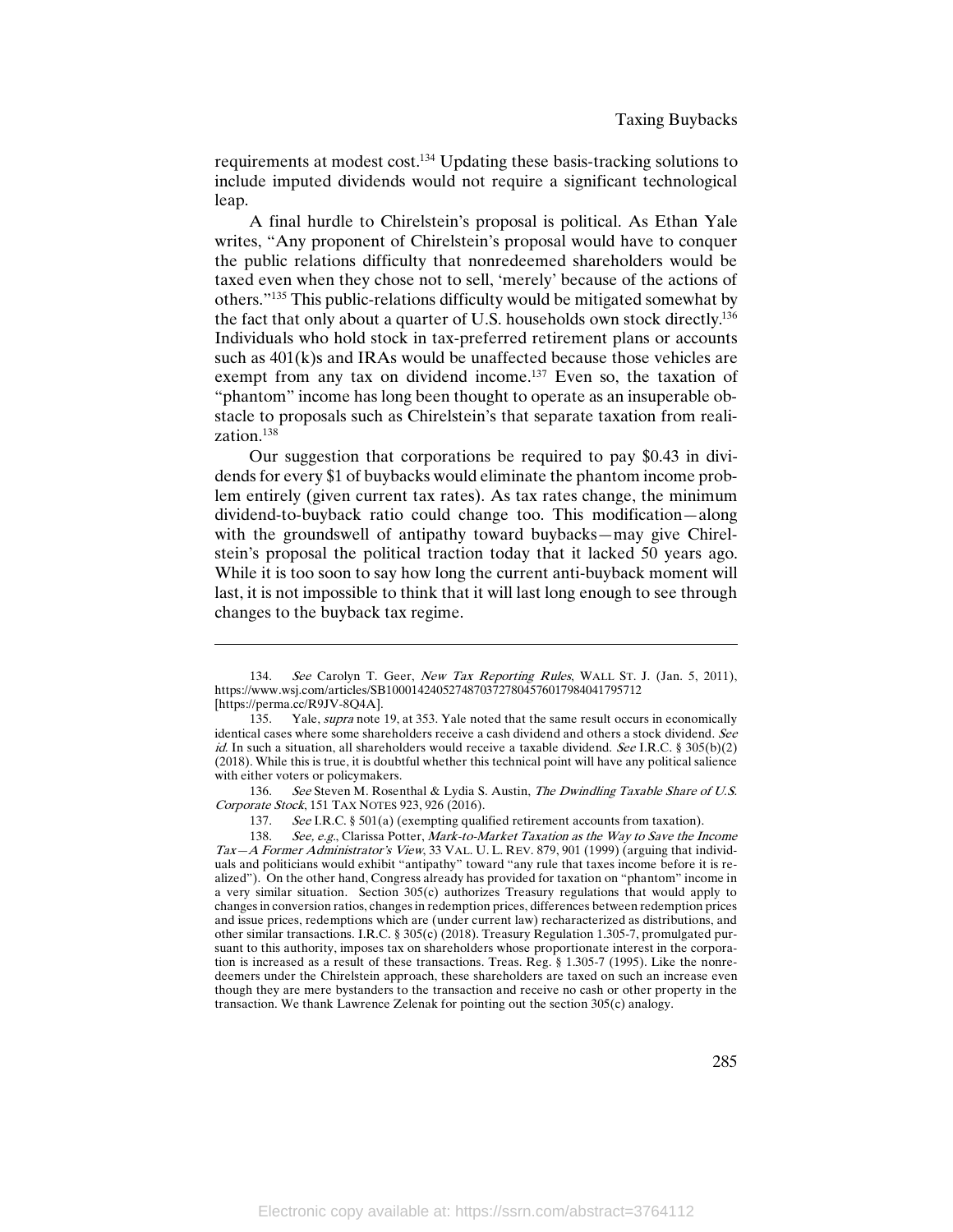# C. Justification

Perhaps the most serious shortcoming in Chirelstein's explanation of his own proposal is the lack of a normative foundation for his prescription. Chirelstein convincingly showed that "share repurchasing and ordinary dividend payments are largely interchangeable from an economic standpoint."<sup>139</sup> He did not demonstrate, however, why the differential tax treatment of buybacks and dividends is a policy problem, beyond the fact that it arguably offends an aesthetic interest in seeing like transactions taxed alike. If the consequence of differential taxation is that corporations choose to distribute cash through buybacks rather than cash dividends, then the efficiency loss is small precisely because the two forms are essentially equivalent.

Arguably, the differential taxation of buybacks and dividends violates the principle of horizontal equity (i.e., the idea that similarly situated individuals should pay the same amount in tax) because two otherwise identical taxpayers will owe different amounts based on the cash distribution policies of the corporations in which they own shares.140 But even this proposition is doubtful, because the tax efficiency of a corporation's cash-distribution policy may affect its share price. For example, if Berkshire Hathaway distributes cash via buybacks while Coca-Cola pays cash dividends, then tax-sensitive investors will—all else equal—be willing to pay a premium for Berkshire Hathaway shares. If so, then the tax advantage of buybacks vis-à-vis cash dividends does not represent a windfall for Berkshire Hathaway shareholders relative to their Coca-Cola-owning peers, as the Berkshire Hathaway shareholders have effectively paid for the tax benefit through a higher purchase price.

Insofar as the tax efficiency of a corporation's cash-distribution policy is incorporated into its share price, then the cost of equity capital may be lower for corporations that can credibly commit to buybacks than for corporations that cannot. This potentially could result in a misallocation of equity capital across enterprises whose only distinguishing features are their tax attributes—though we are skeptical that this misallocation is economically significant. The misallocation would arise if there are some firms that are especially inclined to distribute earnings through cash dividends rather than buybacks, and therefore cannot access equity capital on the same terms as repurchasing firms. But in light of the economic equivalence between buybacks and cash dividends, it is difficult to see why such a preference for cash dividends would arise.

<sup>139.</sup> Chirelstein, *supra* note 16, at 741.<br>140. Even if the differential treatment

Even if the differential treatment of buybacks and dividends can be characterized as a violation of horizontal equity, it is not clear that we should care. For doubts about the normative relevance of horizontal equity, see Louis Kaplow, *Horizontal Equity: Measures in Search of* a Principle, 42 NAT'L TAX J. 139 (1989).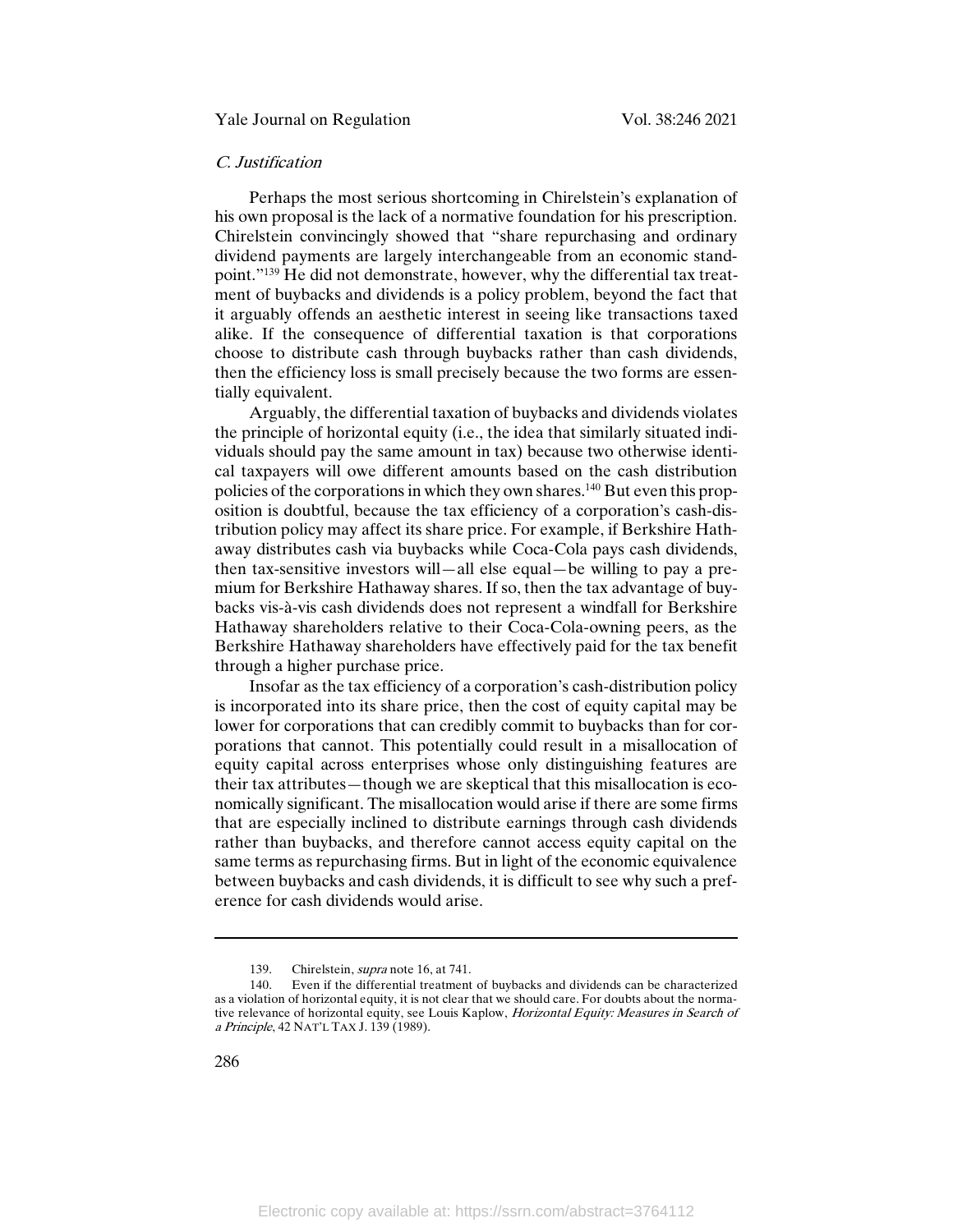One further possibility is that the differential tax treatment of buybacks and dividends may lead firms to adopt suboptimal compensation arrangements so as to signal that their cash distributions will be tax efficient. The idea would be as follows: Tax-sensitive shareholders (other than domestic corporations) prefer that firms distribute earnings through buybacks rather than cash dividends, but they cannot know for sure whether firms will do so. Firms may therefore choose to compensate their managers in dividend-unprotected stock options so as to demonstrate to potential investors that distributions will be in buyback form. After all, if managers hold dividend-unprotected stock options, then they have a strong incentive to favor buybacks over cash dividends.<sup>141</sup> Dividend-unprotected stock options may not, however, be the way those firms would choose to compensate their managers in the absence of tax considerations. The upshot is that firms may adopt economically inefficient compensation arrangements as a way to commit to tax-efficient earnings distributions.

While such a distortion is theoretically possible, we again are doubtful of its magnitude. First, we are aware of no corporate-law rule that would prohibit a company from inserting a provision into its charter or bylaws that requires it to distribute earnings via buybacks rather than cash dividends. Thus, if a firm wants to make a credible commitment to a zero-dividend approach, it should be able to do so without adopting an inefficient compensation scheme. Second, if a firm wants to commit to a zero-dividend approach but prefers to compensate managers in restricted stock rather than stock options, it can simply use dividend-unprotected restricted stock units (i.e., restricted stock units that do not entitle the holder to receive dividends until the stock has vested). Thus, no firm is ever "forced" to compensate managers in stock options rather than stock because of a desire to signal a commitment to buybacks. The decline in the use of compensatory stock options further suggests that the tax treatment of buybacks is not significantly skewing pay packages toward options.

Last but not least, even if the differential treatment of buybacks and cash dividends is inherently problematic, it is unclear why the solution is to tax buybacks like cash dividends rather than vice versa. We can achieve parity in the taxation of buybacks and cash dividends by treating every buyback like a cash dividend followed by a basis adjustment, but we can just as easily achieve parity by treating every cash dividend like a buyback. To illustrate: consider again Examples 1 and 2. In Example 1, Chirelstein-Corp buys back 50 shares from shareholder <sup>A</sup> for \$2 per share; in Example 2, ChirelsteinCorp pays a dividend of \$1 per share to each of its two investors (who hold 50 shares apiece), and shareholder  $B$  uses her dividend to

<sup>141.</sup> Cf. Jeffrey R. Brown, Nellie Liang & Scott Weisbenner, Executive Financial Incentives and Payout Policy: Firm Responses to 2003 Dividend Tax Cut, 62 J. FIN. 1935, 1935 (2007) (finding that executives with greater stock awards tended to increase dividends in response to the 2003 dividend tax-rate cut, while executives with greater options did not).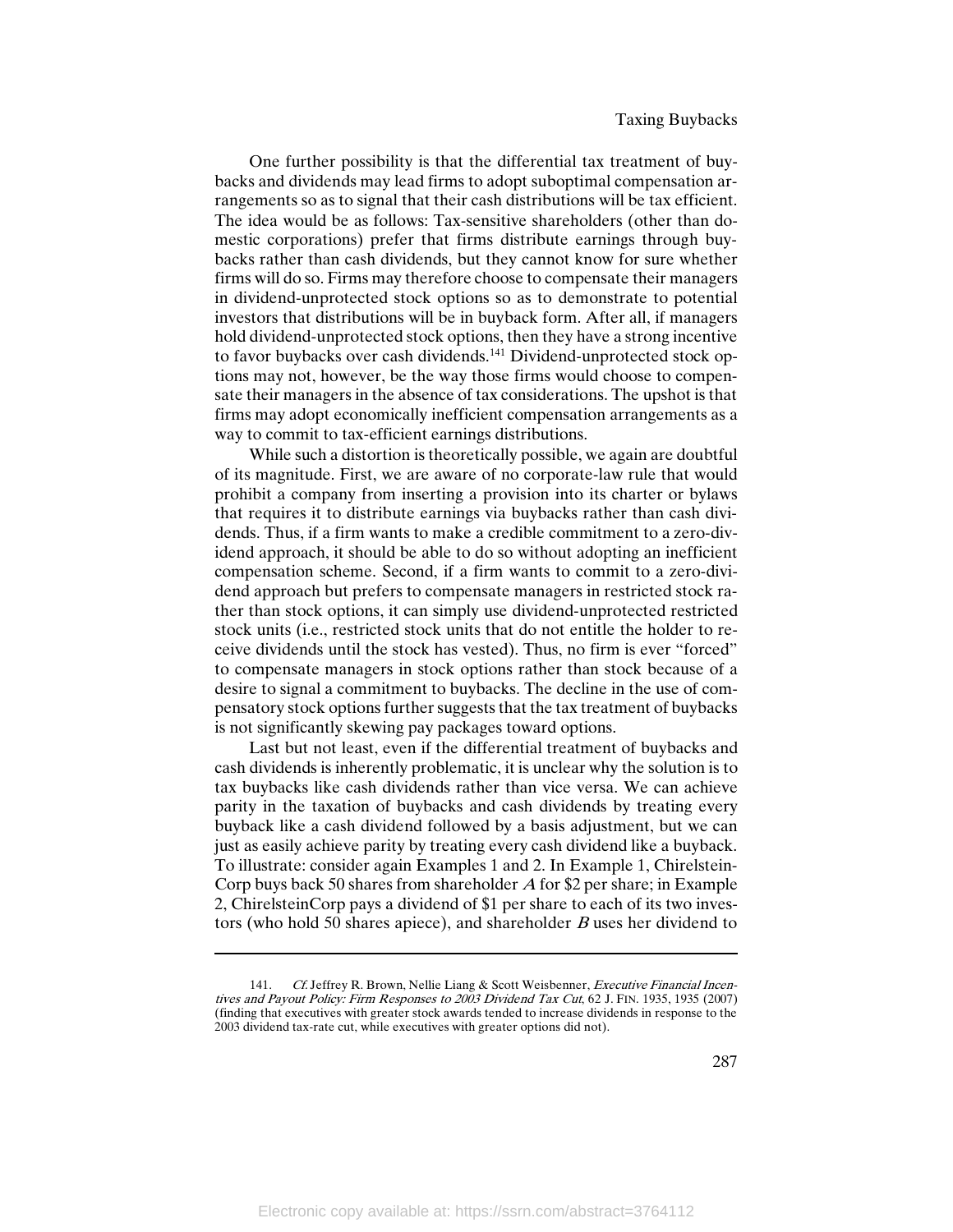buy  $A$  out. We said that the tax treatment of the buyback (Example 1) is generally more favorable than the tax treatment of the cash dividend (Example 2) because in the buyback scenario, shareholder A pays a tax on the buyback proceeds minus basis (\$50 total), while in the cash dividend scenario, each shareholder pays tax on the full amount of the dividend (\$50 per shareholder). But if the tax treatment of buybacks is not set in stone, neither is the tax treatment of cash dividends. We could, for example, treat the shareholders in Example 2 as if they had sold half their shares for \$50 per share, thus allowing them to utilize basis (\$1 per share) to offset tax on the capital gain. More generally, a cash dividend of  $d$  paid by a corporation with a price per share of  $p$  could be taxed as if the shareholder had sold a fraction  $(d/p)$  of her interest, thus allowing the shareholder to utilize the same fraction  $(d/p)$  of her adjusted basis.

Ethan Yale has developed this approach in greater detail, referring to it as the '"exchange equivalent distributions' (EED) tax."142 The EED tax would treat all corporate distributions—whether in the form of pro rata dividends or stock redemptions—as stock sales.<sup>143</sup> The deemed seller, in the case of dividends, would be allowed to recover the proportional amount of her stock basis in these sales, just as the redeeming shareholder does in a redemption. However, in contrast with the Chirelstein proposal, nonredeemers would not face any tax consequences under the EED approach.

Both the EED tax and the Chirelstein proposal would come close to putting dividends and repurchases on equal tax footing, the former by allowing equivalent stock basis recovery and the latter by denying any such recovery. However, for reasons that we explain in the next Part, we believe that Chirelstein's proposal is preferable to the EED tax on efficiency and equity grounds—specifically because we think that nonredeeming shareholders should pay tax. The EED tax underscores, though, that the case for Chirelstein's proposal cannot rest on the fact that it generates greater parity in the taxation of buybacks and cash dividends. After all, Yale's EED tax does that too—and without the potential problem of phantom income. That Chirelstein failed to consider this alternative mechanism for achieving parity between buybacks and cash dividends is, we think, a surprising omission but ultimately not a fatal flaw.

III. The Case for Taxing Buybacks Like Dividends

This Part evaluates the case for taxing buybacks like cash dividends. First, we address what we think is a red herring: the argument that buybacks should be taxed like cash dividends so as to discourage buybacks for

288

<sup>142.</sup> Yale, supra note 19, at 336.

<sup>143.</sup> See id. at 337.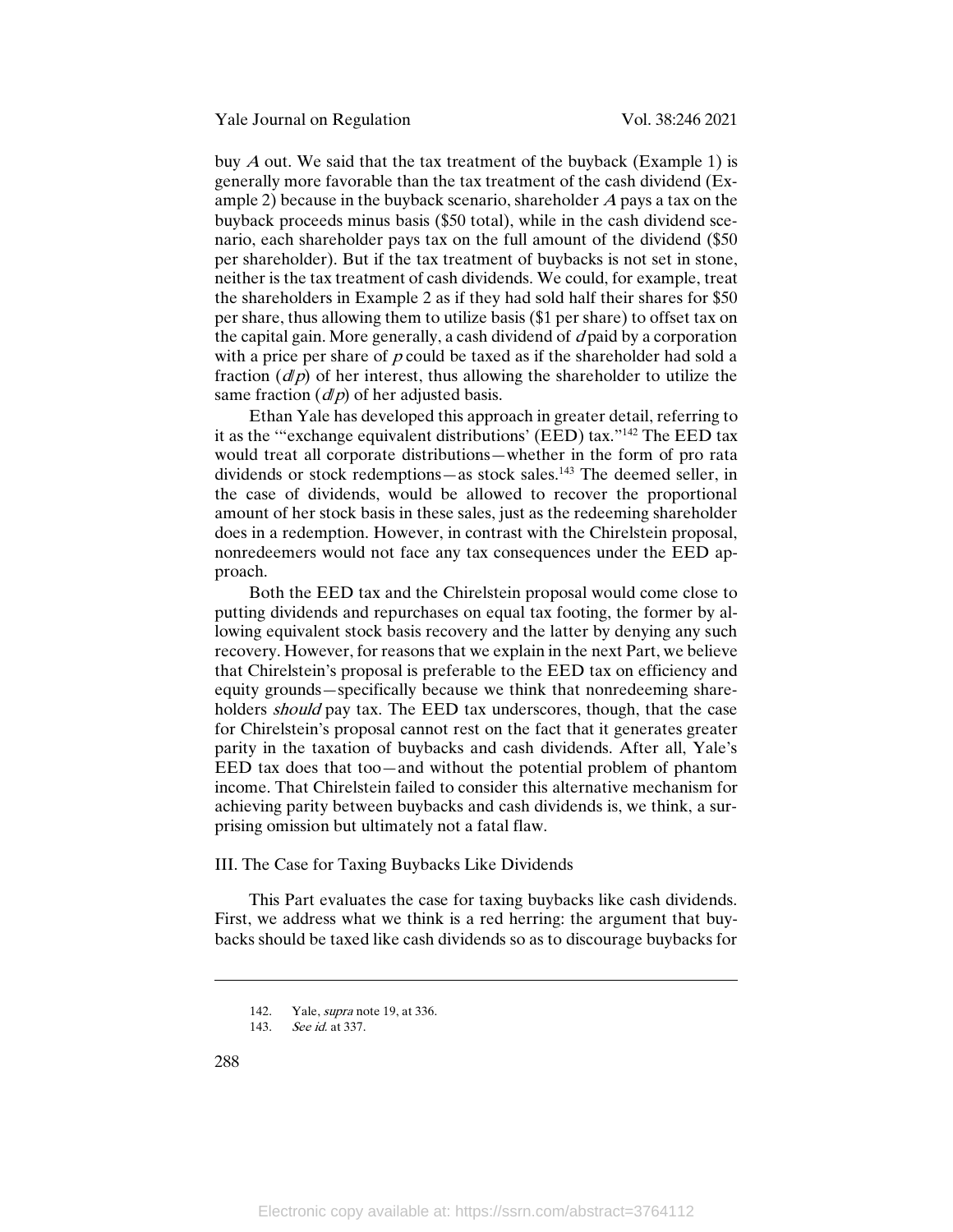nontax reasons. We then move on to consider several more substantial arguments for taxing buybacks like cash dividends.

#### A. The Buyback Backlash

l

The dramatic increase in buybacks in recent years has sparked something of a "buyback backlash,"<sup>144</sup> with academics, politicians, and even some prominent financial professionals joining the chorus of criticism.<sup>145</sup> The crux of the critique is two-fold: first, that buybacks divert capital from productive investment; and second, that buybacks benefit executives at the expense of other stakeholders.146 We address each point in turn.

# 1. Buybacks and Productive Investment

It is hard to see why buybacks—any more than economically equivalent cash dividends—divert capital from productive investment. Setting tax considerations aside, corporate managers who seek to maximize shareholder value will distribute rather than reinvest earnings when the corporation has no available investment opportunities for which the expected rate of return exceeds the opportunity cost of capital. Put differently, managers will distribute rather than reinvest earnings when shareholders can do better investing that money for themselves than the corporation can do investing on their behalf. Cash distributions—whether in the form of buybacks or dividends—are a sign that managers believe there are better investment opportunities outside the corporation than within.

It is, of course, possible that managers will systematically err in deciding when to distribute earnings and when to reinvest. But it is not obvious that such errors will be in the direction of excessive distributions. Managers themselves benefit from an increase in their firm's market capitalization. The CEO of a \$2 billion market-cap company is likely to command a higher salary than the CEO of a \$1 billion market-cap company.<sup>147</sup> Managers may therefore have an incentive to retain earnings—thereby increasing the book value and likely the market value of their firm's equity—even when the decision that would maximize shareholder value would be to distribute cash via buyback or dividend.

<sup>144.</sup> See, e.g., Dan McCrum, The Buyback Backlash, GE as Exhibit A, FIN. TIMES: ALPHAVILLE (Feb. 19, 2018), https://ftalphaville.ft.com/2018/02/19/1519031430000/The-buybackbacklash--GE-as-exhibit-A [https://perma.cc/3DWS-PNGW].

<sup>145.</sup> See Akin Oyedele, Here Is the Letter the World's Largest Investor, BlackRock CEO Larry Fink, Just Sent to CEOs Everywhere, BUS. INSIDER (Jan. 24, 2017, 8:10 AM), https://www.businessinsider.com/blackrock-ceo-larry-fink-letter-to-ceos-2017-1 [https://perma.cc/38AS-2GKJ].

<sup>146.</sup> See, e.g., William Lazonick, Profits Without Prosperity, HARV. BUS. REV., Sept.-Oct. 2014, at 46, https://hbr.org/2014/09/profits-without-prosperity [https://perma.cc/7YUS-4E8T].

<sup>147.</sup> See Xavier Gabaix & Augustin Landier, Why Has CEO Pay Increased So Much?, 123 Q.J. ECON. 49 (2008).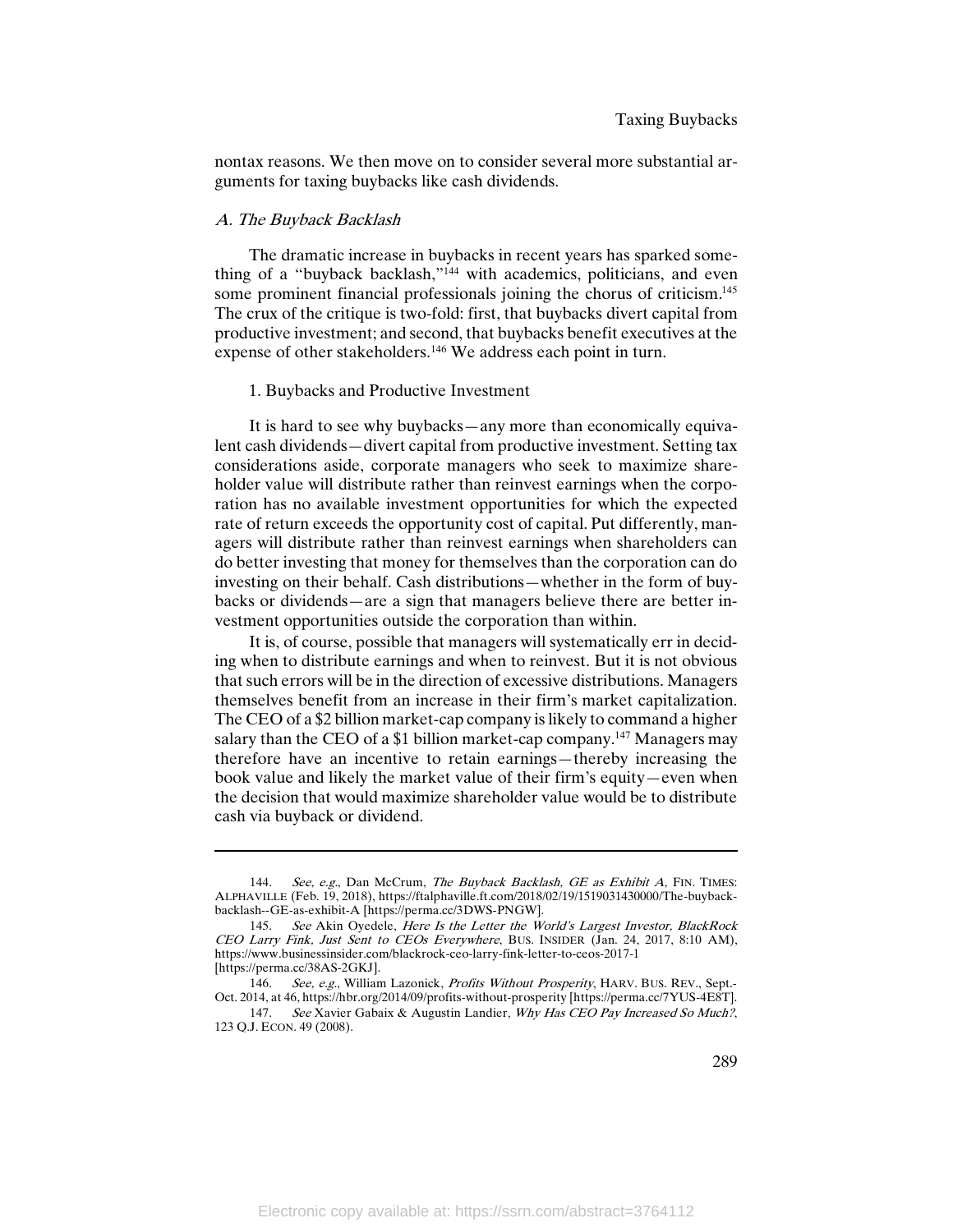Even if one believes that corporations are too quick to distribute rather than reinvest earnings, that belief does not necessarily translate into an argument against the current tax law status quo. Somewhat counterintuitively, the current tax treatment of buybacks may cause corporations to retain rather than distribute earnings. The reason for this—discussed at greater length in Section III.B—is that under current law, shareholders may want corporations to delay distributions so that they (and their heirs) can take advantage of the step-up in basis at death. Chirelstein's proposal would reduce the incentive to delay nonliquidating distributions until death because the tax on distributions, which would be treated as dividends, does not depend upon basis. If the policy objective is to discourage cash distributions (and we consider that to be a questionable goal), then taxing buybacks like dividends is not necessarily the right path.

Finally, we should note that the evidence in support of the claim that buybacks are cannibalizing productive investment is quite weak. Cash returned to shareholders via buybacks does not vanish; shareholders can reinvest that cash in other enterprises. And while cash is flowing out of corporations through buybacks, it is flowing back into corporations through new equity issuances. According to calculations by Jesse Fried and Charles Wang, net shareholder payouts of S&P 500 firms—buybacks plus dividends minus new equity issuances—total to approximately 50% of net income during the 2007 to 2016 period (and 41% of "R&D-adjusted net income," i.e., net income with research and development expenses added back in).<sup>148</sup> That is, on an S&P 500-wide basis, \$0.50 to \$0.59 of every \$1 of profits earned by corporations remain within the company. Meanwhile, cash as a percentage of total assets of S&P 500 nonfinancial firms at the end of the third quarter of 2019 was 10%, down from highs above 12% before the December 2017 tax law but well above the historical average of 7%.149 Corporations—at least before the COVID-19 crisis struck—were awash in cash. All of this makes it very difficult to argue that buybacks were at the same time depriving companies of the liquidity they needed to pursue new projects.

## 2. Buybacks and Executive Compensation

The claim that buybacks benefit executives at the expense of other corporate stakeholders is potentially—though limitedly—true if the alternative to a buyback is a cash dividend and executives hold dividend-

<sup>148.</sup> Jesse M. Fried & Charles C.Y. Wang, Are Buybacks Really Shortchanging Investment?, HARV. BUS. REV., Mar.-Apr. 2018, at 88, 88, https://hbr.org/2018/03/are-buybacks-reallyshortchanging-investment [https://perma.cc/QBE7-G4GK].

<sup>149.</sup> John Authers, Authers' Newsletter: Following the Money Leads to a Grim Outlook, BLOOMBERG (Oct. 21, 2019, 12:01 AM EST), https://www.bloomberg.com/news/ newsletters/2019-10-21/authers-newsletter-corporate-cash-trends-defy-incentives [https://perma.cc/8HFK-49NZ].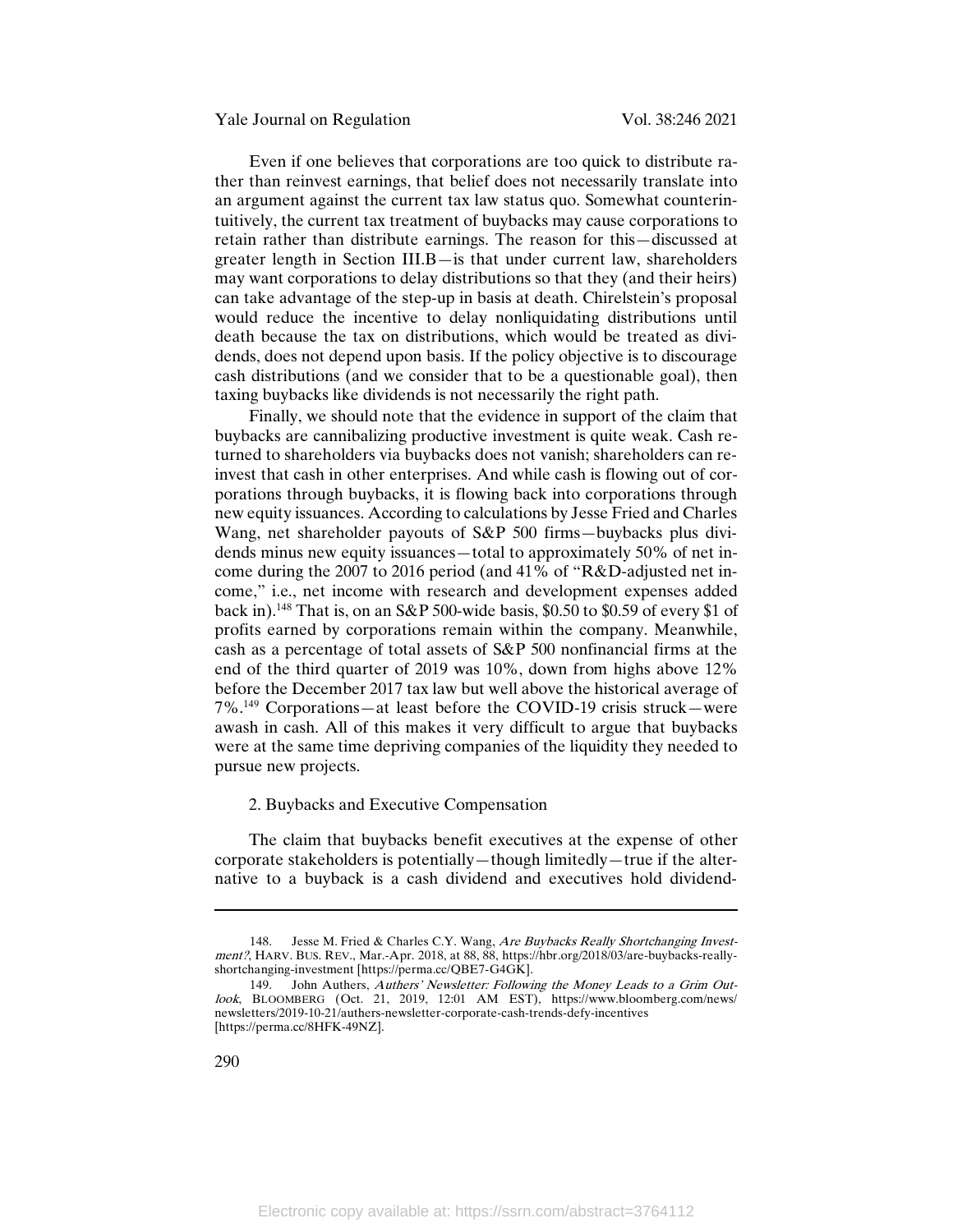unprotected stock options. An equally valid way to frame the same point is that the choice to distribute earnings via buybacks rather than cash dividends shields executives from a hit to their compensation that is unrelated to firm performance. Thus, while executives with compensatory stock options are generally better off when a company buys back shares rather than paying dividends, it is difficult to describe this benefit to executives as in any way illegitimate.

Beyond the stock option context, executives are sometimes said to benefit from buybacks if their compensation is explicitly tied to earnings per share (EPS). Outspoken buyback critic William Lazonick writes that buybacks "automatically increase earnings per share (EPS) by decreasing the number of shares outstanding."150 This claim is puzzling. Buybacks affect both the numerator and denominator of a company's earnings-pershare calculation, and it is far from automatic that the overall effect on EPS will be positive.

To illustrate: imagine a corporation with \$90 of noncash assets, \$10 of cash, no liabilities, and 100 shares outstanding. If market value equals book value, the value of each share will be \$1. Assume that the \$90 of noncash assets generate income of \$4.50, reflecting a rate of return of 5%. The corporation can use its \$10 of cash to invest in new projects, repurchase shares, or pay a dividend. If the corporation reinvests the \$10 of cash in a project that yields a 5% return (i.e., \$0.50), then its earnings for the year will be \$5 (i.e., \$4.50 plus \$0.50) and its EPS will be \$0.05. If the investment yields a return of more than 5%, then EPS will be higher than \$0.05. If the yield is lower, then EPS will be lower.

What if the corporation uses the \$10 of cash to buy back 10 shares of stock at the beginning of the year? Now earnings for the year will be \$4.50, but the number of outstanding shares will be 90. EPS will thus be \$0.05. Note that \$0.05 is the same EPS as if the firm had reinvested the \$10 of cash at a 5% rate of return. Only if the firm is earning less than a 5% return on its marginal investment will buying back shares raise EPS. If the firm would have earned more than a 5% return on its marginal investment, buying back shares will have lowered EPS. There is no alchemy here. Returning cash to shareholders when that cash otherwise would be earning a below-market return boosts profitability. Returning cash to shareholders when that cash otherwise would be earning an above-market return reduces profitability.

Finally, if the corporation uses the \$10 of cash to pay a dividend of \$0.10 per share at the beginning of the year, then its earnings for the year will be \$4.50 and its EPS will be \$0.045. In this respect, the corporation can

William Lazonick, The Curse of Stock Buybacks, AM. PROSPECT (June 25, 2018), https://prospect.org/article/curse-stock-buybacks-0 [https://perma.cc/88DB-DRRK].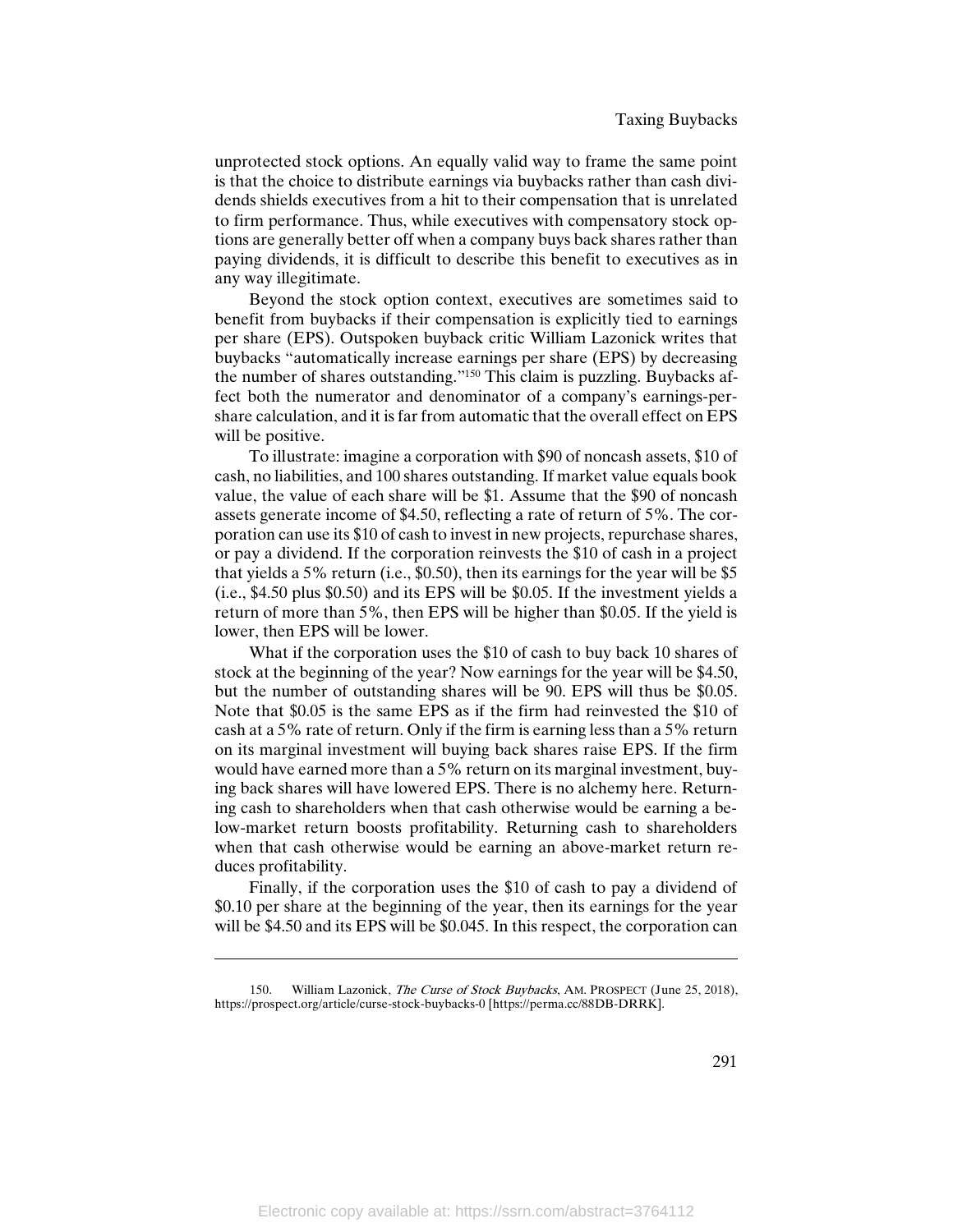"inflate" its EPS by distributing cash to shareholders via buybacks rather than dividends. But again, it is hard to characterize this aspect of buybacks as illegitimate. It is equally valid to say that dividends artificially "deflate" EPS and that buybacks are a way of returning cash to shareholders that is EPS-neutral.151

One might think that corporations could manipulate EPS by buying back shares at the end of a reporting period. Thus, they would be able to invest cash (and earn positive returns) over the course of the period and then could use that cash to buy back shares and reduce the EPS denominator at the very end. Fortunately, the Financial Accounting Standards Board understands this problem and has crafted a definition of EPS that addresses it. FASB requires firms following generally accepted accounting principles (GAAP) to report EPS on the basis of the weighted-average number of shares outstanding for the period.<sup>152</sup> Thus, if the corporation bought back 10 shares on the last day of the year, its EPS denominator (in a non-leap year) would be  $(364 \text{ days} \times 100 \text{ shares} + 1 \text{ day} \times 90 \text{ shares})/365$ days, or 99.97. There is no obvious EPS benefit to buying back shares at the beginning of a period because then the company loses any yield that it would have earned on the cash used to finance the buyback, and no obvious EPS benefit to buying back stock at the tail end because then the effect on the weighted average number of shares is negligible.153

So, while it is true that buybacks almost always increase EPS relative to dividends, they do not necessarily increase EPS relative to reinvestment. Buybacks increase EPS relative to reinvestment if the opportunity cost of the buyback is less than the company's earnings yield (i.e., earnings per share divided by price). If the company in the example above could have earned greater than a 5% return by reinvesting the \$10 itself, then the

<sup>151.</sup> To elaborate: if executives are focused on EPS and dividends are the only available means of distributing cash to shareholders, then there is a risk that executives will make inefficient investments in order to prop up EPS. In the in-text example, EPS will be higher if the firm reinvests the \$10 of cash in any project yielding a positive return, even if the positive return is less than the opportunity cost of capital. In other words, EPS targets encourage executives to make inefficient corporate finance decisions unless buybacks are an available option.

<sup>152.</sup> Statement of Financial Accounting Standards No. 128: Earnings per Share, FIN.<br>ACCT. STANDARDS BOARD FAS128-2. FAS128-4. FAS128-20 (1997). ACCT. STANDARDS BOARD FAS128-2, FAS128-4, FAS128-20 (1997), https://www.fasb.org/jsp/FASB/Document\_C/DocumentPage?cid=1218220129071&acceptedDisc laimer=true [https://perma.cc/48UJ-3S74].

<sup>153.</sup> There is, to be sure, no law against using non-GAAP measures of EPS to calculate executive compensation, so long as the details of those measures are disclosed to shareholders. See 17 C.F.R. § 229.402(b) instruction no. 5 (2019) (requiring disclosure). We are not aware of firms that compensate executives based on unweighted EPS metrics. But even if firms chose to do so, that would be a weak argument for regulating buybacks. Firms likewise could—conceivably compensate executives based on share price with no adjustment for reverse stock splits (e.g., twofor-one reverse splits that mechanically cause share price to double). That would be a silly way to pay an executive, but it would not be obviously illegal. If it called for any regulatory action, the solution would seem to lie in better regulation of executive compensation rather than restrictions on reverse stock splits (or, analogously, buybacks).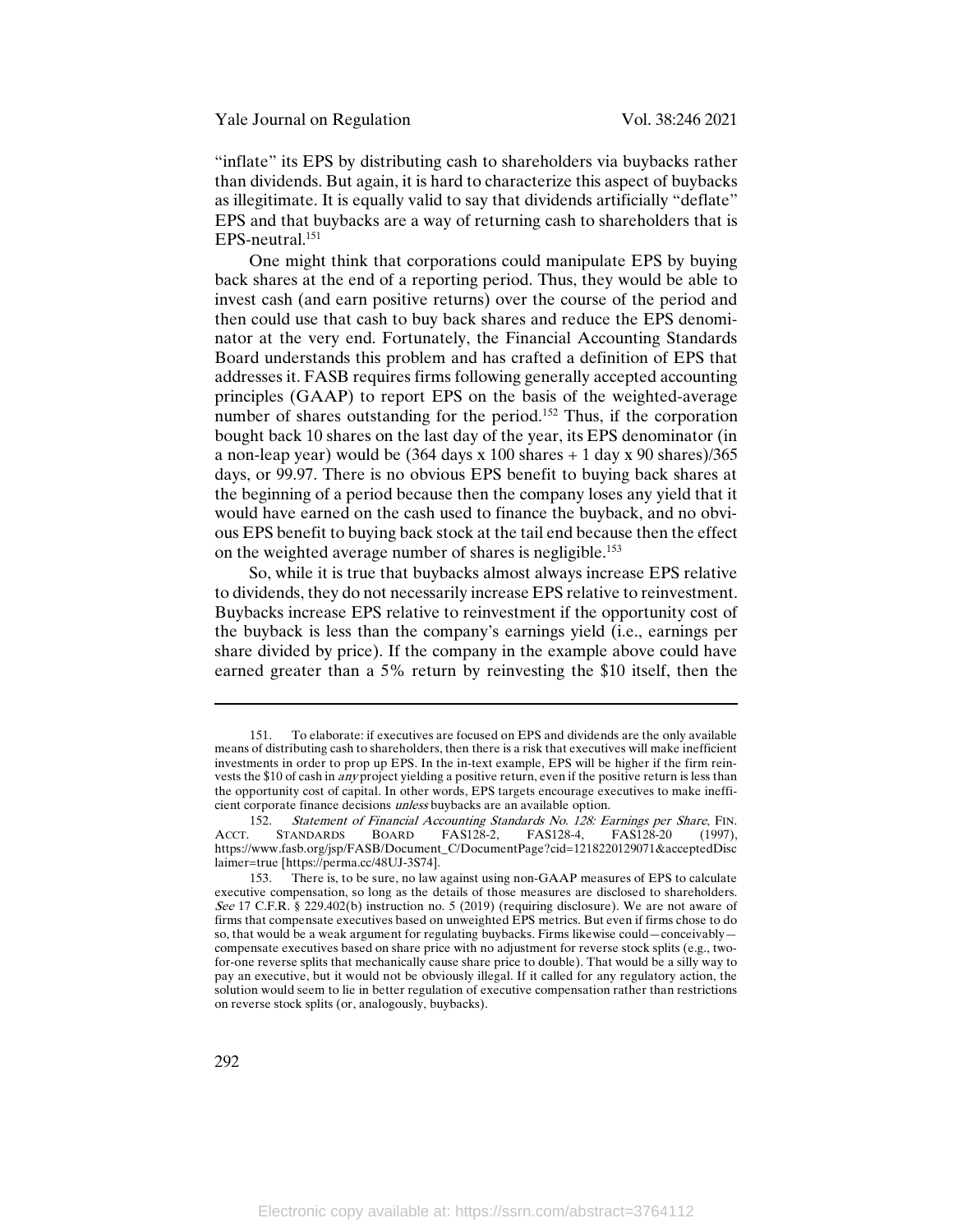buyback effectively reduced EPS. Tying an executive's compensation to EPS encourages buybacks only if the company lacks internal investment opportunities that will generate returns exceeding the company's earnings yield.154

Indeed, buybacks may ultimately have a negative effect on top executives' personal interests (relative to reinvestment). First, while buybacks do not mechanically reduce a company's EPS, buybacks—like dividends do mechanically reduce the company's market capitalization (i.e., the price of its shares multiplied by the number of outstanding shares). As noted above, CEO compensation tends to increase in tandem with market capitalization, so in buying back shares, CEOs potentially shrink their own salaries.155 Second, buybacks—like dividends—reduce free cash flow. Substantial free cash flow potentially allows managers to pursue pet projects, purchase plush corporate jets, redecorate their own offices ornately, and so on.156 Distributing cash to shareholders thus may come at the expense of executive perquisites.

Just as the effect of buybacks on executive pay is ambiguous, the effect of buybacks on workers' wages is similarly unclear. While buyback critics often allege that share repurchases hurt workers,<sup>157</sup> none of these arguments explain why buybacks are any worse than dividends in this regard, and the alternative to buybacks and dividends—retention of earnings—may be even worse. A corporation that retains earnings rather than distributing cash to shareholders can use those retained earnings to expand horizontally or vertically, swallowing up rivals and other enterprises in related industries. The resulting concentration of pricing power raises the risks of labor-market monopsony and product-market monopoly, potentially allowing employers to depress wages or sellers to inflate prices.158

<sup>154.</sup> EPS-based performance-pay targets potentially induce managers to engage in buybacks that increase risk. Imagine, for example, that a company has \$90 of noncash assets that generate earnings of \$4.50, \$10 of cash, and 100 outstanding shares with a value of \$1 per share. EPS will be \$4.50 if the cash remains idle. Say that the board sets an EPS target of \$5 and offers a large bonus to the CEO that is contingent upon meeting that target. By using the cash to buy back 10 shares, the CEO can hit her \$5 EPS target. In doing so, she increases the riskiness of investments in the corporation: one share now represents \$1 of (risky) noncash assets rather than \$0.90 of (risky) noncash assets and \$0.10 of (riskless) cash.

This does not necessarily mean that EPS-based performance-pay targets are ill-conceived. Managers are often thought to be excessively risk-averse in the absence of compensation arrangements that align managerial incentives with shareholder interests. See, e.g., Yakov Amihud & Baruch Lev, Risk Reduction as a Motive for Conglomerate Mergers, 12 BELL J. ECON. 605 (1981). EPS-based performance-pay targets are one way to encourage managers to take on more risk. Stock options are another way.

<sup>155.</sup> See supra note 147 and accompanying text.

<sup>156.</sup> See, e.g., Merrill Lynch CEO Thain Spent \$1.22 Million on Office, CNBC (Jan. 22, 2009, 11:38 AM EST), https://www.cnbc.com/id/28793892 [https://perma.cc/6LPY-DD3J].

<sup>157.</sup> See, e.g., Schumer & Sanders, *supra* note 8.<br>158. On labor-market mononsony see generally

On labor-market monopsony, see generally Ioana Marinescu & Eric A. Posner,  $A$ Proposal to Enhance Antitrust Protection Against Labor Market Monopsony (Roosevelt Inst.,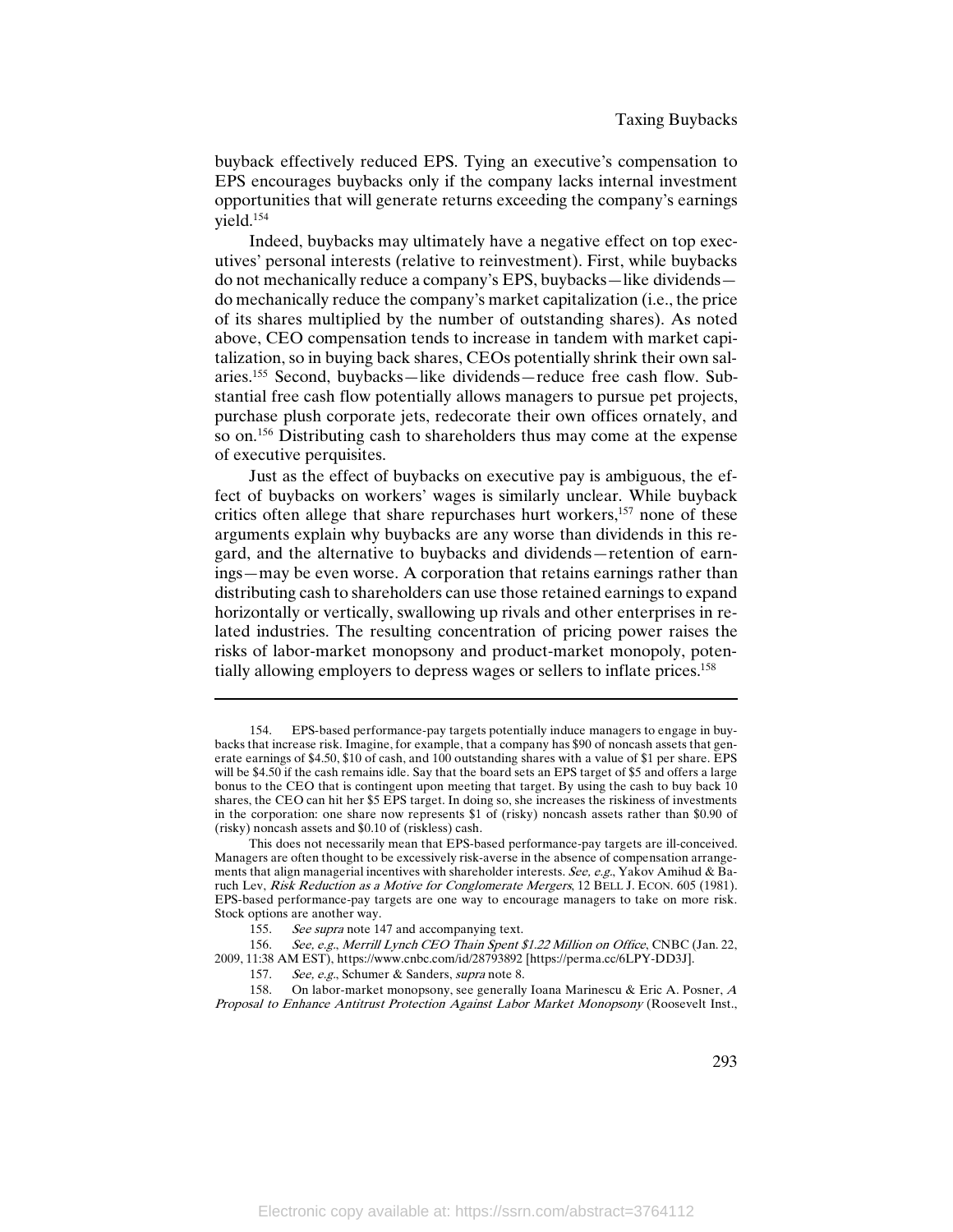None of this is to suggest that buybacks are always and everywhere unproblematic from a policy perspective. For example, Jesse Fried has argued that managers may initiate buybacks in order to capitalize on private information indicating that their company's shares are undervalued.159 Although the managers might in theory buy company stock for their own accounts, they would expose themselves to insider trading liability if they did. Instead, they might initiate buybacks and retain their own shares, thereby increasing their percentage stake in the corporation. While the Securities and Exchange Commission maintains that insider-trading laws apply to corporate-share repurchases, Fried argues that lax disclosure requirements surrounding buybacks make "insider trading via the corporation" difficult to detect.<sup>160</sup>

Fried does not suggest that all or even most buybacks result from managers' efforts to capitalize on private information indicating undervaluation.161 To the extent that weak disclosure rules surrounding buybacks allow executives to profit from "insider trading via the corporation," the logical policy prescription would be—as Fried recommends—to bolster disclosure requirements.162 Changing the tax treatment of buybacks in order to address the potential for corporate insider trading would be a remarkably roundabout policy response.<sup>163</sup> Note also that buybacks are not unique in their vulnerability to insider trading. Executives also can reduce their stake in the companies they run by issuing new equity (i.e., selling

The implications of insider sales after a buyback announcement are not so clear, however. Recall that buybacks add risk to the portfolios of nonredeeming shareholders. In effect, the nonredeemers now hold less in cash and more in noncash assets. We would therefore expect insiders who had optimized the cash/noncash allocation of their portfolios before a buyback to sell shares in a buyback in order to maintain the same allocation as before. The fact that insiders sell shares after a buyback announcement is not necessarily an indication of any foul play.

In any event, if insider sales after a buyback announcement are a policy problem, the logical response would be to alter the rules regarding post-buyback insider trading, not to change the tax treatment of buybacks. Indeed, redeeming shareholders are the ones least affected by the tax laws' current favoritism for buybacks over dividends because redeeming shareholders do pay tax.

Working Paper, 2018), http://rooseveltinstitute.org/proposal-enhance-antitrust-protectionagainst-labor-market-monopsony [https://perma.cc/S76G-L23F], which describes the U.S. labormarket monopsony and proposing legislation to strengthen stakeholders' ability to bring antitrust suits against monopsonies.

<sup>159.</sup> See Jesse M. Fried, Insider Trading via the Corporation, 162 U. PA. L. REV. 801 (2014).

<sup>160.</sup> Id. at 813-14.

<sup>161.</sup> Id. at 819-20.

<sup>162.</sup> *Id.* at 834-35.

<sup>163.</sup> The same could be said of the mirror-image concern that managers initiate buybacks not because they want to increase their ownership of their companies but because they want to partially liquidate their positions. See Jesse M. Fried, Open Market Repurchases: Signaling or Managerial Opportunism, 2 THEORETICAL INQUIRIES L. 865, 885-91 (2001); Jackson, *supra* note 13. This theory posits that managers rely on buybacks for price and liquidity support when they are selling their own shares. Jackson cites the fact that insider sales increase five-fold in the eight days following a buyback announcement as evidence that executives "use [buybacks] as an opportunity to pocket some cash at the expense of the shareholders they have a duty to protect, the workers they employ, or the communities they serve." Jackson, supra note 13.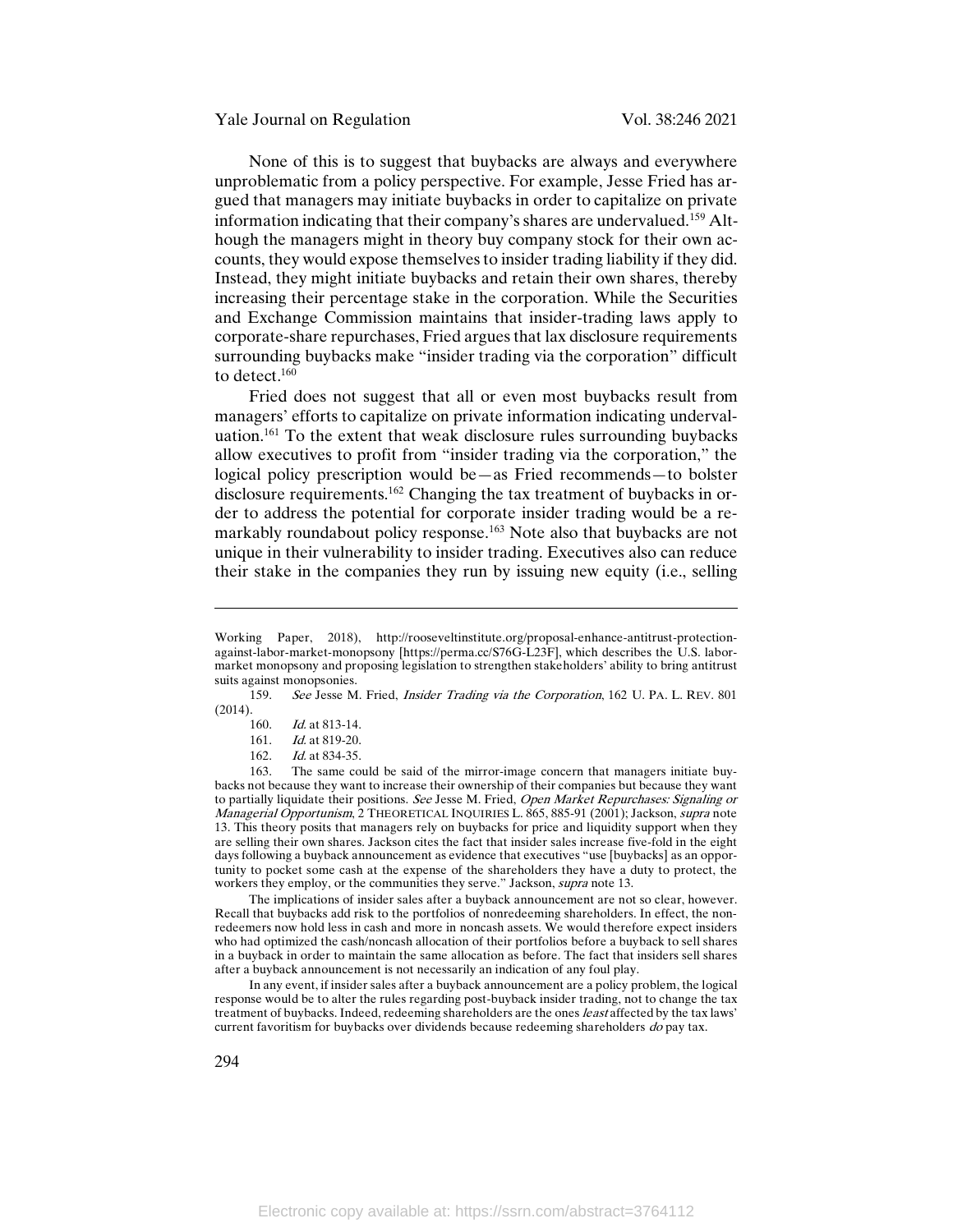new shares). Thus, new equity issuances—the polar opposite of buybacks—also allow executives to profit from insider trading via the corporation when executives have negative rather than positive inside information about firm prospects.

# B. The Tax Treatment of Buybacks and the Distribution Decision

Even if one is unpersuaded by our arguments in the previous Section, a general antipathy toward corporate cash distributions would be a weak reason to support Chirelstein's proposal. This is because Chirelstein's proposal will not necessarily discourage—and might well accelerate—corporate distributions of cash.

To understand why, a primer on the "new view" of dividend taxation is potentially helpful. One key insight of the new view is that a constant tax rate on corporate cash distributions to shareholders does not affect the timing of distributions. All that matters is the relative after-tax rate of return on investments inside and outside the corporation. To illustrate: imagine that a corporation has \$100 of retained earnings and that the tax rate on distributions is 20%. The corporation can earn an after-tax return of 5% by investing the \$100 in new projects, and shareholders can earn an aftertax return of 5% by investing themselves. Under these circumstances, shareholders should be indifferent as to whether the corporation distributes cash now or in the future. If the corporation distributes cash now, then the \$100 distribution will be subject to a 20% tax, leaving \$80 for shareholders to invest. If shareholders invest \$80 at a 5% after-tax rate of return, they will end up with \$84 next year. If instead the corporation reinvests the \$100 at a 5% after-tax rate of return, the investment will grow to \$105 next year. If the corporation distributes \$105 to shareholders then, the distribution will be subject to a 20% (i.e., \$21) tax, and shareholders will end up with \$84. Either way, shareholders end up in the same position (\$84). The same general logic would hold if the tax rate on distributions were any other figure from 0 to 100%. Assuming that the after-tax rate of return is the same inside the corporation and outside, the shareholder ultimately ends up in the same position regardless of whether the corporation distributes earnings today or later on.

According to the new view,<sup>164</sup> shareholders should prefer for the corporation to retain rather than distribute earnings if the corporation's aftertax rate of return is higher than the shareholder's after-tax rate of return. That might be the case if the corporation has access to investment opportunities unavailable to its shareholders individually, or if corporations and

<sup>164.</sup> See, e.g., MERVYN KING, PUBLIC POLICY AND THE CORPORATION (1977); Alan J. Auerbach, Wealth Maximization and the Cost of Capital, 93 Q.J. ECON. 433 (1979); David Bradford, The Incidence and Allocation Effects of a Tax on Corporate Distributions, 15 J. PUB. ECON. 1 (1981).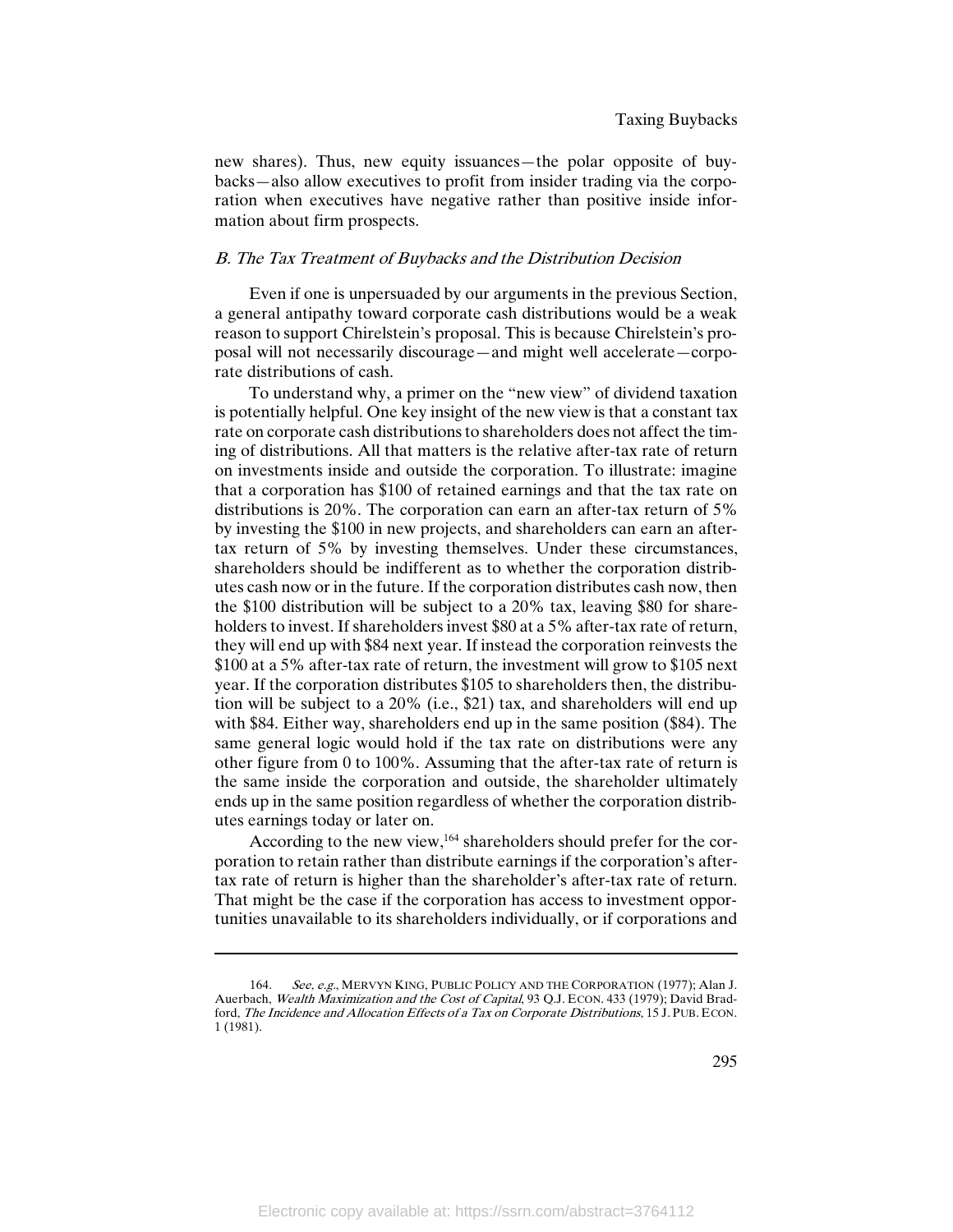individuals have access to the same investment opportunities but the income tax rate on corporations is lower than the rate on individuals. The latter condition exists today with respect to investments by U.S. corporations and high-bracket individuals in dividend-yielding and interest-generating assets: the corporate income tax rate is 21% (effectively half that with respect to dividends eligible for the dividends received reduction), while the top rate on individuals is 23.8% for long-term capital gains and qualified dividends and 40.8% for short-term capital gains, as well as ordinary dividends and other ordinary income. By contrast, shareholders should prefer for the corporation to distribute rather than retain earnings if the corporation's after-tax rate of return is lower than the shareholder's aftertax rate of return. That condition plausibly exists today for pension plans, tax-exempt institutions, and individuals investing through tax-preferred retirement accounts—all of whom face a tax rate of zero on investment income. It also potentially exists for taxable individuals investing in stocks with low or zero-dividend yields who plan to hold their investments until death. The effective tax rate on capital gains for those individuals is 0%, while for corporations it is (as noted above) 21% percent.

An important caveat to the propositions in the previous paragraphs is that taxes on distributions may distort timing if the tax rate is variable. Imagine, for example, that the tax rate on corporate cash distributions is 20% this year but will be zero next year, and shareholders can invest at a 5% after-tax rate of return. If the corporation distributes \$100 today, then—as illustrated above—the shareholders end up with \$84 next year. If the corporation retains the \$100 and reinvests it at any after-tax rate of return higher than negative 16%, then shareholders will end up with more than \$84 next year. The expectation that the tax rate on distributions will decline next year potentially leads the corporation to retain earnings even when doing so is quite inefficient from a non-tax perspective.

Under certain circumstances, the current tax law's treatment of buybacks interacts with other features of the code to create an expectation of declining tax rates on distributions. Imagine a corporation with a single shareholder who is a taxable U.S. resident individual. Assume that the individual's basis in her shares is low relative to fair market value, so distributions in the form of dividends or buybacks both would generate substantial tax liabilities. However, if the individual holds her shares until death, then her heirs' basis will be stepped up to fair market value and the corporation can buy back shares without triggering any capital gains-tax liability. The shareholder may therefore want the corporation to delay distributions even if investment opportunities inside the corporation are significantly less attractive than investment opportunities outside. Chirelstein's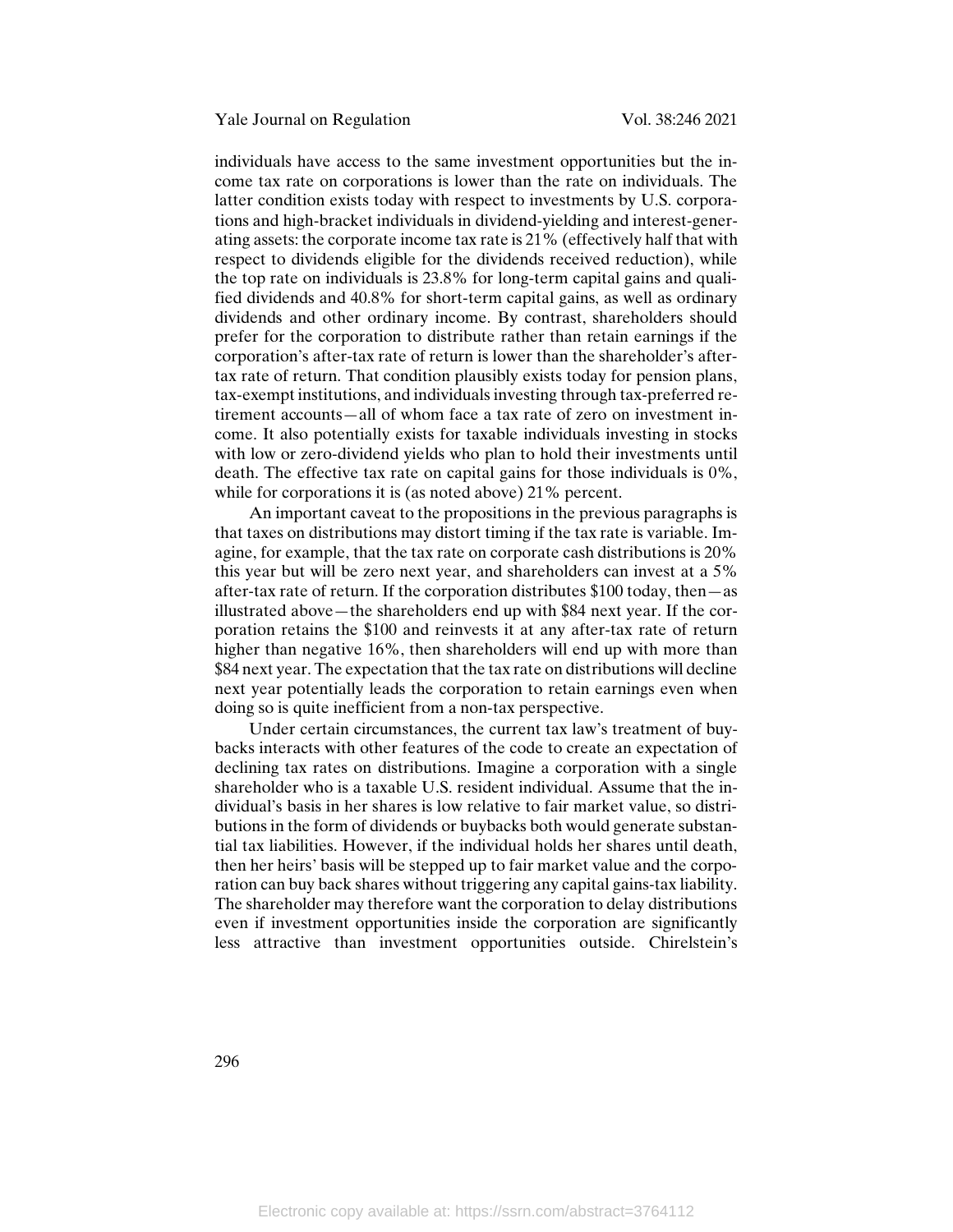proposal would potentially (though only partially<sup>165</sup>) offset this incentive for delay, because the single shareholder's heirs would be taxed on distributions even if they occurred after basis step-up.166

To be clear: It is not our claim that Chirelstein's proposal necessarily will accelerate distributions of corporate cash; the effects could go in either direction.<sup>167</sup> If corporations currently are retaining earnings and delaying distributions until pivotal shareholders can benefit from stepped-up basis, then Chirelstein's proposal would potentially accelerate distributions—the opposite of what buyback critics appear to want. But Chirelstein's proposal also might cause corporations to delay distributions—either because they expect the Chirelstein regime to be temporary and want to wait it out, or because Chirelstein's proposal would turn corporations into more attractive vehicles for holding stock relative to individual taxable accounts. We thus cannot rule out the possibility that Chirelstein's proposal will achieve what buyback critics apparently want (i.e., a drop in distributions), though we cannot guarantee that outcome either.

#### C. Buybacks and the Lock-In Problem

 $\overline{\phantom{a}}$ 

Chirelstein's proposal would go some way toward addressing the familiar problem of capital gains lock-in, though we do not think this is the most powerful argument in the proposal's favor. In this Section, we first explain the lock-in problem and then consider the ways in which Chirelstein's proposal would mitigate it but not eliminate it.

An example serves to illustrate the lock-in phenomenon: Imagine that one share of stock in Company P and one share of stock in Company Q are both worth \$1. An investor holds 100 shares of stock in Company <sup>P</sup> with basis of \$0.50 per share. The investor expects that Company  $P<sub>S</sub>$  stock will increase by 9.5% (\$0.095) next year and that Company  $\mathbb{Q}$ 's stock will increase by 10% (\$0.10). Assume a tax rate of 20% on capital gains.

<sup>165.</sup> We discuss the interaction between stepped-up basis and Chirelstein's proposal at greater length in Section III.D. See infra Section III.D.

<sup>166.</sup> The single-shareholder example is of course not an accurate description of the ownership structure of most publicly traded U.S. companies. Those companies will generally have a broad range of shareholders, some of whom are tax-exempt institutions or non-U.S. residents. It may be possible under current law for the corporation to buy back shares primarily or exclusively from tax-exempts and foreigners, thereby avoiding any tax on distributions even before the death of a founder and the resulting step-up in basis.

<sup>167.</sup> One way in which Chirelstein's proposal might delay distributions is by making corporations into more attractive investment vehicles. Recall that under current law, corporations can claim a 50% dividends-received deduction that reduces their effective tax rate on dividend income to 10.5% (half the statutory rate of 21%). By treating all distributions as dividends rather than capital gains, Chirelstein's proposal would make corporations more attractive vehicles for holding equity investments (as corporations generally enjoy a tax advantage relative to individuals with respect to dividends but not necessarily with respect to capital gains). This could cause corporations to retain more cash but to reinvest their earnings in other companies' stock rather than in organic growth.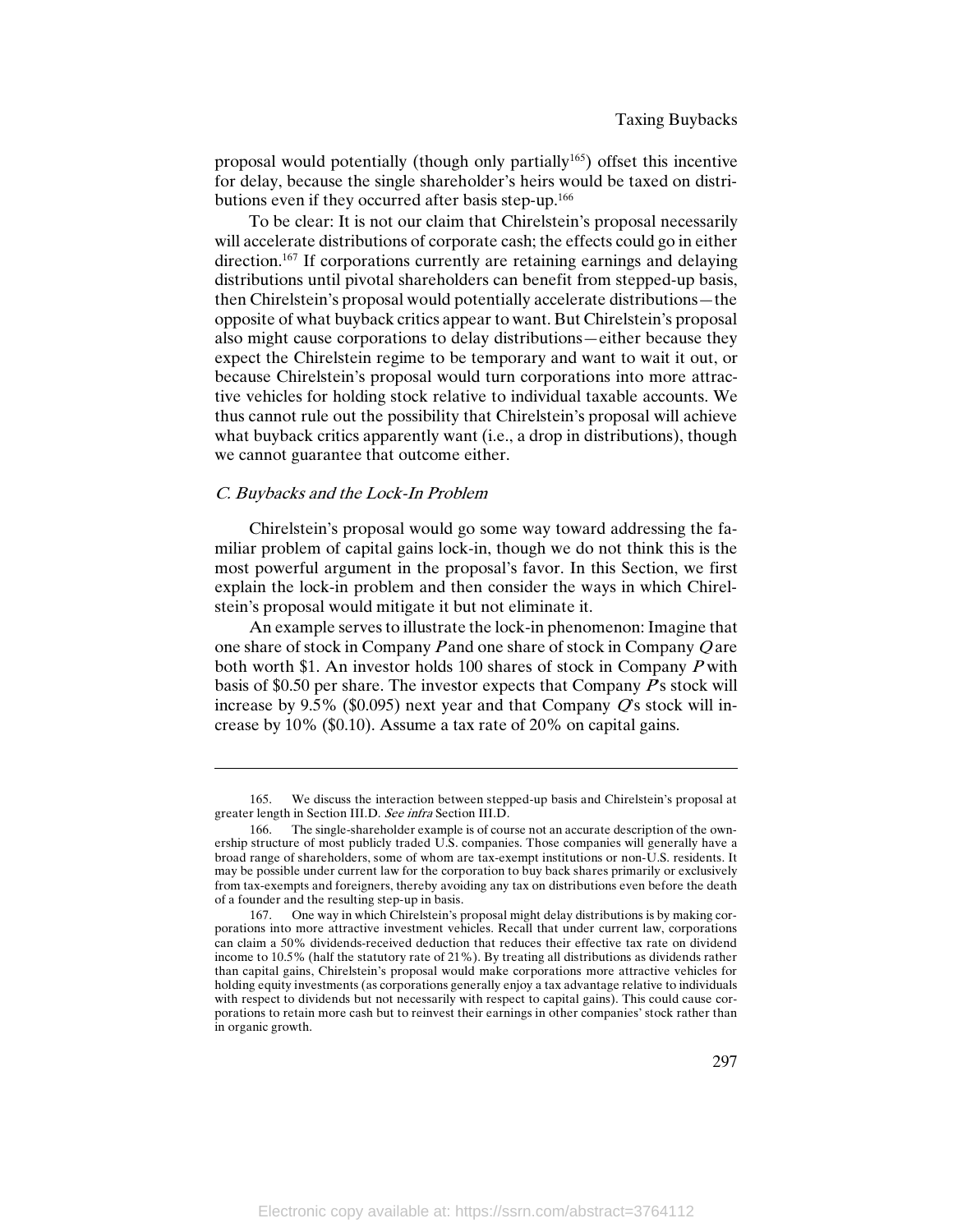Setting tax considerations aside, it is clear that the investor should sell her 100 shares of Company P and buy 100 shares of Company Q, since 100 shares of  $Q$  will be worth \$110 while 100 shares of  $P$  will be worth only  $$109.50$ . Tax changes the calculus. If the investor sells her stock in *P* today, she will owe capital gains tax of \$10 (i.e., the amount realized of \$100 minus her basis of \$50, multiplied by 20%). She will therefore be able to afford only 90 shares of stock in Q. Those shares will increase in value to \$99 a year from now; if she sells those shares then, she will owe an additional capital gains tax of \$1.80; and she will be left with \$97.20. By contrast, if the investor holds onto her stock in  $P$  for another year and sells it then, her amount realized will be \$109.50; she will pay tax of \$11.90; and she will be left with \$97.60. Because of tax considerations, the investor has an incentive to hold on to Company  $P<sub>S</sub>$  stock. She is "locked in" to the lower-performing asset.

|                     | Hold $P$ | Sell P/Buy   | Hold $P$             | Sell P/Buy Q         |
|---------------------|----------|--------------|----------------------|----------------------|
|                     | (no tax) | $Q$ (no tax) | $(20\% \text{ tax})$ | $(20\% \text{ tax})$ |
| <i>Value at 1/1</i> | \$100    | \$100        | \$100                | \$90                 |
| Value at            | \$109.50 | \$110        | \$109.50             | \$99                 |
| <i>12/31</i>        |          |              |                      |                      |
| Sales pro-          | \$109.50 | \$110        | \$109.50             | \$99                 |
| ceeds               |          |              |                      |                      |
| <b>Stock</b> basis  | \$50     | \$100        | \$50                 | \$90                 |
| Gain                | \$59.50  | \$10         | \$59.50              | \$9                  |
| Tax due             | N/A      | N/A          | \$11.90              | \$1.80               |
| After-tax           | \$109.50 | \$110        | \$97.60              | \$97.20              |
| cash                |          |              |                      |                      |

Table 7. Illustration of Lock-In Effect

The step-up in basis at death makes the lock-in problem worse in some ways and better in others. Imagine that our hypothetical investor believes that she has only twelve more months to live. She can either hold on to her stock in Company P, in which case her heirs will be able to sell the stock tax-free upon her death, or she can reallocate from  $P$  to  $Q$ , in which case her heirs would be able to sell the stock in Q tax-free upon her death. Now the incentive to hold on to Company  $P<sub>S</sub>$  stock is even stronger. The investor would prefer to leave her heirs 100 shares of stock in P with a value of \$109.50 rather than 90 shares of stock in Q with a value of \$99. Indeed, the investor would have an incentive to hold on to her shares of stock in  $P$ even if she expected that the share price of P would *decline* (though by no more than 1%) during the remainder of her life. Note, though, that stepped-up basis can also reduce lock-in because after a person's death, her heirs can rebalance inherited portfolios without worrying about tax on unrealized gains.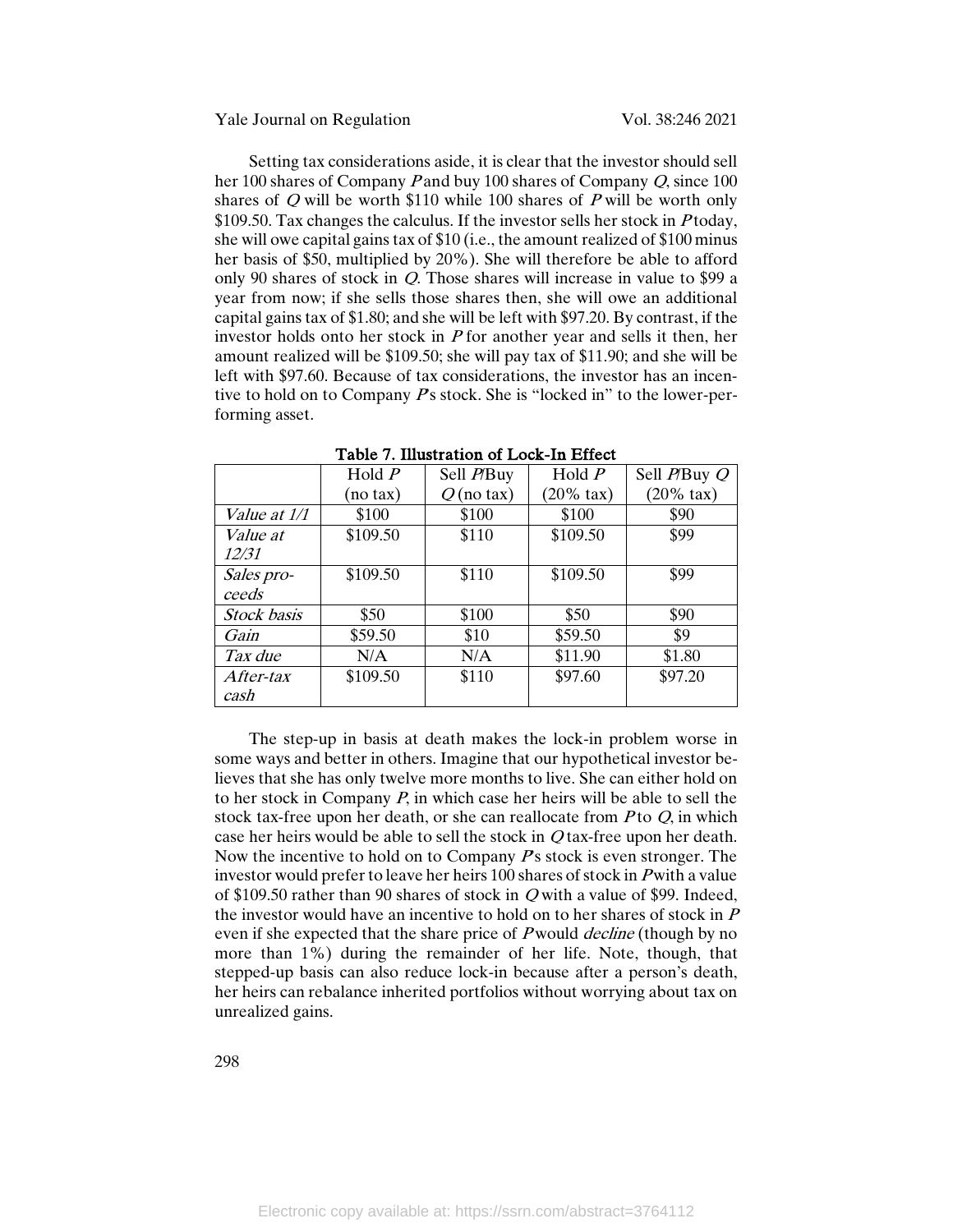The welfare costs of lock-in are two-fold. First, lock-in may lead to the misallocation of capital. That is, lock-in may deter investors from reallocating capital away from another lower-performing company and toward a new, more efficient company or an existing company raising new capital for promising projects. Second, lock-in may discourage investors from diversifying their portfolios and may lead them to bear excessive idiosyncratic risks. Imagine, for instance, that Investor J holds 100 shares of stock in Company  $P$  (worth \$1 per share) and Investor  $K$  holds 100 shares of stock in Company Q (worth \$1 per share), and that neither investor has any special knowledge as to the trajectory of either company's stock price. J and K would both be better off if J traded 50 shares of P stock to K for 50 shares of stock in Q, because each would thereby diversify their portfolios and reduce their exposure to idiosyncratic risk. But if the investors' basis in their respective shares is low, they may be deterred by lock-in from trading their shares. The upshot is that lock-in can stand in the way of what would be—absent tax considerations—Pareto-efficient asset reallocations.

Lock-in arises from the difference between the fair market value of an asset and a shareholder's basis in that asset: the larger the (positive) difference, the larger the lock-in effect. Chirelstein's proposal mitigates the lock-in problem by taxing all shareholders on their pro rata portion of corporate distributions and adjusting basis upwards when that happens. This is a virtue of Chirelstein's approach. Yet importantly, Chirelstein's proposal does not eliminate lock-in—for two reasons. First, many companies will continue to retain at least some earnings under Chirelstein's regime (e.g., because they believe they can earn a higher after-tax rate of return by reinvesting earnings inside the corporation than their shareholders can earn outside). Earnings retention generally pushes fair market value above basis. Second, fair market value will far exceed basis for shareholders in many firms not because of earnings retention, but because of earnings expectations. An early investor in Facebook, for example, would still experience lock-in under Chirelstein's proposal—just to a slightly lesser extent.<sup>168</sup> In short, we consider lock-in mitigation to be a benefit of Chirelstein's proposal but not an overwhelming argument for its adoption.169

<sup>168.</sup> Facebook's authorized share repurchases since 2017 totaled \$33 billion as of this writing. See Patrick Thomas, Facebook Expands Share Buybacks, WALL ST. J. (Dec. 7, 2018, 6:25 PM EST), https://www.wsj.com/articles/facebook-expands-share-buybacks-1544225152 [https://perma.cc/U6RN-8HDF]. Under Chirelstein's proposal, a shareholder who bought Facebook stock for \$38 per share at its initial public offering in May 2012 would have a basis of about \$49 (i.e., \$33 billion divided by roughly 3 billion shares equals \$11 per share plus \$38). Facebook was trading at slightly more than \$254 per share as of this writing. See Facebook, Inc., YAHOO FIN. (Sept. 25, 2020, 4:00 PM EST), https://finance.yahoo.com/quote/FB [https://perma.cc/NDA6-  $SOQ9$ ].

The EED proposal to neutralize the direct tax consequences between redemptions and dividends, previously discussed, see supra notes 142-143 and accompanying text, would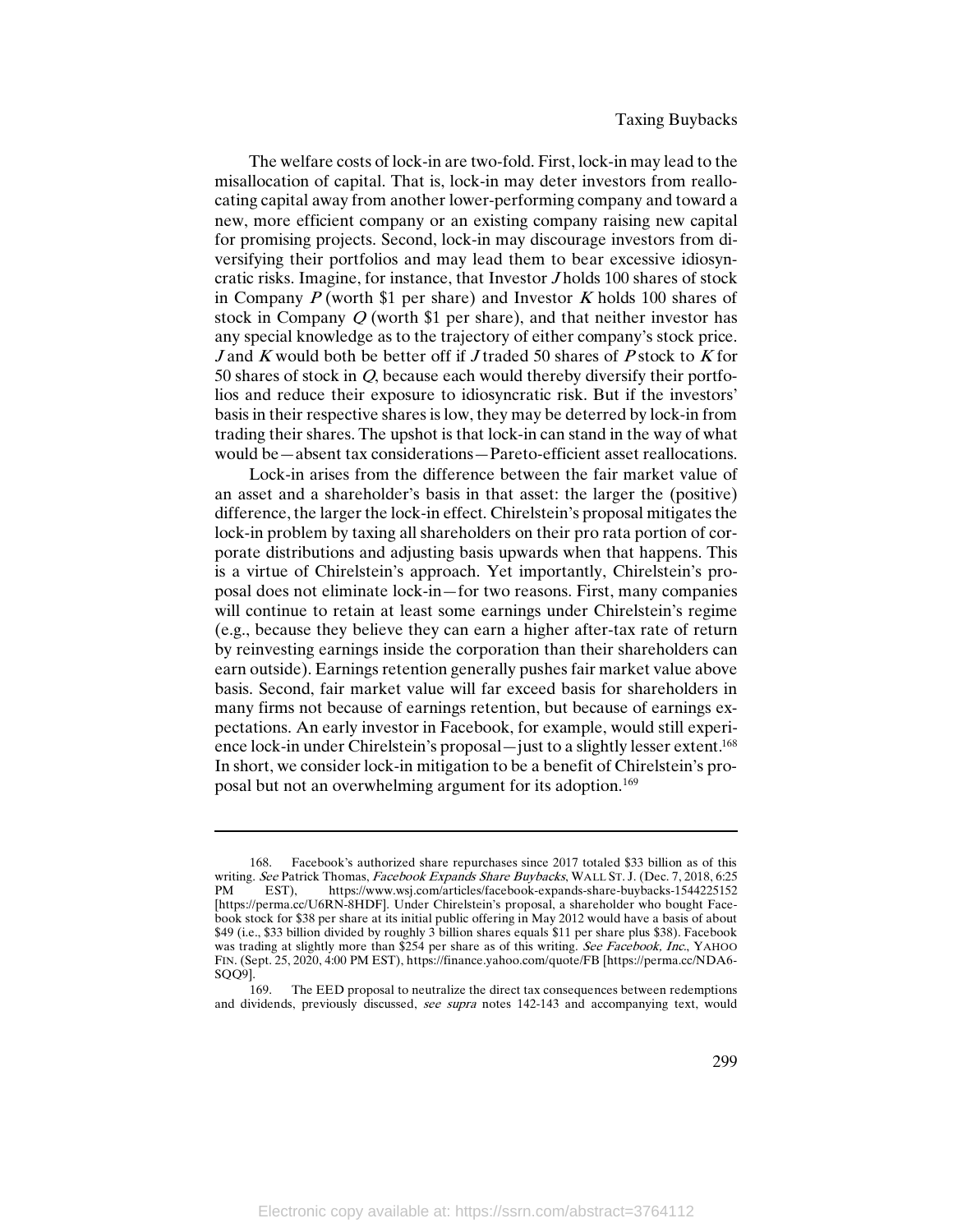# D. Buybacks and the Mark Zuckerberg Problem

One of the most significant benefits of Chirelstein's proposal is that it would reduce the Mark Zuckerberg problem noted earlier. Current law allows founders of successful companies to amass tremendous fortunes without paying any income tax on those gains by acquiring founder's stock and then holding that stock until they die. Because of the stepped-up basis rule, the founder's heirs can then sell the shares without any income tax due.170 During the founder's life, the corporation can distribute earnings to shareholders via buybacks, and the founders will face no tax liability as long as they do not redeem their shares. When she desires liquidity, the founder can borrow against her stockholdings and extend the terms of those loans indefinitely. Zuckerberg, for example, should not face too much trouble in finding a financial institution that will lend him all he could need for his lifetime consumption secured by his \$60 billion of Facebook stock. Moreover, the loan plus accrued interest will be a liability of the founder's estate, meaning that it will reduce estate tax when the founder dies. As Edward J. McCaffery writes, "the wealthy . . . can literally live a tax-free life using Buy/Borrow/Die."171

The ability of founders to avoid tax through "Buy/Borrow/Die" is problematic from virtually any normative perspective. Founder income largely represents a return to entrepreneurial labor, not a return to capital investment. In the Facebook case, for example, Zuckerberg's own capital contributions to the company were trivial. While some commentators have argued that the optimal tax on capital income is zero (and, indeed, a long literature in public finance theory supports that conclusion<sup>172</sup>), nearly everyone agrees that labor income should be taxed. Although "Buy/Borrow/Die" is arguably the product of a number of individually defensible policy choices, the ultimate outcome is exceedingly difficult to justify.

The most straightforward way to address "Buy/Borrow/Die" is to repeal section 1014, the code provision that allows for stepped-up basis at death.173 We agree with that prescription, and Chirelstein did too.174 However, stepped-up basis has been repealed twice before and replaced with

exacerbate rather than ameliorate the lock-in effect because it would reduce rather than increase stock basis whenever earnings are distributed. See Yale, supra note 19, at 361.

<sup>170.</sup> See I.R.C. § 1014 (2018).

<sup>171.</sup> Edward J. McCaffery, *Taxing Wealth Seriously*, 70 TAX L. REV. 305, 321 (2017).

<sup>172.</sup> See Bankman & Weisbach, supra note 29.

<sup>173.</sup> See Richard Schmalbeck, Jay A. Soled & Kathleen DeLaney Thomas, Advocating <sup>a</sup> Carryover Tax Basis Regime, 93 NOTRE DAME L. REV. 109, 110-11 (2017); Jay A. Soled, Richard A. Schmalbeck & James Alm, Reassessing the Costs of the Stepped-Up Basis Rule, 162 TAX NOTES 769, 774 (2019).

<sup>174.</sup> MARVIN A. CHIRELSTEIN, FEDERAL INCOME TAXATION: A GUIDE TO THE LEADING CASES AND CONCEPTS 62 (7th ed. 1994) ("No convincing rationale for the death-basis rule has ever been offered . . . .").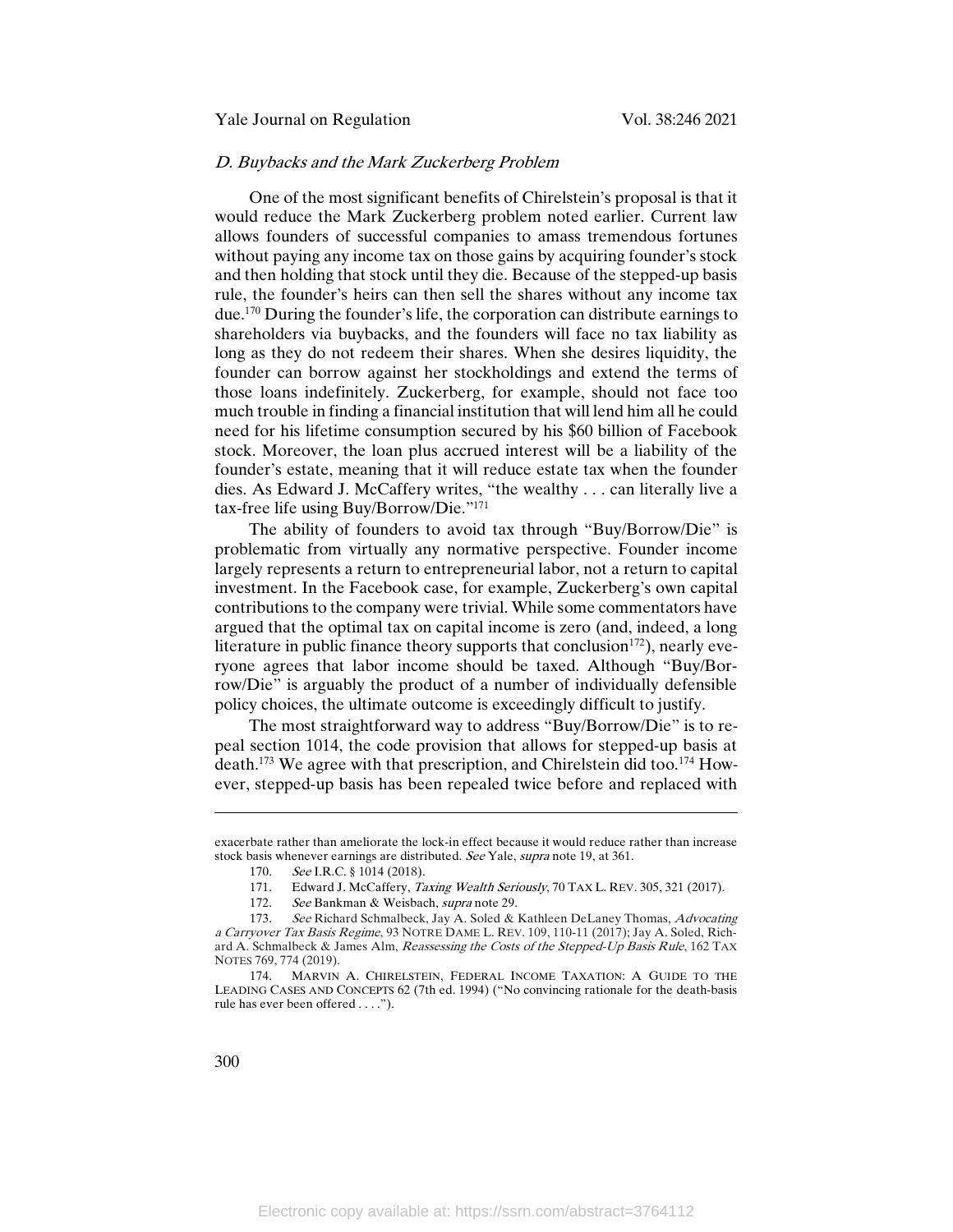carryover basis, and in both cases, Congress "repealed the repeal."<sup>175</sup> Mounting concerns about widening wealth inequality might cause steppedup basis repeal to "stick" this time, but if the past is prologue, then repeal of section 1014 will not solve the Mark Zuckerberg problem provided that Zuckerberg outlives the repeal. Moreover, since most of the revenues from stepped-up basis repeal would be far in the future, the ten-year revenue estimate for replacing stepped-up basis with carryover basis is relatively low (about \$105 billion over a decade, according to the Congressional Budget Office).176 Chirelstein's proposal, by contrast, would begin to raise revenue from high-net-worth founders such as Zuckerberg as soon as their companies begin distributing cash.177 Whether or not revenue falls within the 10-year window has no obvious policy significance, but it does have political significance due to Congress's inordinate emphasis on 10-year revenue projections.

None of this is to suggest that Chirelstein's proposal is a substitute for stepped-up basis repeal—rather, the two policies are complementary. Moreover, leaving stepped-up basis in place while implementing the Chirelstein regime could detract from the efficacy of Chirelstein's proposal. To illustrate: imagine that a founder who acquired stock for \$0 dies when shares are worth \$100. Upon the founder's death, her heirs' basis is stepped up to \$100. If the corporation then initiated a buyback that resulted in an imputed dividend of \$10 per share, the heirs would be taxed on the distribution but would now have basis of \$110 per share. If the heirs redeemed their shares in the buyback or sold their stock immediately thereafter, they would have a capital loss of \$10 per share. If the heirs had net long-term capital gains that could soak up the capital loss, then the overall tax impact of the buyback would be neutral: the heirs would pay tax on an imputed dividend of \$10 (versus zero under current law) but would recapture that tax when they deduct their capital loss. If the heirs had net short-term capital gains but not net long-term capital gains in their basket, then they would actually win from Chirelstein's proposal, since the tax on the imputed dividend (23.8% x  $$10$  per share = \$2.38, assuming that they are in the top bracket) would be less than the value of the capital loss  $(40.8\% \times \$10 \text{ per share} = \$4.08)$ .

<sup>175.</sup> McCaffery, supra note 171, at 320 (discussing the fate of stepped-up basis repeal provisions in 1980 and 2001 legislation).

<sup>176.</sup> See Options for Reducing the Deficit: 2019 to 2028, CONG. BUDGET OFF. 219 (Dec. 2018), https://www.cbo.gov/system/files/2019-06/54667-budgetoptions-2.pdf [https://perma.cc/8L9N-7LHL].

<sup>177.</sup> The EED proposal to neutralize the direct tax consequences between dividends and redemptions would not have this salutary effect because the EED tax would have no impact on nonredeemers. See supra notes 142-143 and accompanying text. Thus, as under current law, the Zuckerbergs of the world can simply choose to not redeem and avoid the EED tax, whereas under the Chirelstein proposal they would be taxed whenever the corporation buys back stock from any shareholders.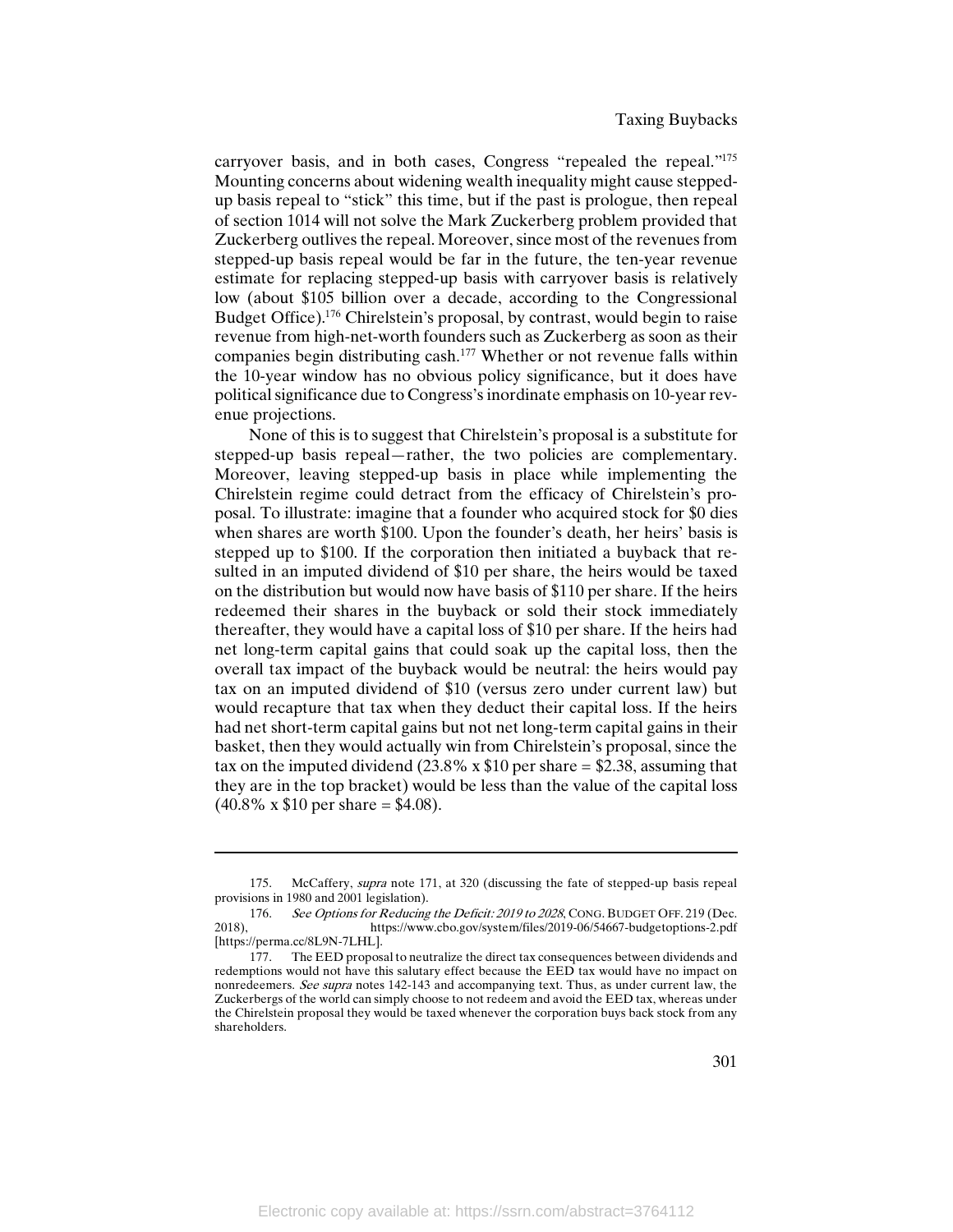|                                    | Current law | Chirelstein Proposal |
|------------------------------------|-------------|----------------------|
| <i>Value of shares</i>             | \$100       | \$100                |
| <b>Redemption effect</b>           | N/A         | \$10 dividend        |
| <b>Redemption</b> tax              | \$0         | \$2.38               |
| <b>Basis after redemption</b>      | \$100       | \$110                |
| Sales proceeds                     | \$100       | \$100                |
| Loss on sale                       | \$0         | \$10)                |
| Tax benefit of loss if offsets net | \$0         | \$2.38               |
| long-term capital gain             |             |                      |
| Tax benefit of loss if offsets net | \$0         | \$4.08               |
| short-term capital gain            |             |                      |
| Net tax consequence if offsets     | \$0         | \$0                  |
| net long-term capital gain         |             |                      |
| Net tax consequence if offsets     | \$0         | \$1.70 tax reduction |
| net short-term capital gain        |             |                      |

Table 8. Illustration of Interaction Between Chirelstein Proposal and Stepped-Up Basis Rule

Nevertheless, in practice we expect that Chirelstein's proposal still would raise significant revenue from founders and their heirs even if the stepped-up basis rule is retained or resurrected. Under current law, a founder's heirs can replicate the results of "Buy/Borrow/Die" through "Inherit/Borrow/Die": they avoid realizing any gains during their lifetimes, borrow against appreciated stock for liquidity, and repay loans only after death and basis step-up. If capital gains taxes are essentially irrelevant to heirs, then the fact that Chirelstein's proposal reduces capital gains taxes on heirs (but not below zero<sup>178</sup>) is essentially irrelevant too. In sum, Chirelstein's proposal is likely to mitigate the Mark Zuckerberg problem even if stepped-up basis remains, and if stepped-up basis is repealed permanently, Chirelstein's proposal still would serve the salutary purpose of alleviating (though not eliminating) lock-in.

# E. Buybacks and the Panama Papers Problem

Chirelstein's proposal further serves to address what we previously termed "the Panama Papers problem." Because current law exempts capital gains, but not dividends, realized by foreign holders of U.S. stock, highnet-worth individuals from around the world can accumulate significant gains from U.S. equity investments without paying any tax anywhere. They do this by purchasing publicly traded U.S. stocks that pay zero or low

<sup>178.</sup> Recall that capital losses can offset only capital gains and up to \$3,000 of ordinary income. See I.R.C. § 1211(b) (2018). Losses are in this sense "nonrefundable": a capital loss can be carried forward indefinitely, but without taxable income to offset, it is essentially worthless.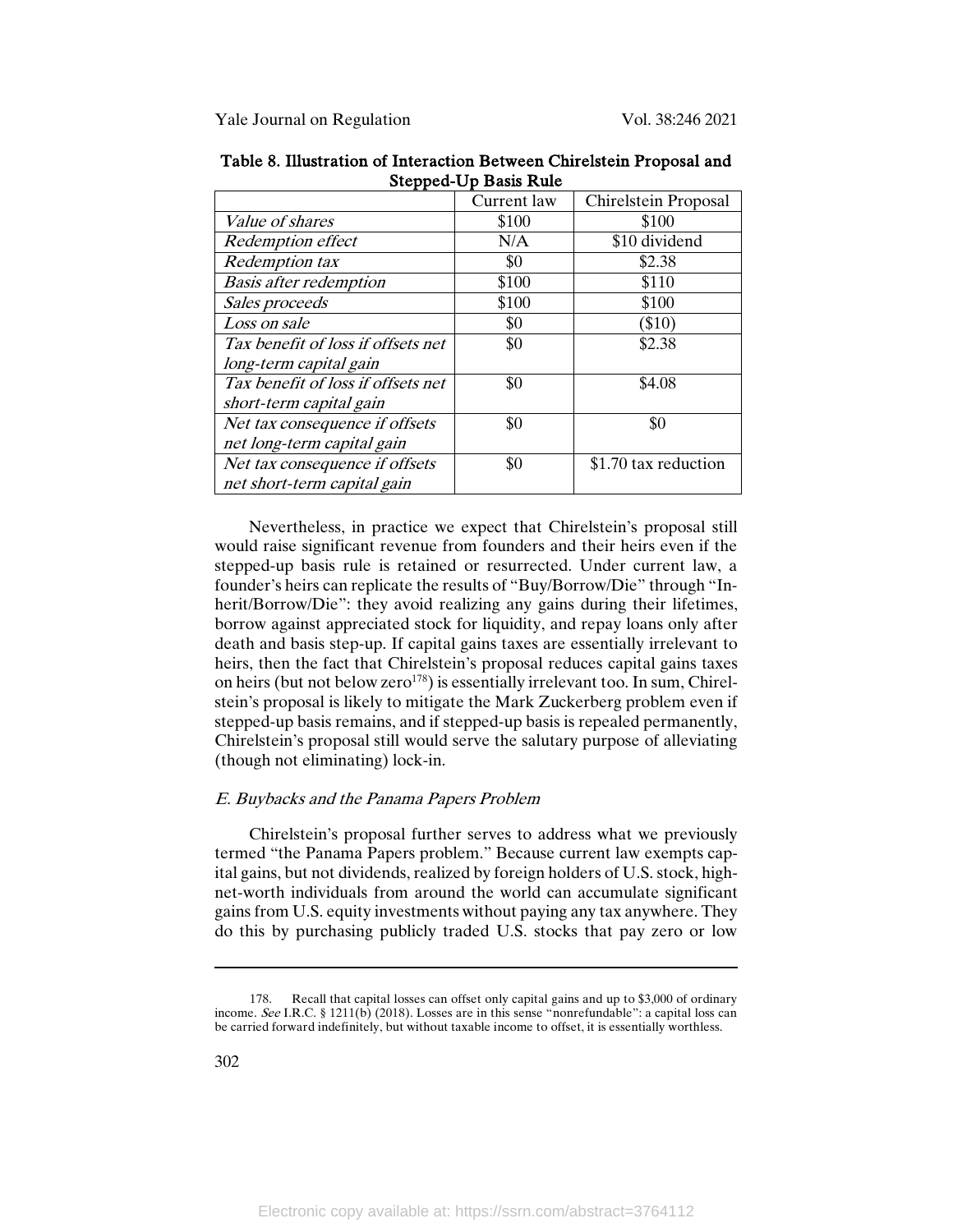dividends through entities in tax haven jurisdictions. As a result, zero- or low-dividend-yield U.S. stocks offer an attractive place for tax dodgers to park their cash.

The magnitude of the Panama Papers problem is staggering. Economist Gabriel Zucman has estimated that individuals and firms in tax havens held 9% of all U.S.-listed equities as of 2013.<sup>179</sup> If that percentage holds today over a total of \$40.6 trillion in U.S. equity issuances, it would mean that more than \$3.65 trillion in U.S. equities lie in the hands of tax haven investors.180 One can argue with Zucman's figures at the margins (for example, his definition of tax havens is certainly contestable<sup>181</sup>), but it is difficult to disbelieve the fact that a significant slice of U.S. equities are held by investors in very low-tax jurisdictions—often out of sight of authorities in investors' home countries. When U.S.-listed corporations distribute cash to shareholders via buybacks, they effectively allow tax haven investors to earn returns tax-free.

Chirelstein's proposal would close this opportunity by extending the withholding tax to all cash distributions—dividends as well as buybacks. High-net-worth individuals still might (and indeed, likely would) use offshore entities to avoid home country tax authorities, but they would have to pay U.S. tax if they wanted to park their hidden wealth in U.S. equities.182 The near-term revenue gain would be substantial: assuming a 30% withholding rate, a  $2.5\%$  buyback rate,<sup>183</sup> and \$3.65 trillion of tax haven equity investments, the revenue gain from tax haven investors alone would be in the range of \$27 billion per year. Again, there is no indication that Chirelstein—writing before the rise of tax-haven investing—anticipated this benefit. This is one more way in which Chirelstein's proposal has found a new justification in its later life.

Importantly, our estimate of revenue gains from tax-haven investors assumes that implementation of Chirelstein's proposal does not affect the share of U.S. equities held in tax havens. It is possible that tax-haven investors, faced with higher effective tax rates under Chirelstein's proposal,

<sup>179.</sup> Gabriel Zucman, Taxing Across Borders: Tracking Personal Wealth and Corporate Profits, 28 J. ECON. PERSP. 121, 137 (2014).

<sup>180.</sup> See Rosenthal & Burke, *supra* note 68, at 14 (reporting U.S. equity issuances of \$40.581 trillion in 2019).

<sup>181.</sup> See, e.g., Conor Clarke, What Are Tax Havens and Why Are They Bad?, 95 TEX. L.REV. 59, 67-68 (2016) (reviewing GABRIEL ZUCMAN, THE HIDDEN WEALTH OF NATIONS: THE SCOURGE OF TAX HAVENS (2015)).

<sup>182.</sup> On the role of onshore financial centers such as the United States in facilitating offshore tax evasion, see Daniel Hemel, What's the Matter with Luxembourg?, NEW RAMBLER REV. (Jan. 13, 2016), https://newramblerreview.com/book-reviews/economics/what-s-the-matterwith-luxembourg [https://perma.cc/DM22-YVGZ], which reviews ZUCMAN, supra note 181.

<sup>183.</sup> See Edward Yardeni, Joe Abbott & Mali Quintana, Corporate Finance Briefing: S&P 500 Buybacks & Dividends, YADENI RES., INC. 9 fig.10 (Nov. 6, 2020), https://www.yardeni.com/pub/bbdivepsyield.pdf [https://perma.cc/K2LK-E8XV].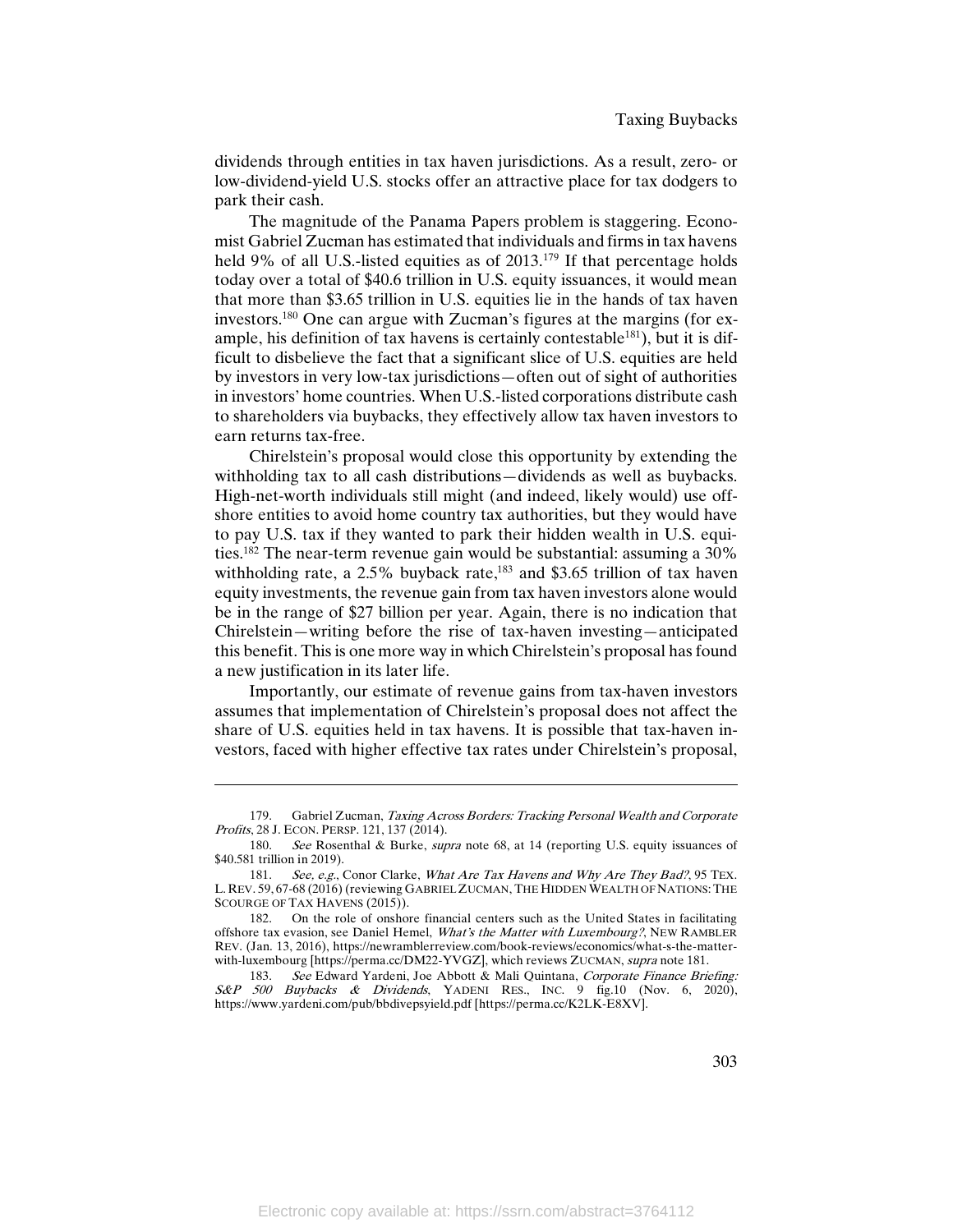would reallocate their portfolios toward other markets. In that case, our back-of-the-envelope estimate of revenue raised from tax-haven investors would be an overestimate. This caveat, though, comes with two qualifications of its own. First, we know very little about the price elasticity of demand for U.S. equities among tax-haven investors. It may be that the relative safety and strong performance of U.S. equities over time induces taxhaven investors to retain U.S. stocks even when the tax advantages decline. Second, U.S. stocks constitute more than half of the global equity market.184 Investors interested in diversification therefore may decide to retain U.S. equities notwithstanding tax disadvantages because diversification benefits outweigh tax costs.

Chirelstein's proposal—unlike several other changes to capital taxation such as the repeal of stepped-up basis or a move to a mark-to-market system—also would raise revenue from foreign investors in non-tax-haven jurisdictions in the near term.<sup>185</sup> Tax treaties generally allow the United States to tax foreign residents on dividends from U.S. corporations but not on capital gains from the sale of U.S. companies' stock.186 "Dividends" are defined to include income that is taxed like a dividend when received by a U.S. resident.<sup>187</sup> By treating buybacks as dividends with respect to U.S. residents, the United States would likely gain the right to treat buybacks as dividends with respect to foreign resident shareholders (and to tax them accordingly). By contrast, the United States almost certainly would not be able—under existing tax treaties—to extend mark-to-market treatment to foreign shareholders or to tax foreigners on capital gains at death.<sup>188</sup>

The application of Chirelstein's proposal to foreign investors in nontax-haven jurisdictions is normatively more complicated than its application to tax-haven holdings. In many cases, the investors themselves would be unaffected by the change because their home-country government would give them a dollar-for-dollar credit equal to the tax that they paid to

<sup>184.</sup> See Brian J. Scott, Kimberly Stockton & Scott J. Donaldson, Global Equity Investing: The Benefits of Diversification and Sizing Your Allocation, VANGUARD RES. 2 (Feb. 2019), https://www.vanguard.com/pdf/ISGGEB.pdf [https://perma.cc/22XV-2ZTB] (estimating that U.S. equities accounted for 55.1% of the global equity market in 2018).

<sup>185.</sup> The Andrews corporate excise tax and Yin corporate distribution tax proposals discussed above, see supra note 130, would have this feature too. Both proposals would effectively impose a U.S. tax on stock repurchases even when those repurchases were from foreign shareholders.

<sup>186.</sup> See United States Model Income Tax Convention of November 15, 2006, 1 Tax Treaties (CCH) ¶ 209.10, art. 10(1) (2020) (allowing the taxation of foreign residents on dividends); *id.* art. 13(6) (limiting the taxation of foreign residents on capital gains).

<sup>187.</sup> See id. art. 10(5) (defining "dividends" to include any "income that is subjected to the same taxation treatment as income from shares under the laws of the State of which the payer is a resident").

<sup>188.</sup> See id. art. 13(6).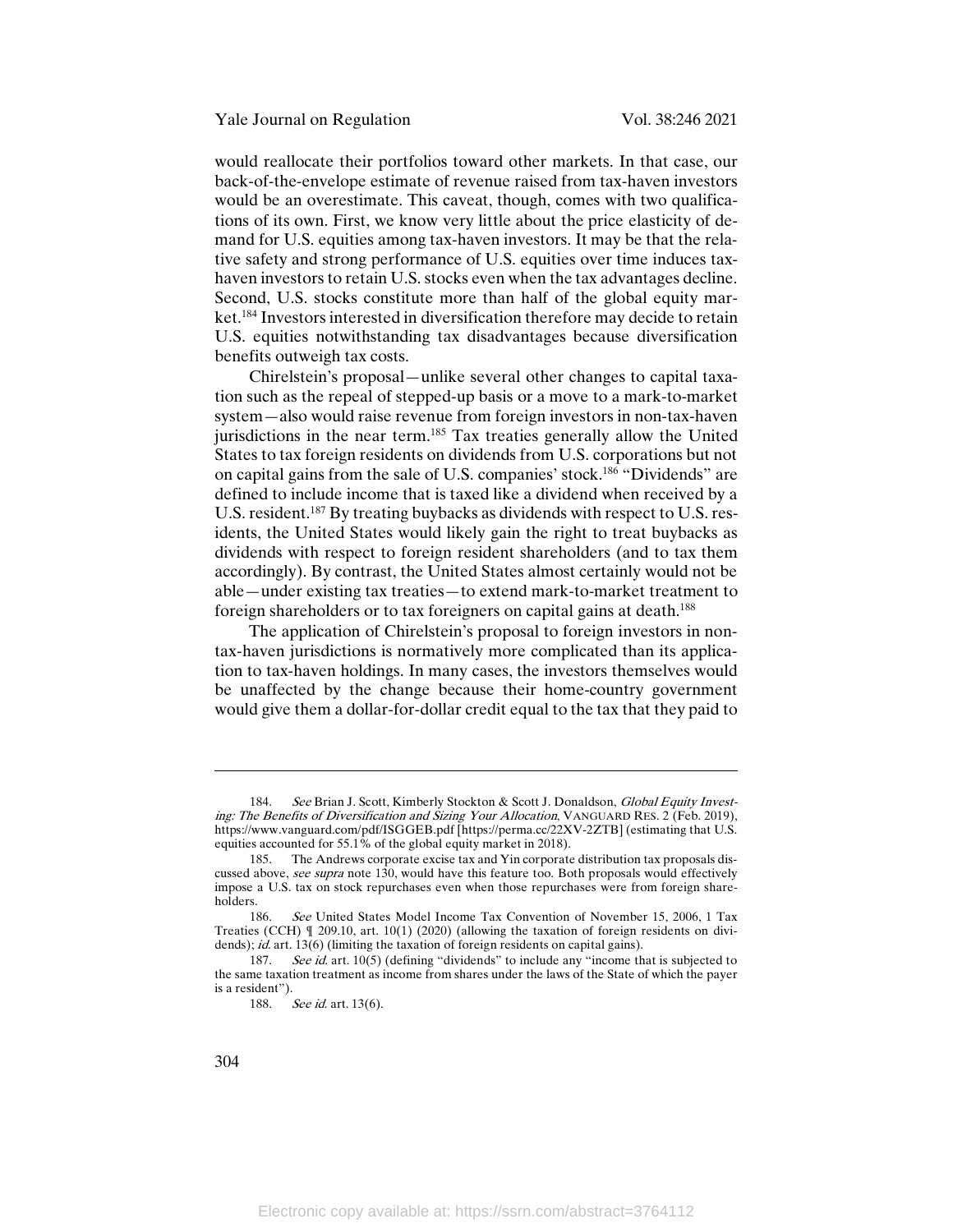the United States.189 The near-term revenue gain to the United States would be substantial though: based on data suggesting that approximately 40% of U.S. equities are held by foreigners, subtracting out the 9% in tax havens, assuming a 15% withholding rate, and again projecting a buyback rate of 2.5% over a total of \$40.6 trillion in U.S. equity issuances, we estimate a revenue gain of approximately \$47 billon per year.<sup>190</sup> The net effect would be a redistribution of wealth from the home country government to the U.S. government rather than a change in the total amount of tax that the investor pays. Whether the United States should be in the business of siphoning off revenue from its overseas trading partners is a question that we bracket for the time being.<sup>191</sup> If this outcome is objectionable, the United States can—at least in theory—neutralize it through governmentto-government transfers. The efficacy of a strategy aimed at shifting revenue from foreign governments to the United States also is open to question: foreign governments ultimately may respond by adopting versions of Chirelstein's proposal themselves, thereby raising revenue from U.S. residents who hold foreign equities. The more easily defensible claim, we think, is that the United States ought to ensure that high-net-worth individuals who hide wealth in tax haven jurisdictions should pay some tax on their U.S. equity gains. Chirelstein's proposal—while not designed to increase the effective tax rate on tax-haven holders of U.S. stock—would likely have that salubrious effect.<sup>192</sup>

#### IV. Beyond Buybacks

l

Our analysis so far has evaluated Chirelstein's proposal as a piecemeal reform of the federal income-tax system that leaves other elements in place. Chirelstein's proposal provides a partial solution to the Mark Zuckerberg problem (the effective nontaxation of the labor income of firm

<sup>189.</sup> See Guide to Going Global: Tax—Full Handbook, DLA PIPER 249 (Sept. 28, 2020),<br>/www.dlapiperintelligence.com/goingglobal/tax/handbook.pdf [https://perma.cc/LL https://www.dlapiperintelligence.com/goingglobal/tax/handbook.pdf U3-N5JE].

<sup>190.</sup> The 15% withholding rate is based on tax treaties. The overall estimate of a \$74 billion per year revenue effect (\$27 billion from foreigners in tax haven jurisdictions plus \$47 billion from foreigners in non-tax-haven jurisdictions), see supra note 25 and accompanying text, assumes (very conservatively) that gains from mitigating the Mark Zuckerberg problem offset losses from the reduced rate on dividends received by C corporations in buybacks.

<sup>191.</sup> On the role of national interest in U.S. tax policy, see Michael J. Graetz, The David R. Tillinghast Lecture: Taxing International Income: Inadequate Principles, Outdated Concepts, and Unsatisfactory Policy, 54 TAX L. REV. 261 (2001), which discusses the interplay between geopolitical developments and international income taxation.

<sup>192.</sup> The EED proposal to neutralize the direct tax consequences between dividends and redemptions, see supra notes 142-143 and accompanying text, would not have this effect because under that proposal, (i) redeemers are still treated as recognizing capital gains, and (ii) nonredeemers are unaffected. In fact, the EED proposal could, depending on the technical details of its implementation, exacerbate the Panama Papers problem because it might treat all transactions that are dividends under current law as constructive sales yielding capital gains, which are exempt from U.S. tax when recognized by foreigners.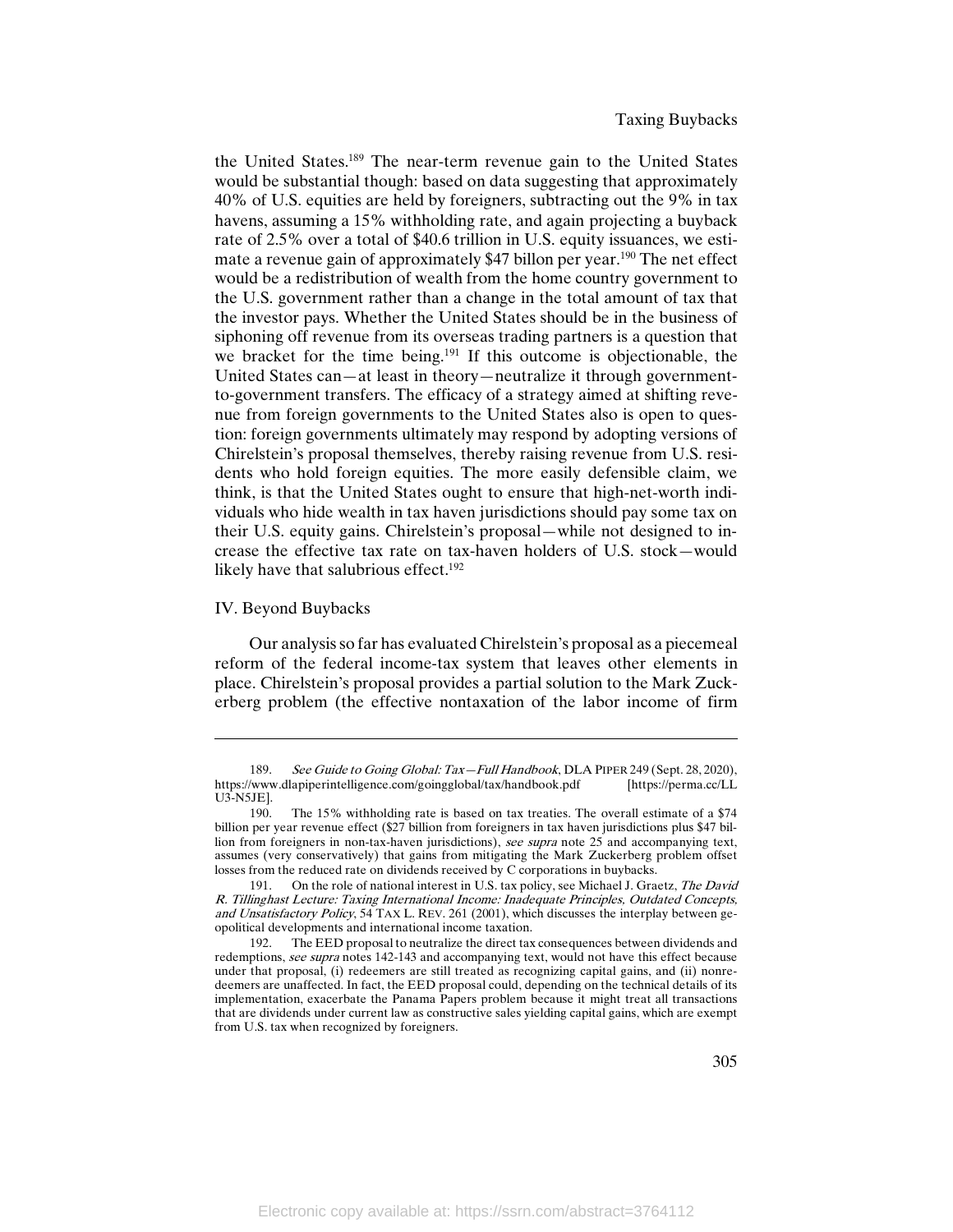Yale Journal on Regulation Vol. 38:246 2021

founders) and a partial solution to the Panama Papers problem (the use of U.S. equity markets by tax-haven investors to generate tax-free returns). No one would argue, though, that Chirelstein's proposal fixes all of the federal income-tax system's flaws—or even all of the flaws in the status quo treatment of equity returns. In this Part, we consider potential interactions between Chirelstein's proposal and more sweeping reforms. We conclude by reflecting on the limits and merits of incrementalism in tax policy and tax law scholarship.

# A. Buybacks and Rate Equalization

One oft-discussed reform to capital taxation is rate equalization: an end to the preferential rate for long-term capital gains and qualified dividends. All of the leading 2020 Democratic presidential candidates—including Joe Biden, Bernie Sanders, Pete Buttigieg, Elizabeth Warren, Amy Klobuchar, and Mike Bloomberg—said they would tax capital gains and dividends at the same rate as ordinary income, at least for the highest income households.<sup>193</sup> Chirelstein's proposal would be complementary—and indeed, integral—to such a shift.

Proposals to tax qualified dividends and long-term capital gains at the same rate as ordinary income have obvious appeal in an era of wide wealth inequality. In 2016, according to IRS data, long-term capital gains and qualified dividends taxed at preferential rates accounted for 3% of all income reported by taxpayers in the bottom 95% of the income distribution, rising to 71% for taxpayers in the top 0.001% of the income distribution.<sup>194</sup> Ordinary investors tend to hold all or most of their stock in tax-preferred accounts, such as IRAs and 401(k)s, and therefore would be largely unaffected by a capital gains increase. Increasing the capital gains rate therefore seems like a well-targeted tax increase on the well-to-do, and the current capital gains rate preference of 17% appears to be awfully ripe for the picking.

This analysis, however, neglects to consider behavioral responses by taxpayers to a significant increase in the capital gains rate. As noted above,

<sup>193.</sup> See, e.g., Brian Faler, Bloomberg Targets the Rich with His Tax Plan, but More Gently than Some of His Rivals, POLITICO (Feb. 1, 2020, 12:30 PM EST), https://www.politico.com/news/2020/02/01/michael-bloomberg-tax-plan-110105 [https://perma.cc/XY86-]; Capital Gains Taxes, POLITICO (Feb. 26, 2020), https://www.politico.com/2020-election/candidates-viewson-the-issues/tax-reform/capital-gains-taxes [https://perma.cc/GC5J-V8RF] (outlining the 2020 Democratic Party presidential candidates' positions on capital gains taxes).

<sup>194.</sup> See Lily Batchelder & David Kamin, Taxing the Rich: Issues and Options 4 tbl.1 (Sept. 18, 2019), https://ssrn.com/abstract=3452274 [https://perma.cc/JP8P-49TD] (working paper). For taxpayers in the 96th through 99th percentiles, long-term capital gains and qualified dividends accounted for 9% of reported income; for taxpayers in the top percentile but outside the top tenth of a percentile, 17%; and for taxpayers in the top tenth of a percentile but outside the top 0.001% of the income distribution, 39%. Id.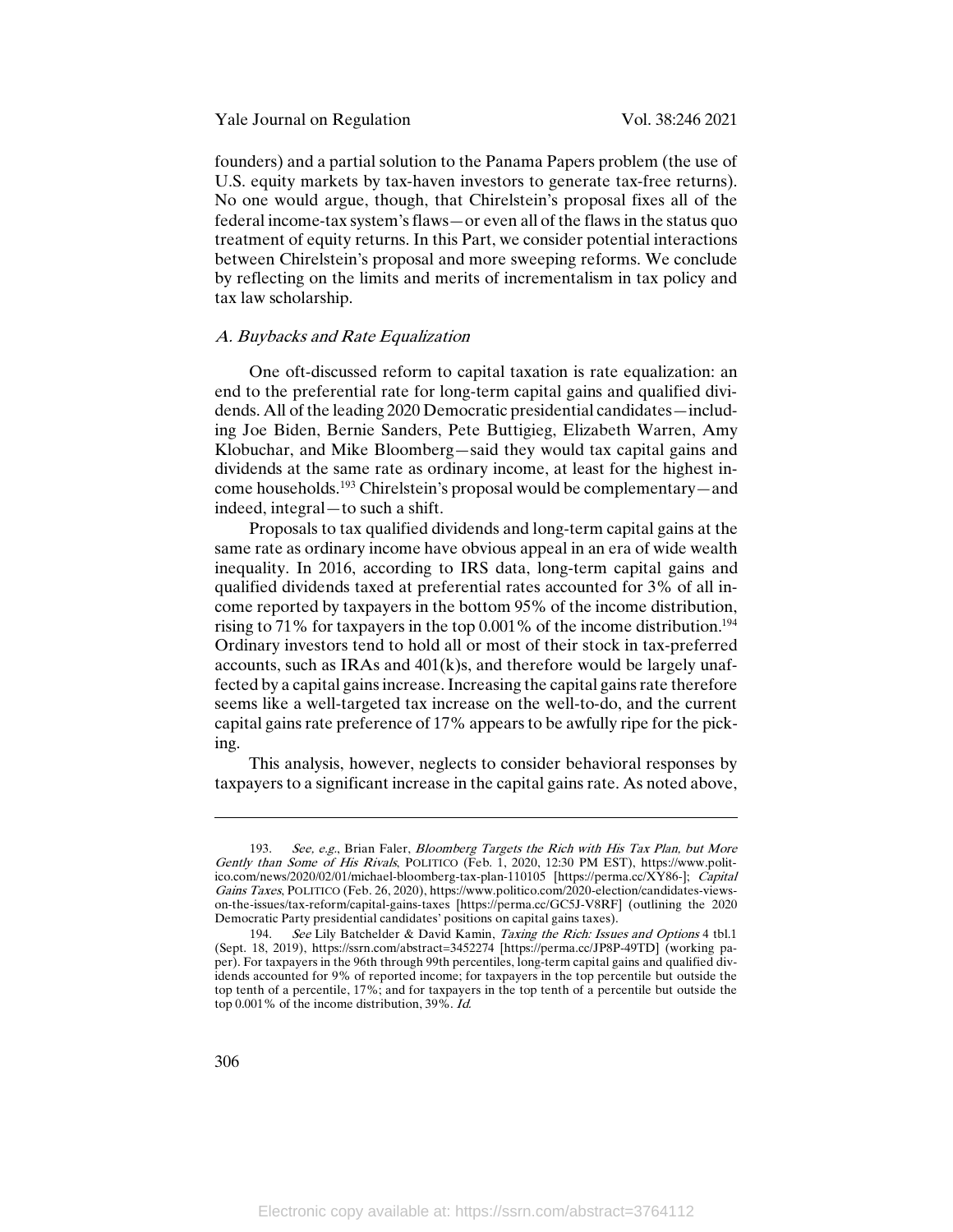capital gains are currently imposed only upon a realization event, such as a sale. In addition, capital losses recognized on the sale of depreciated assets can be used to offset capital gains recognized on the sale of appreciated assets. This means that selective realizations can be used to avoid paying current capital gains tax. Stepped-up basis at death exacerbates this problem, but even if that were eliminated, taxpayers could substantially reduce the effective tax rate on equity returns by delaying realization and deferring tax.195

Raising the tax rate on long-term capital gains and qualified dividends without changing other features of federal income-tax law would thus have relatively muted revenue effects. The Penn Wharton Budget Model predicts that the revenue-maximizing tax rate on capital gains under current law is approximately 33%; rate increases beyond that threshold would not raise additional revenue and ultimately would reduce revenue.196 The revenue-maximizing rate would be higher—approximately 42%, according to the Penn Wharton Budget Model's estimates—if stepped-up basis at death were eliminated and death were treated as a realization event.<sup>197</sup> Notably, though, the 42% figure is still below the top tax rate on capital gains proposed by the leading 2020 Democratic contenders.<sup>198</sup> Chirelstein's proposal would likely push that revenue-maximizing rate higher than 42%, as investors could no longer avoid tax during their lifetimes by purchasing stock in companies that return earnings to shareholders via buybacks rather than dividends. And the harder it is to avoid a tax, the higher the revenue-maximizing rate.

# B. Buybacks and an End to Realization

A more substantial reform to capital taxation than simply increasing the statutory rate would be to end the realization requirement altogether. One such proposal is for mark-to-market taxation: for assets that taxpayers

<sup>195.</sup> To illustrate: imagine that the return on equity capital is 10% per year and the tax rate is 40%. After 10 years, an investment of \$100 would be worth \$259.37, and if realized, would produce a tax liability of 40% x ( $$259.37-\$100$ ) = \$63.75, resulting in \$195.62 after taxes. That is the equivalent of a 6.94% after-tax return, substantially above the 6% return that would be produced by applying the 40% tax to the 10% pre-tax return each year.

<sup>196.</sup> See John Ricco, The Revenue-Maximizing Capital Gains Tax Rate: With and Without Stepped-up Basis at Death, PENN WHARTON BUDGET MODEL (Dec. 4, 2019), https://budgetmodel.wharton.upenn.edu/issues/2019/12/4/the-revenue-maximizing-capital-gains-tax-rate-withand-without-stepped-up-basis-at-death [https://perma.cc/5EM7-SEB3].

<sup>197.</sup> *Id.*<br>198. The

The top capital gains rate (including a net-investment income tax) would be at least 43.4% under plans proposed by Pete Buttigieg and Joe Biden, at least 55.8% under Sanders's plan, and 58.2% under Warren's proposal. See Erin Arvedlund, Democratic Candidates' Proposed Wealth, Income Taxes: Who Has the Lowest and Highest Tax Plan?, PHILA. INQUIRER (Feb. 3, 2020) https://www.inquirer.com/business/2020-election-trump-warren-sanders-biden-capital-2020), https://www.inquirer.com/business/2020-election-trump-warren-sanders-biden-capitalgains-taxes-wealth-tax-20200203.html [https://perma.cc/L8TE-RWKB].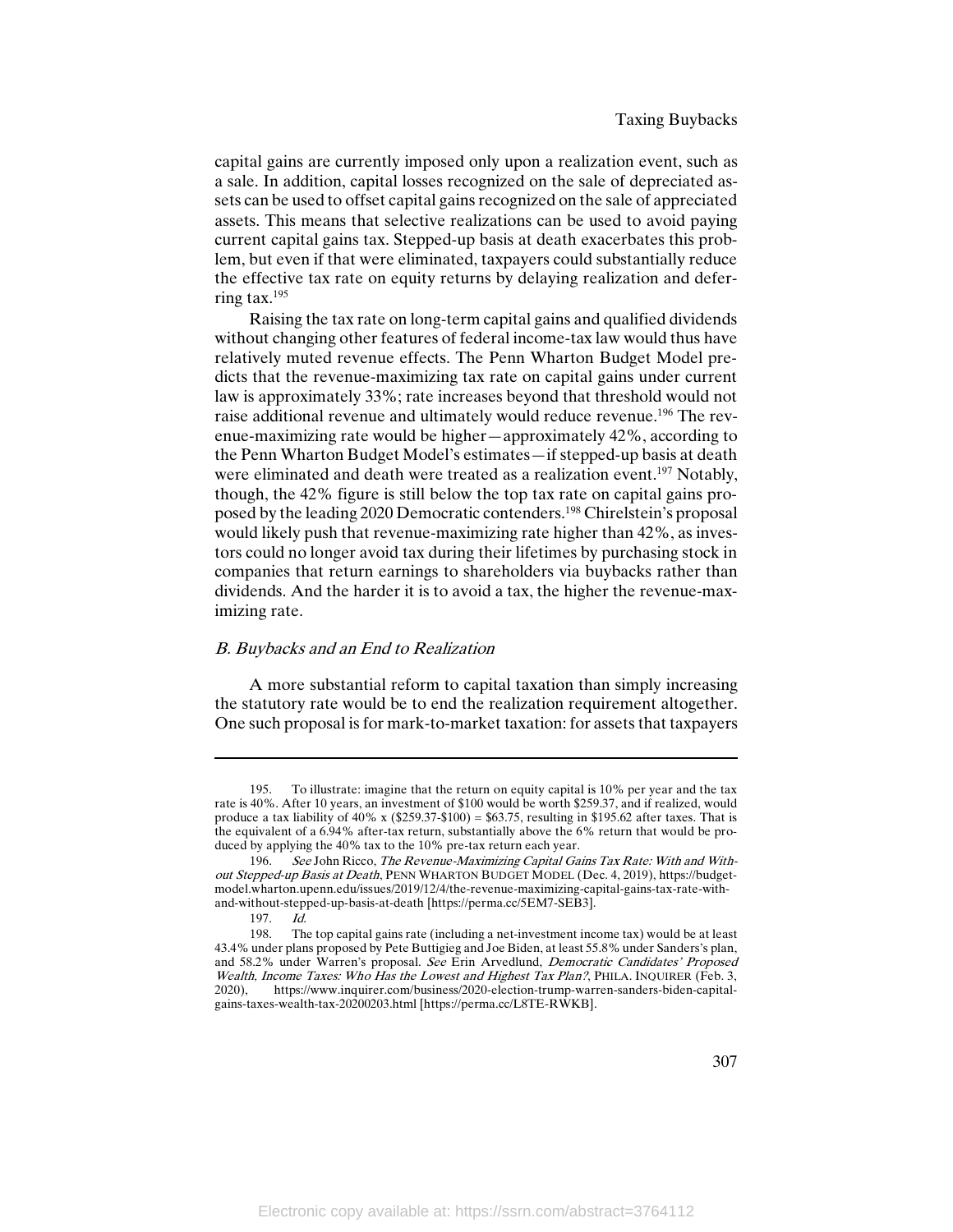hold year-to-year, taxpayers would owe tax each year on any increase in value from January 1 to December 31.199 Results similar to mark-to-market taxation could be achieved by delaying the assessment of tax until realization but imposing a surcharge designed to negate any tax benefit from deferral—a proposal known as "retrospective capital gains taxation."200 In a mark-to-market world, domestic taxable investors would be essentially indifferent between buybacks and dividends, because any year-to-year increase in a stock's value would be taxed in full. Thus, for purposes of domestic taxation, Chirelstein's proposal and mark-to-market taxation are substitutes rather than complements.

As noted above, though, the analysis changes significantly once foreign investors enter the picture. Because tax treaties generally allow the United States to tax U.S.-source dividends but bar the United States from taxing foreign investors on capital gains (while following home-country definitions of dividends and capital gains),<sup>201</sup> mark-to-market taxation of capital gains would raise little revenue from non-U.S. investors. Reclassifying buybacks as dividends, by contrast, would bring foreign shareholders of zero-dividend U.S. corporations within reach of the U.S. tax system. Once again, this outcome raises difficult normative questions,<sup>202</sup> but it is far from duplicative of mark-to-market taxation.

#### C. Buybacks and Tax Incrementalism

Chirelstein's proposal would still leave gaps in the United States's capital taxation regime. Founders of firms that retain earnings rather than distributing cash to shareholders via buybacks or dividends still could avoid taxation on what is essentially labor income for their whole lives. Tax haven investors would be subject to U.S. tax whenever firms in which they own equity repurchase shares, but they still could earn tax-free returns on investments in U.S. corporate debt.<sup>203</sup> Other well-acknowledged flaws in the U.S. system of capital taxation—such as the nontaxation of life insurance buildup<sup>204</sup> — would linger as well.

The Chirelstein proposal is thus an incremental reform rather than a structural overhaul. Our endorsement of the Chirelstein proposal should not be understood to imply that reform *ought* to proceed incrementally.

204. See Johnson, Pike & Lustig, *supra* note 23, at 665.

<sup>199.</sup> For an overview of mark-to-market income taxation, see Daniel Hemel, Taxing Wealth in an Uncertain World, 72 NAT'L TAX J. 755, 757-58 (2019).

<sup>200.</sup> Id. at 758-59 (defining retrospective capital gains tax and differentiating it from an annual wealth tax and mark-to-market income tax). The idea of a retrospective capital gains tax emerged from the work of economist Alan Auerbach, who also coined the term. See Auerbach, supra note 22.

<sup>201.</sup> See supra notes 185-188 and accompanying text.<br>202. See supra note 191 and accompanying text.

See supra note 191 and accompanying text.

<sup>203.</sup> See I.R.C. § 871(h) (2018) (portfolio interest exemption).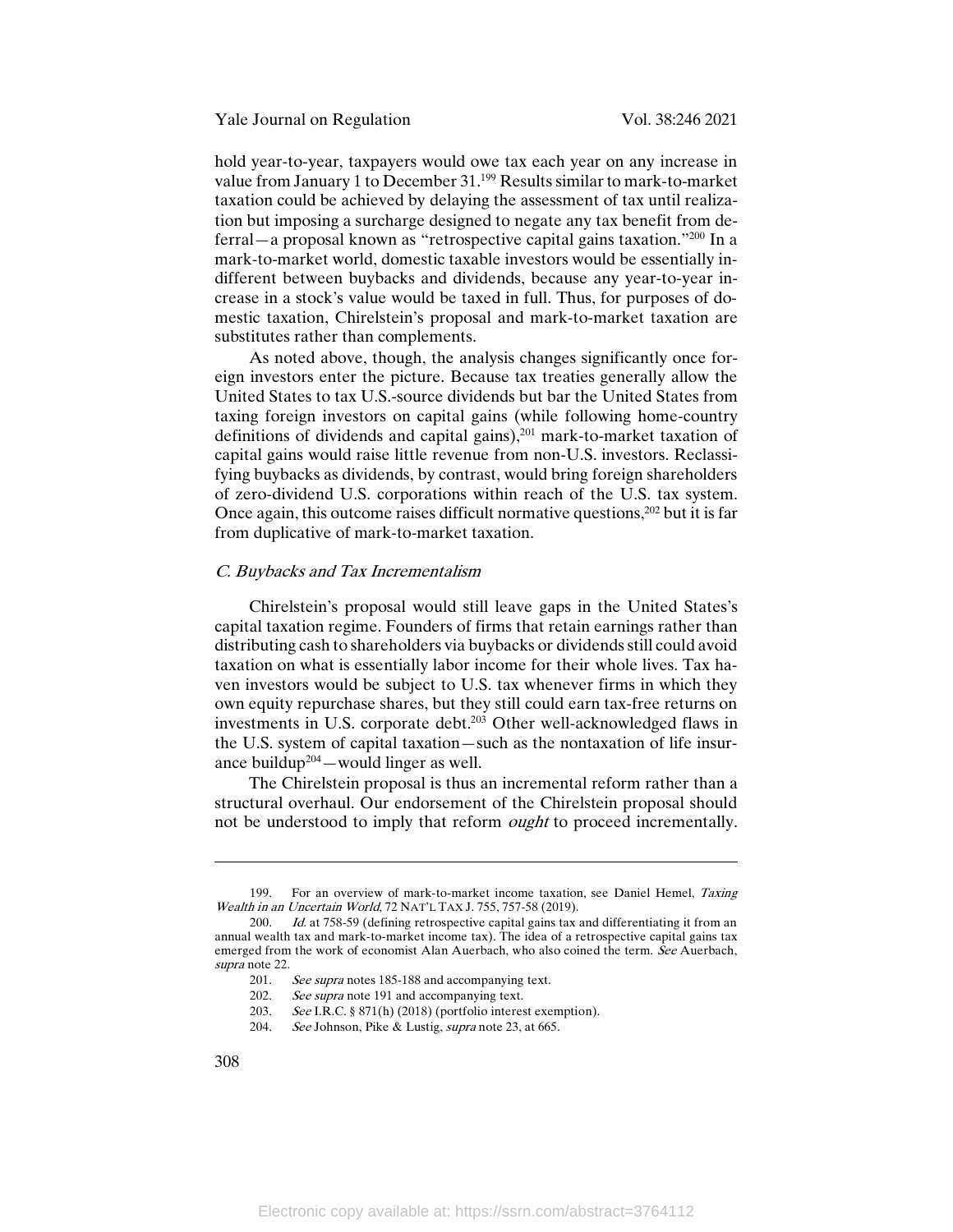At the same time, there is a danger in thinking exclusively in terms of structural overhaul: it may leave us unprepared to identify and capitalize upon windows for incremental improvements. In an era of often-divided government, opportunities for incremental reform are likely to be relatively more frequent (though still absolutely rare) than opportunities for vast structural change to the tax system. Chirelstein's buyback proposal—because of its bipartisan appeal—may exert a special attraction. Focusing intently though not exclusively—on incremental reforms such as Chirelstein's buyback proposal can put us in a better position to seize the day when chances for smaller-scope changes present themselves.

There is another respect in which our endorsement of the Chirelstein's proposal is incrementalist. This Article innovates upon Chirelstein's 50-year-old framework rather than charting an entirely new course for the taxation of buybacks. Our innovations are, we believe, real improvements on the original. We think, for example, that our proposed basis-adjustment method and our 43-cents-on-the-dollar rule would make Chirelstein's proposal more straightforward from an administrative and compliance perspective. And—most importantly—the connections we draw between Chirelstein's proposal and the Mark Zuckerberg and Panama Papers problems give normative force to a proposal that was previously long on elegance and short on justification. All the while, we recognize—and emphasize—that we are standing on the shoulders of a giant.

Incrementalism of this variety has a different sort of value. The fascination with novelty and the fear of preemption in tax-law academia encourage authors to seek out new ideas where old ideas might suit well or better. Chirelstein's proposal is, we have argued, an ingenious idea that arrived before its time. The intellectual hypothesis motivating our Article is that often (though certainly not always) the best ideas were already thought, and that much progress can be made by plumbing tax law scholarship's past. The proof of this proposition is ultimately in the pudding, and Chirelstein's proposal is—we think—one data point in its favor.

## Conclusion

Marvin Chirelstein's half-century-old proposal to tax buybacks as dividends has garnered relatively little attention from tax law academics despite the irrefutable economic similarity between the two transactions and the technical elegance of Chirelstein's solution. Nevertheless, after passing its fiftieth anniversary, the proposal is due for a new life—though for different reasons than those cited by Chirelstein. While parity for parity's sake is not an altogether convincing argument, the Chirelstein proposal would mitigate fundamental problems that currently plague the federal income system. Given the explosive growth of buybacks and the bipartisan antipathy towards them, the Chirelstein proposal also has the virtue of being politically realistic in an era when partisan polarization potentially puts